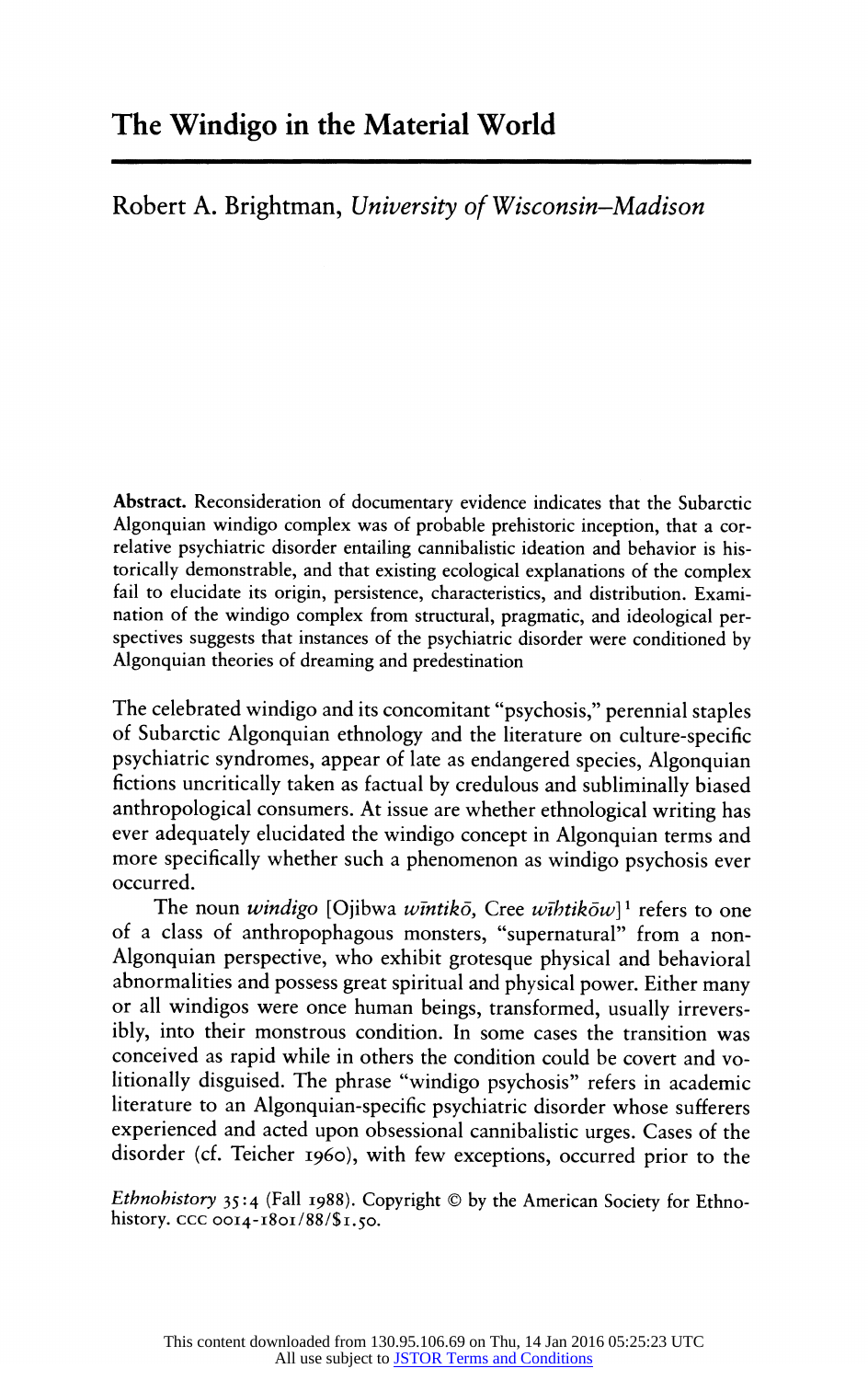**present century. Culturally presupposed beliefs in windigo transformation have been understood as components of the disorder, causing both sufferers and their companions to identify psychiatric symptoms as signs of an inevitable monstrous condition. Diverse theories nominally explain the disorder itself in terms of anxieties focused on starvation and famine cannibalism (Cooper 1933: 21; Landes 1938: 2I4) or as the objectification of Algonquian personality characteristics (Parker 1960; Hay I97I). The discussion that follows eschews "psychosis" in favor of the more neutral "disorder."** 

**Recent ethnological writing on the windigo complex has been dominated by ecological and materialist perspectives on the topic. Within this paradigm, it has been argued (Bishop 1975) that the psychiatric disorder was of historic inception, emerging as a consequence of resource depletion and consequent increasing frequencies of famine cannibalism. More recently, the factuality of the disorder itself has been vigorously questioned in an influential article by Marano (1982) that addresses also the evolution and function of windigo ideology. Marano argues that "windigo psychotics," insane Algonquians who experienced and acted upon cannibal urges, never existed; such urges were attributed to the insane or otherwise disabled in order to legitimize their execution. Given the primarily enthusiastic response to Marano's thesis, it would seem that the windigo is in double jeopardy. The "psychosis" is represented as a figment of the Algonquian and Western ethnological imagination while the complex of windigo beliefs themselves become reducible to their purported functional effects. Further, the image of the Algonquian windigo complex in ethnological writing is represented by Marano as an oversimplified and imbalanced distortion of a vastly more differentiated and recondite array of conceptions (cf. Preston 1977, I978).** 

**The discussion below examines early linguistic and documentary evidence which suggests an aboriginal rather than historic inception of the windigo complex. Next, more recent sources are used to demonstrate that the consistency between Algonquian and Euro-Canadian descriptions of self-defined windigos establishes the factuality of a boreal Algonquianspecific psychiatric syndrome with a component of cannibal ideation. These same data are used to reflect skeptically on the adequacy of the ecological or functionalist paradigm to encompass or explain the origin, distribution, and characteristics of the windigo complex. The essay concludes by arguing that structural, ideological, and pragmatic perspectives on the problem explain more than the ecological coordinates conventionally invoked. Cases of windigo disorder need to be interpreted within the context of Algonquian doctrines of dreaming and predestination, a perspective never systematically explored despite the voluminous literature on the topic.**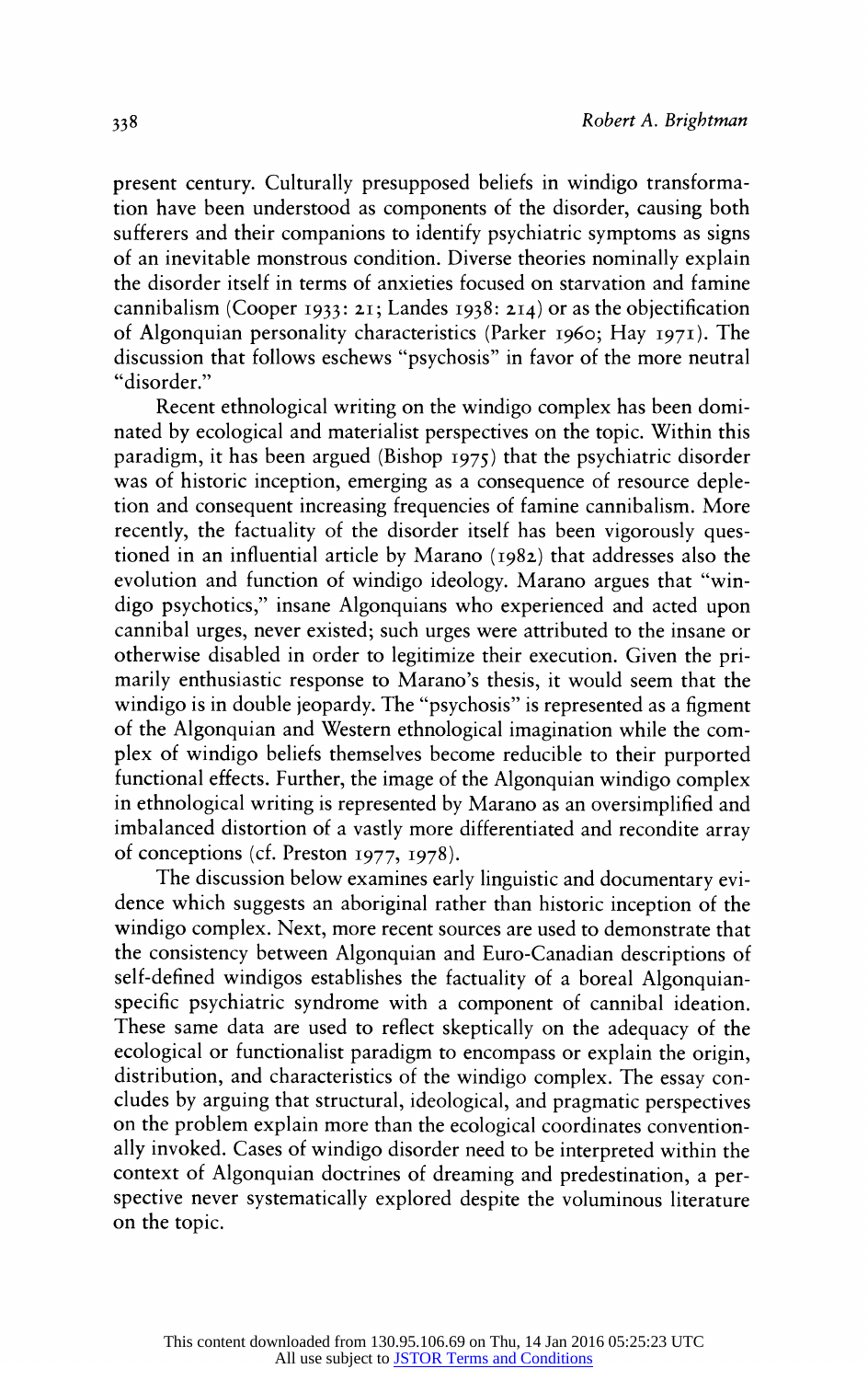## **The Historicity of Windigo**

**The windigo complex consists minimally of Algonquian beliefs in spiritually empowered anthropophagous monsters, Algonquian beliefs that human beings can become such monsters, and cases in which Algonquians experienced and sometimes acted upon cannibal ideation. In a foundation article on the topic, Fogelson (1965: 77) stressed "the absence in ... early accounts of characteristics which were later associated with the Windigo being: as his gigantic stature, his anthropophagous propensities, and his symbolic connections with the north, winter, and starvation." The suggestion of significant change in the complex during historic times was taken up by Bishop (1975), who proposed that beliefs in cannibal monsters were aboriginal but that concepts of transformed human windigos and derivative instances of windigo psychiatric disorder emerged historically as consequences of game shortages and ensuing starvation cannibalism:** 

**Thus it was through both increasing occurrences of human cannibalism and the extension of the belief system to include this stressinduced behavior, that human Windigos and the concomitant psychosis were invented. The catalyst for these developments, however, and if one likes, the ultimate determinant, was a dwindling game supply, intensified fear of starvation, increasing dependence on trade goods, and weakened cooperative bonds in an atomizing social structure. (Bishop 1975: 247)** 

**Bishop (1975: 244) recognizes the existence of windigo-related cannibalism, remarking that instances of windigo disorder without prior famine cannibalism and of windigo cannibalism in nonfamine contexts later developed as consequences of the belief that involuntary famine cannibals could become cannibalistic windigo monsters. Marano (I982: 394, 409) is less convinced than Bishop of the historic inception of windigo beliefs but favors nonetheless the hypothesis that "witch fear first crystallized around a windigo cannibal giant" among the environmentally stressed Crees of the coastal Hudson Bay lowlands and diffused subsequently to Ojibwaspeaking (and presumably Eastern Cree-speaking) groups. In both arguments, aspects of the windigo complex follow as consequences of resource scarcity.** 

## **Eastern Algonquian**

**Seemingly the earliest reference to windigo occurs as an entry in the Powhatan dictionary appended to Strachey's Historie of Travell into Virginia Britania (I953 [I6Iz]: 2o6). In a critique of Gerard's (I904) discussion of this entry, Tooker wrote:**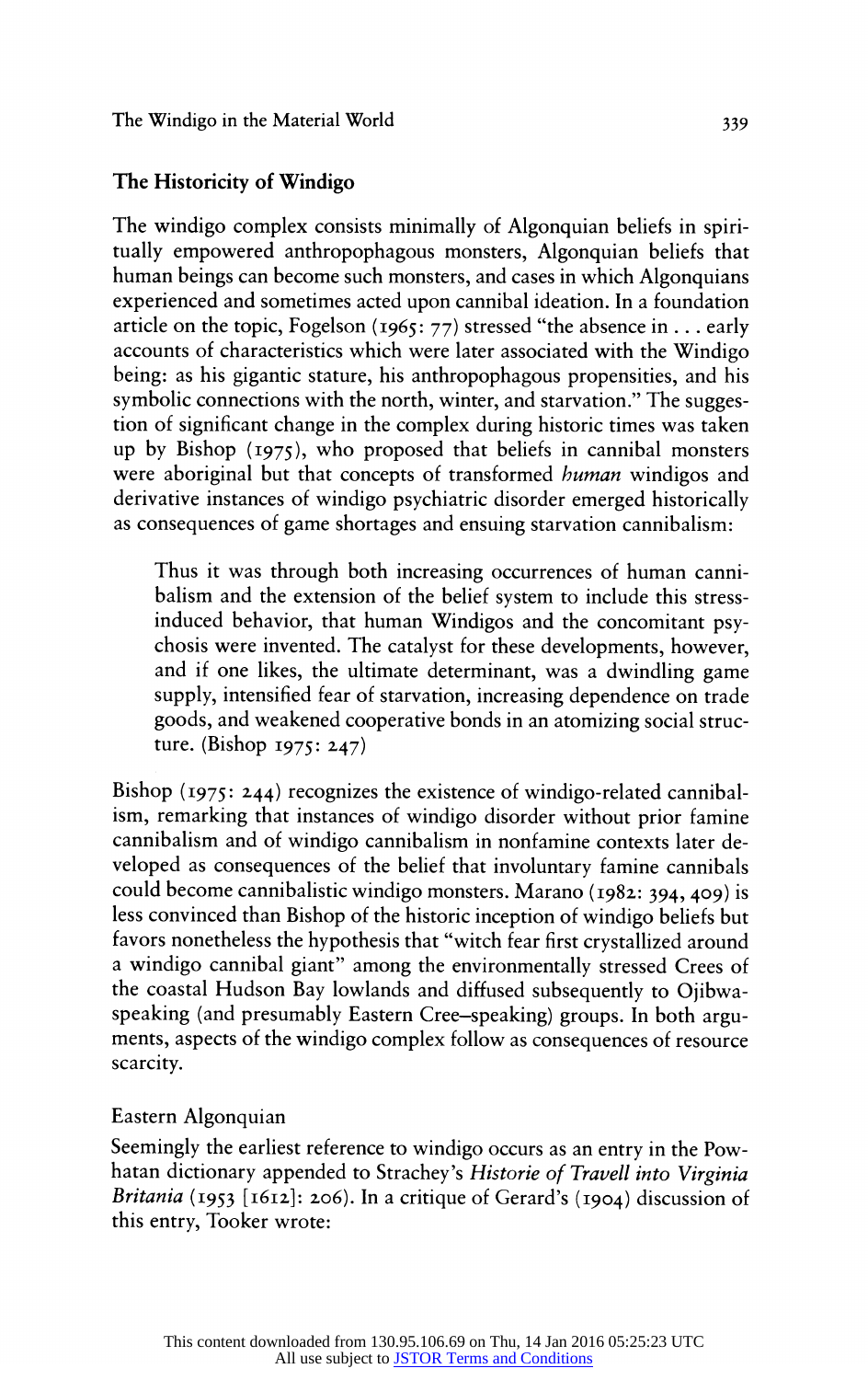Finally there is given [in Gerard] "wintuc, wintuccum (wintuk, win $tuk \hat{u}w$  a ghoul, = Cree *wittikow*, = Ojibwe *windigo*, in the myth**ologies of the Crees and Ojibwes, a gigantic monster in the form of a man, who feeds upon human flesh." In a footnote Mr. Gerard remarks "This word is printed 'fool' in the [Strachey] Dictionarie, through the misreading, by a copyist, of a word written 'gool' for 'ghoul.'"** 

**Neither Strachey nor the copyist made a mistake, for the word means 'a fool' and not 'ghoul.' Wintuc = Lenape Delaware wil-tak, 'head-heavy,' 'a fool,' 'a sot,' 'drunkard'; wintuccum = Massachusetts weentuhkekun, 'he is head-heavy,' 'he is a fool.' (Tooker I904: 693-94)** 

**Tooker establishes here a purported set of Eastern Algonquian forms used to refer to fools and/or drunkards. Since the windigo condition involves psychological impairment in Algonquian understanding, both formal and**  semantic affinities of these forms to Cree wihtikow and Ojibwa wintiko **suggested to Tooker that they were cognates derived from the same antecedent. Marano speculates on the basis of Tooker's conclusions that "the original meaning" of windigo, apparently among all Algonquians, was 'fool' and that the sense of 'cannibal monster' is a semantic innovation developed in the boreal forest languages during a "I50 years or more" period of food crises. In the wake of these shortages, the meaning reverted to the earlier sense of 'fool'. Marano cites Severn Ojibwa usage where the form is used to refer to "an individual who had lost his or her wits" (Marano 1983: 124).** 

Goddard (1969) has reconstructed Proto-Algonquian \*wi·nteko·wa **on the basis of Cree, Ojibwa, Arapaho, Cheyenne, Illinois, Fox, and Kickapoo cognates. He suggests (personal communication) that Strachey's wintuc and wintuccum are not readily analyzable as reflexes of this form**  but rather are cognate to Narragansett Wetucks. The latter is given by **Williams (I973 [I643]) as the proper name of "a man who wrought great Miracles amongst them," evidently a culture hero-trickster character with attributes readily identifiable as those of a fool. The cognates that Tooker provides without citing sources are his own fabrications. The Delaware form was invented by him and the Massachusetts form is a composite of words for 'head' (from some language other than Massachusetts) and 'heavy'.** 

The meaning of  $\sqrt[k]{w} \cdot n$ teko wa was probably neither 'fool' nor 'can**nibal monster' but 'owl'. Goddard (I969) demonstrates that there are two**  Proto-Algonquian forms-<sup>\*</sup>wi·nteko·wa and \*mya· $\theta$ we·wa-that each **possess reflexes meaning 'owl' in some languages and 'cannibal monster' in others. Goddard notes the following reflexes of \*'wi nteko wa: Cree**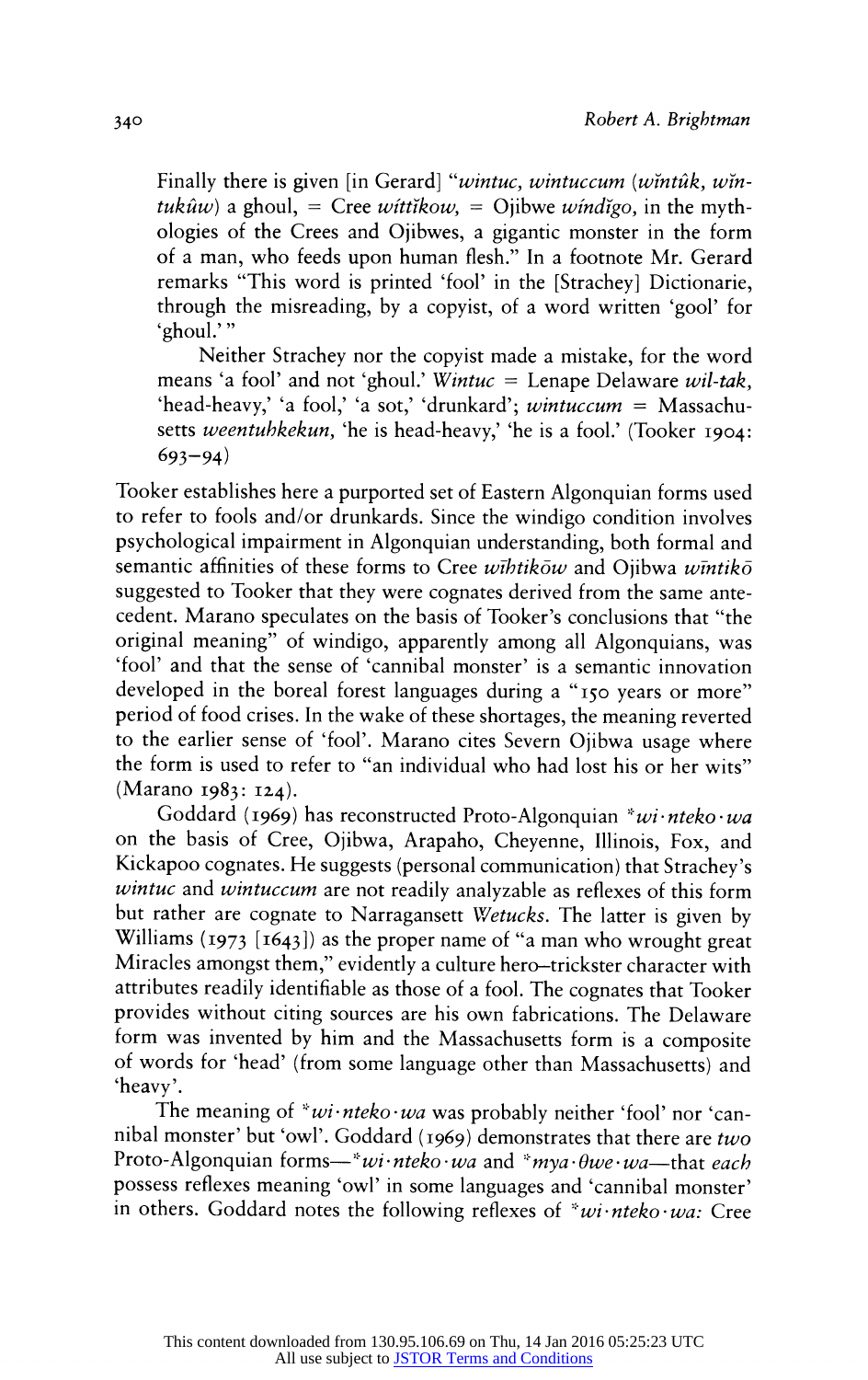wihtikow 'cannibal monster', Ojibwa wintiko 'cannibal monster', Fox **wi. teko wa 'owl', Kickapoo iitekoa 'owl', Illinois menti8o 'owl', Miami mindikwamasia 'owl'. The etymological evidence suggests that the semantic shift was from 'owl' to 'cannibal' and the former is thus the most**  probable meaning of  $*wi \cdot nteko \cdot wa$ . The presence of two sets of cog**nates with meanings distributed between 'cannibal monster' and 'owl' indicates a strong semantic association that contemporary ethnography**  cannot decisively elucidate. The formation of *\*wi·nteko·wa* is unclear, but connection with  $*wi\cdot nl$ ,  $*wi\cdot nt$  'name, call the name of' is proba**ble. The understanding that owl calls prefigure the deaths of individuals, and thus in one sense "name" them, is shared by the Rock Cree of Manitoba and the Forest County Potawatomi of Wisconsin and is probably of more general Algonquian provenience. Additionally, owls, like windigos, are formidable predators, and there exists also a potential metaphoric resemblance between perceptions of the impassive staring behavior of owls and the glistening eyes and staring of windigo symptomatology. Goddard notes also that more recent Algonquian words for 'cannibal monster' are formed from transitive animate verbs for 'eat': Menominee mo we hkiw,** Unami Delaware *mhúwe*. Stan Cuthand (personal communication) re**ports similar derivation from the animate intransitive** *mīcisōw* **in Woods Cree: omicisow 'eater'.** 

**Since reflexes of the same protoform do not predictably retain the same descendent semantics, the fact that 'cannibal monster' is not the**  earliest reconstructable meaning of  $\alpha w$ *i*  $\alpha$  wi $\alpha$  hardly demonstrates **that this meaning is a historical innovation in Cree and Ojibwa. On the contrary, the presence of reflexes with this meaning both in Cree and Ojibwa and in languages of the Eastern Algonquian subgroup (e.g., Micmac) (DeBlois and Metallic 1984: I89) would indicate, in the absence of evidence for borrowing, that 'cannibal monster' is reconstructible for the prehistoric period.** 

## **Montagnais**

**The earliest references to windigo behavior pertain to Quebec Montagnais in the mid seventeenth century. The first case (1634-35) involved an anorexic individual suspected by his relatives of cannibalistic designs toward them (Thwaites I896-I9OI, 8: 31-33). The second case (I660- 61) mentions only rumors that the Jesuits' Montagnais emissaries at Lac St. Jean developed a cannibalistic mania and had therefore to be executed. Bishop (I975: 239-42) argues that the concept of transformed human windigos, clearly presupposed by the Montagnais by this time, was the result of the increasing frequencies of starvation cannibalism to which they had been subject. These tragedies, as Bishop reconstructs the sequence,**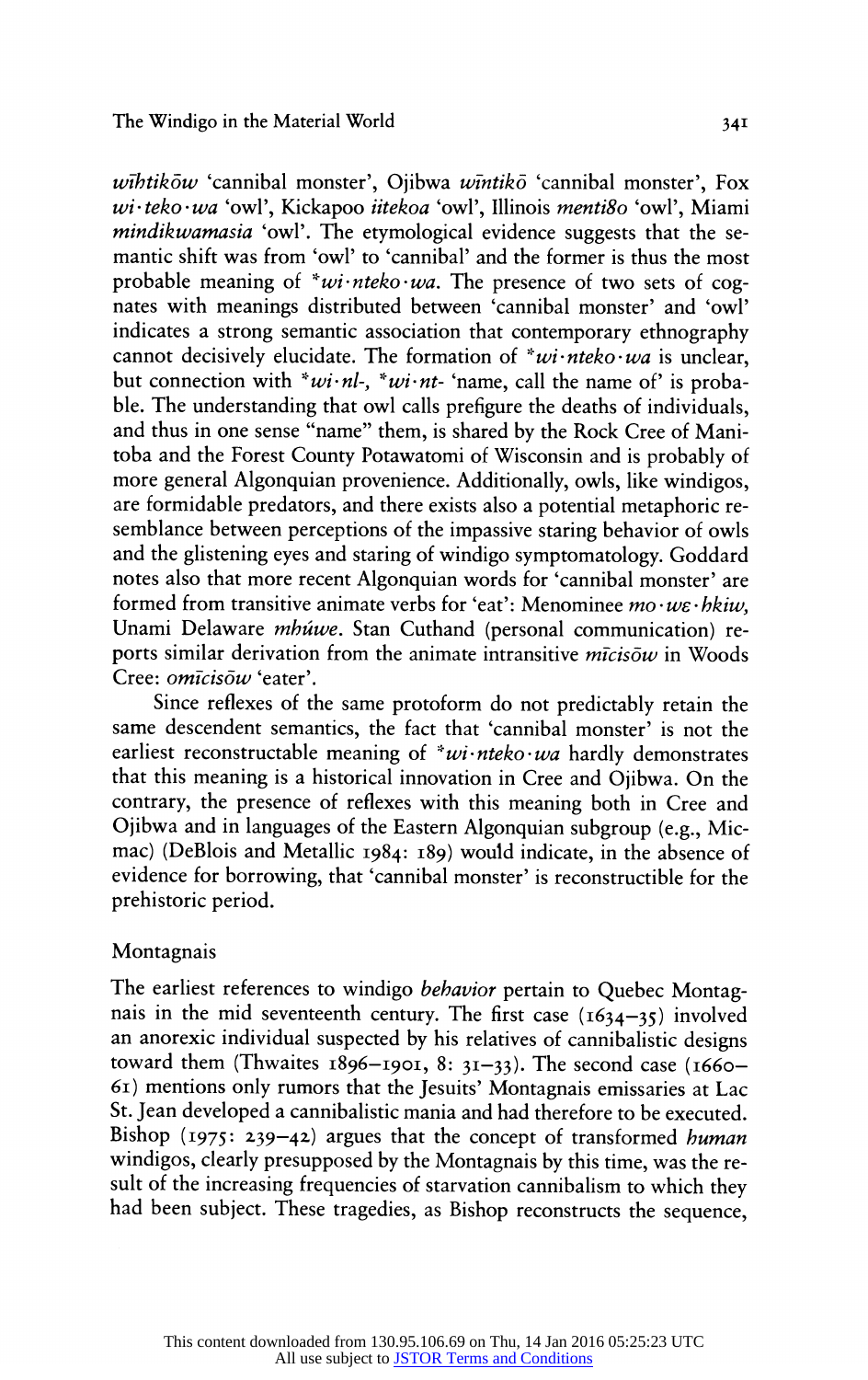**initially engendered the belief that famine cannibals became volitional cannibal monsters. Neither famine nor famine cannibalism are mentioned as contextual variables in these two cases, demonstrating that the concept of human windigos who were not prior famine cannibals was already in place.** 

**Bishop also questions whether Montagnais in the seventeenth century associated cannibalistic insanity with a specifically named windigo monster who initiated or resulted from the disorder. Although the word occurs nowhere in the Jesuit Relations, it was used by Montagnais and probably also by Cree groups at least as early as the late seventeenth century. The earliest occurrence of the noun known to me is in Fabvre's Montagnais dictionary compiled at Tadoussac in 1695. 8itig8 is glossed as 'loup garou', and the alternate plurals 8itig8ets and 8itig8ek appear (Fabvre 1970 [1695]: 240); the former is Montagnais and the latter probably Cree. 'Loup garou' or 'werewolf' is an expectable French gloss for windigo, preserving the attributes of monstrousness and anthropophagy. Montagnais knowledge of "large unknown animals which they believed were Devils" (Thwaites I896-I9OI: I03) was noted as early as 1633-34, and this was most probably a reference to the windigo which would be "unknown" to Jesuits but not to Indians. All these references suggest that plural windigos were recognized rather than a single individuated entity.** 

## **Cree**

**The next references to windigo pertain to Crees trading into Hudson Bay in the eighteenth century. The phrasing of the first account (1714) of "a Whitego wch is an Apparition" (Smith I976a: 21) suggests both plurality**  and monstrousness. However, other sources give *wibtikow* as the proper **name of a single malevolent deity conceptually contrasted with the creator being Kicimanitow. This dualistic cosmology was first attested in the I67os (Tyrell 1931: 382), and La Potherie later gave the names of the two**  beings as "Quichemanitou" (Kicimanitow 'great spirit') and "Matchimanitou" (Macimanitow 'evil spirit') (Bacqueville de la Pothèrie 1931: *z***<sub>26</sub>); neither source mentions** *wihtikow***. Subsequent sources indicate that** wihtikow was an alternate name of Macimanitow or at least that this was **how the traders understood the term. Isham (I949 [1743-49]: 5) glossed "whiteco" as "the Devil," and the opposition of good and evil deities was reiterated by Drage (I968 [I748-49], z: 17 ["Manitou" : "Vitico"]), Ellis (1748: I93-94 ["Ukkemwa": "Wittika"]), Graham (1969 [1767-9I]: i60 ["Kitchimanitow" = "Wesucacha" = "Uckimow" : "Whittico"]), and Wales (1771: 128-29 ["Ukkemah" : "Wittikah"]). Umfreville (1954 [I790]: 21-22) seemingly copied most of his windigo lore from Graham (Pentland 1976) but added an anecdote about a Cree band afflicted by**  the "devil," an evident gloss for *wihtikow*, "who came in search of their **families" and required a human victim. Graham's account of the being is**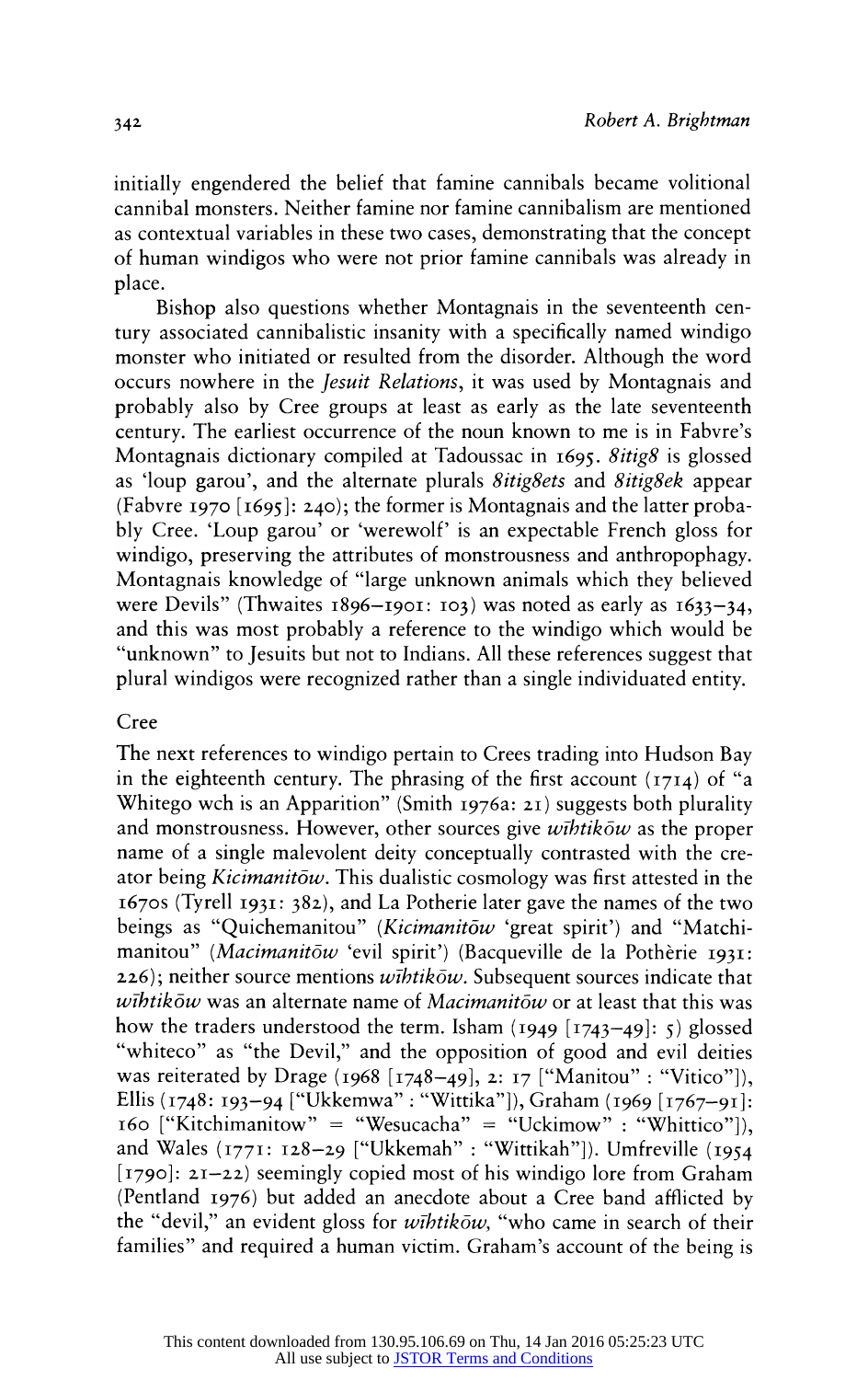**the most detailed: "Whittico" is a single malignant entity of hideous appearance and terrestrial provenience, the recipient of sacrificial offerings, and the ruler of subordinate harmful spirit beings who take the forms of animals. "Whittico" left tracks in the snow and was sometimes hunted by the Crees when they were intoxicated.** 

**The earliest known case of windigo-related murder and cannibalism occurred inland in 1741 and was recorded in the Fort Churchill journal**  (Smith 1976a: 22), but the noun *wihtikow* was not mentioned. In 1772 at **Fort Severn, a deranged individual who had previously practiced famine cannibalism was executed by his family after confinement proved ineffective. The executioners' fears persisted, however, after the death because "their superstition leads them so far as to imagine People deprived of reason stalk about after death, and Prey upon human flesh, such they say are**  Witik's (i.e. Divils)" (Bishop 1975: 242). Clearly *wihtikow* was at least **by this time used to refer to members of a class of monstrous entities rather than being exclusively the proper name of a single evil deity. It is also clear that humans were understood to transform into windigos, that windigos were anthropophagous, and that the condition was conceived as etiologically related to prior instances of famine cannibalism. There is no evidence that the condition was believed to develop only posthumously as this passage implies. Hearne (1958 [1795]: 34-35) described in 1775 the belief that famine cannibals developed a derivative cannibalistic obsession; this is clearly a reference to what are elsewhere explicitly described as beliefs in windigo transformation.** 

**Thompson's (I962 [I784-I8I2]: 75-76, I03, I94) remarks on the Cree windigo complex in the late 700oos reproduce certain ambiguities in the earlier sources. Like other traders, Thompson described the dual**istic cosmology opposing Kicimanitow and Macimanitow, or "the Evil **Spirit," and stated that "the word Weetigo is one of the names of the Evil Spirit." However, Thompson discusses the two separately and ascribes anthropophagy to the "Weetigo" ("Wee tee go is the evil Spirit that devours humankind") while omitting it from his account of Macimanitow. Although Thompson uses the word to refer to a single spirit being, his discussion of the self-identified windigo "Wiskahoo" makes clear that it could refer also to incipient human windigos. The first explicit differentiation of the windigo from Macimanitow occurs in Richardson's account of the religion of Cumberland House Crees, for whom Macimanitow was the primary evil deity and the windigo was "a devil into which those who have have fed on human flesh are transformed" (Franklin I823, I: 119).** 

## **Ojibwa-Saulteaux**

**In 1767, Henry (19oI [I809]: I99-20I) recorded the Ojibwa belief that famine cannibals developed a derivative craving for human flesh, and he witnessed the behavior and execution of one such individual. Thompson**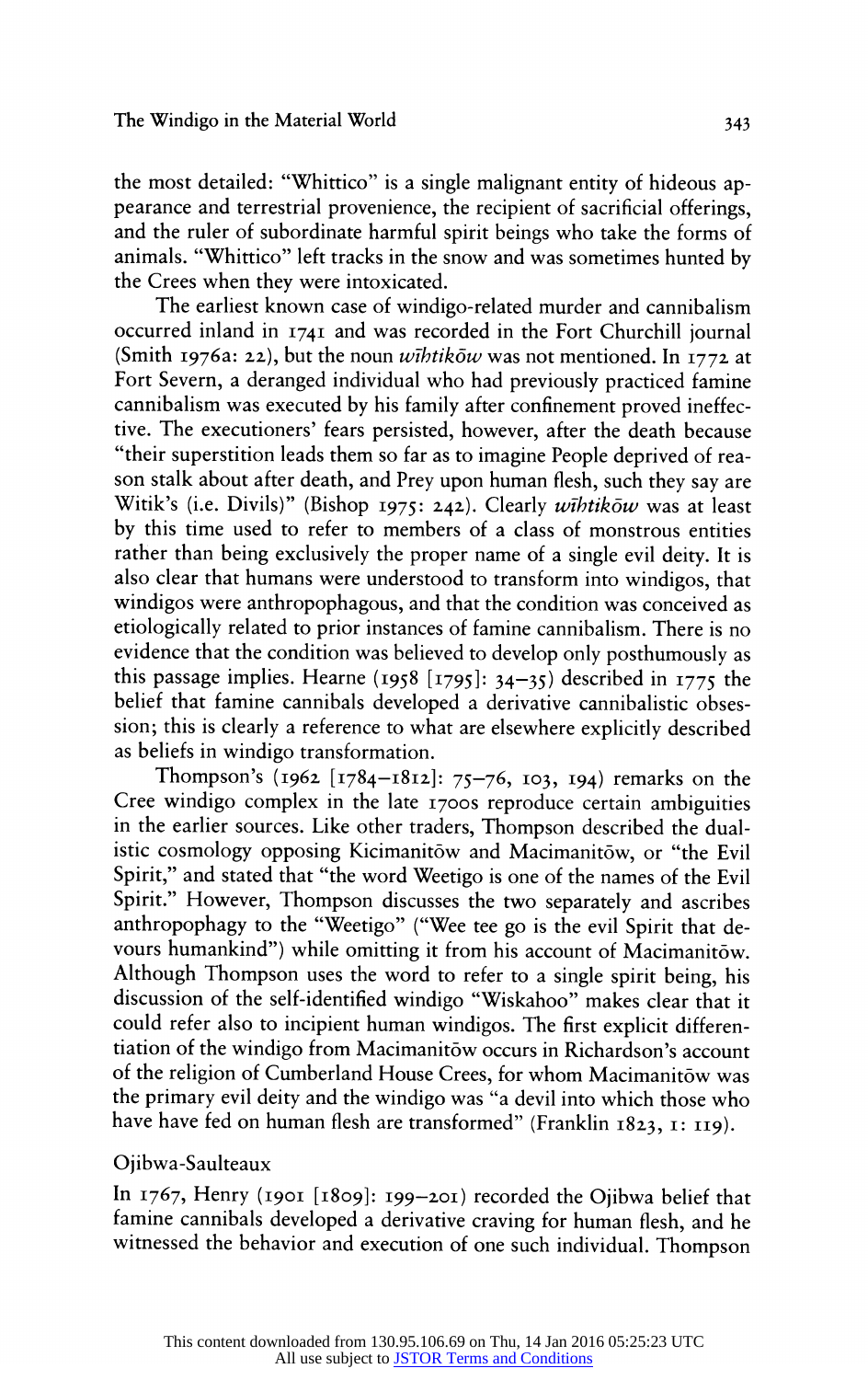**(1962 [I784-I8I2]: I9I) reported the execution of a self-defined windigo near Lake of the Woods in 1799, but it is unclear whether the sufferer was Ojibwa or Cree. Nelson's I823 manuscript contains the first occurrence**  known to the author of Ojibwa *wintiko* from which English *windigo* de**rives: "They [Indians] term this Win-di-go (according to the French pronunciation which is more correct than the English in this word)" (Brown and Brightman I988: 85-86). The remarks on pronunciation are enigmatic but indicate that the Ojibwa word was already familiar to the English and French traders. Nelson's detailed discussion of the windigo complex unfortunately does not distinguish in all cases between the Ojibwa, Swampy Cree, and Woods Cree contexts with which he was familiar. In Nelson's usage, the term referred to transformed human windigos but also to a class of giant windigos without human antecedency who engendered the cannibal mania in humans. This latter concept appears to derive from Ojibwa rather than Cree sources. Gigantism is never mentioned in descriptions of Plains Cree (Preston 1978: 61; Dusenberry 1962: 153-60), Woods Cree (Vandersteene 1969: 53), inland Swampy Cree (Mason 1967: 57-58; Godsell 1938: 94-99), and Rock Cree (Smith I976a; Brightman 1977-79), who conventionally figure the windigo as possessing normal human dimensions. Representations of windigos as giants were, however, present among Southwestern Ojibwa in the mid i8oos (Schoolcraft 1939: Io5-I8; Bishop I975: 245; Kohl I985 [I850]: 358) and appear in most ethnographic sources on other divisions as well (Hallowell 1955: z56; Jones I919: 175-79; Landes I938: zI3; Jenness I935: 40-4I; Barnouw 1977: I20-3I; Howard 1977: II5). Gigantism is also an attribute of some windigo beings among Eastern Cree, Montagnais, and Naskapi groups (Speck 1935) and among Westmain Swampy Cree (Flannery, Chambers, and Jehle 1982: 58; Honigmann I956: 68). The records left by Henry and Nelson show that the components of the windigo complex-anthropophagous monsters, transformed humans, and associated behavioral disorders-were present among Ojibwa-speaking groups at least as early as the middle I700s.** 

## **Summary**

**The earliest references to windigo exhibit sufficient diversity both within and between linguistic divisions to motivate arguments for a historic inception of the concept and for extensive historic development along different trajectories. Without ignoring either the diversity or the dynamism of the concept, however, a comparative cross-referencing of these sources suggests that the essentials of what we know from twentieth-century ethnographic sources as the windigo complex were present among boreal forest Algonquians from early in the contact period. Further, there is only negative evidence for the thesis that these components were unintegrated**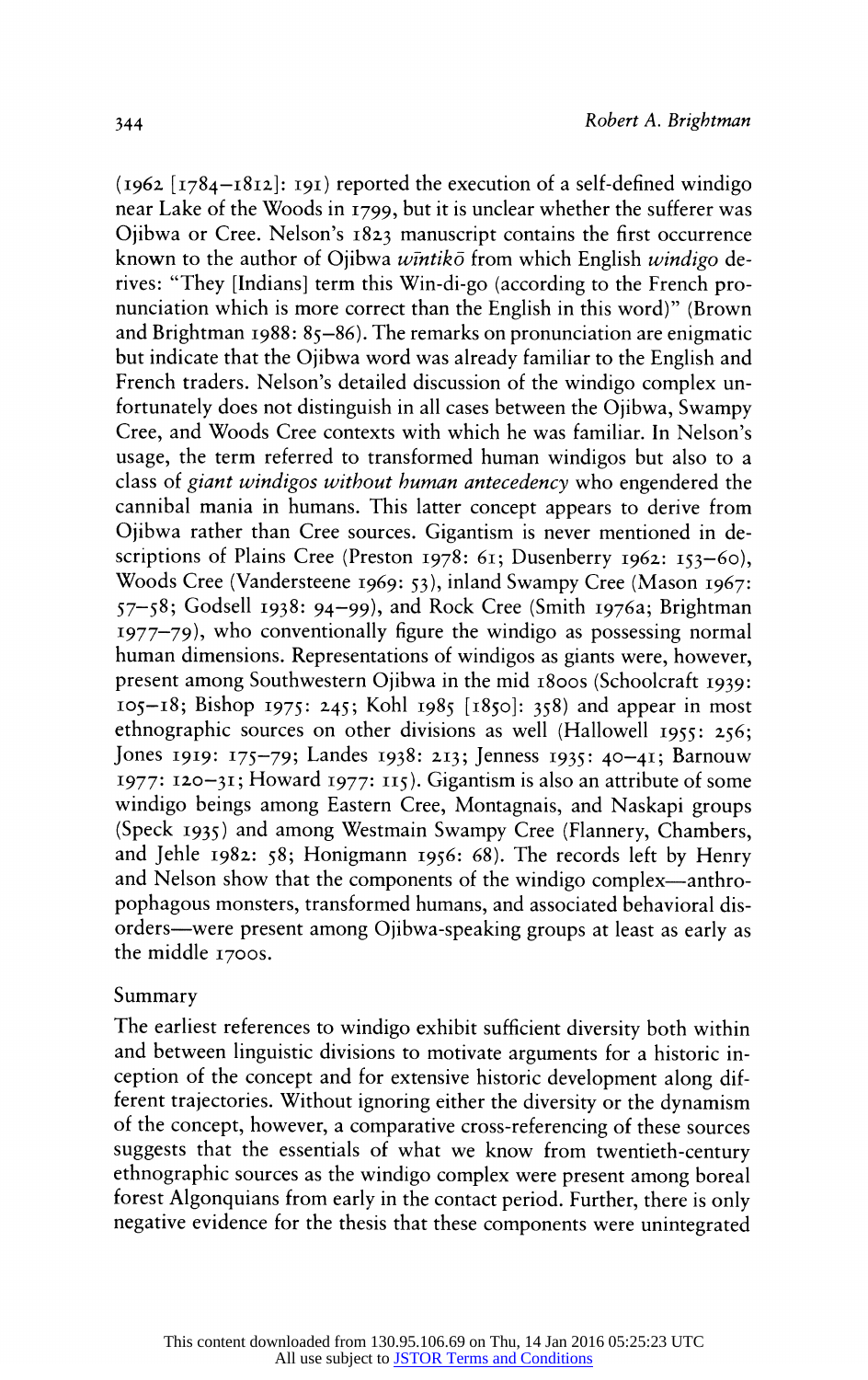**at this time into the systemic complex, as, for example, with Bishop's argument that cannibal monsters were known but were not called "windigo." Beliefs in anthropophagous monsters were reported from the Montagnais in the I63os, from Crees in I773, and from Ojibwas in the early i8oos. Forms of the word windigo that refer to monstrous beings are attested from Montagnais in 1695, Crees in I714, and Ojibwas again in the early i8oos. The belief that humans can develop a cannibalistic disorder and thus become windigo beings was recorded among Montagnais in the I63os and among Crees and Ojibwas in the I77os. Finally, cases of behavioral disorder associated by Algonquians with cannibalism are reported for the Montagnais in the I63os, for the Crees in I74I, and for the Ojibwas in the I770s. None of these reports is early enough to establish decisively the aboriginality of the windigo complex, but the weight of the evidence supports such an interpretation.** 

**The major objection to the argument for aboriginality is the absence of known references to any aspect of the complex among the Ojibwas and Ottawas in the seventeenth century. Reports of the use of the term**  wihtikow among Cree as the proper name of an evil being in a dualistic **cosmology most probably reflect confusions introduced by one or two chroniclers that were then disseminated by copying (Pentland 1976). As with the creator being and the trickster-transformer (Graham 1969 [I767- 9I]: I60; Isham I949 [1743-49]: 5; Brown and Brightman I988: 36, 8i), European observers conflated and confused Macimanitow with wihtikow, recognizing in both attributes of a single scriptural spirit. Additionally, the generic use of macimanitow by Crees to refer to any malevolent spirit agency may have contributed to the confusion.** 

**Bishop's thesis that the belief in transformed human windigos and concomitant instances of psychiatric disorder developed after contact with Europeans presupposes as a historical catalyst new experiences of famine cannibalism, previously absent or negligable given the abundance of the pre-fur trade environment. However, since famine must have existed aboriginally, although on a much-diminished scale (Waisberg 1975; Smith I976a), the question becomes whether an increasing frequency of such tragedies could be the necessary or sufficient ecological coordinate or cause of the complex. There is little to add here to the existing discourse other than to note that the correlation of environmental deterioration with early references to windigo, credibly argued by Bishop for the Montagnais and Westmain Cree, does not hold for the interior Crees of Manitoba and Saskatchewan (Hearne I958 [1795]: 34-35; Thompson 1962 [I784-**  1812: 75-76), where the windigo complex existed in the 1700s well be**fore the game shortages of the nineteenth century. It is probable that an increasing frequency of windigo-related disorder rather than the complex itself was associated with increasing frequencies of famine and starvation**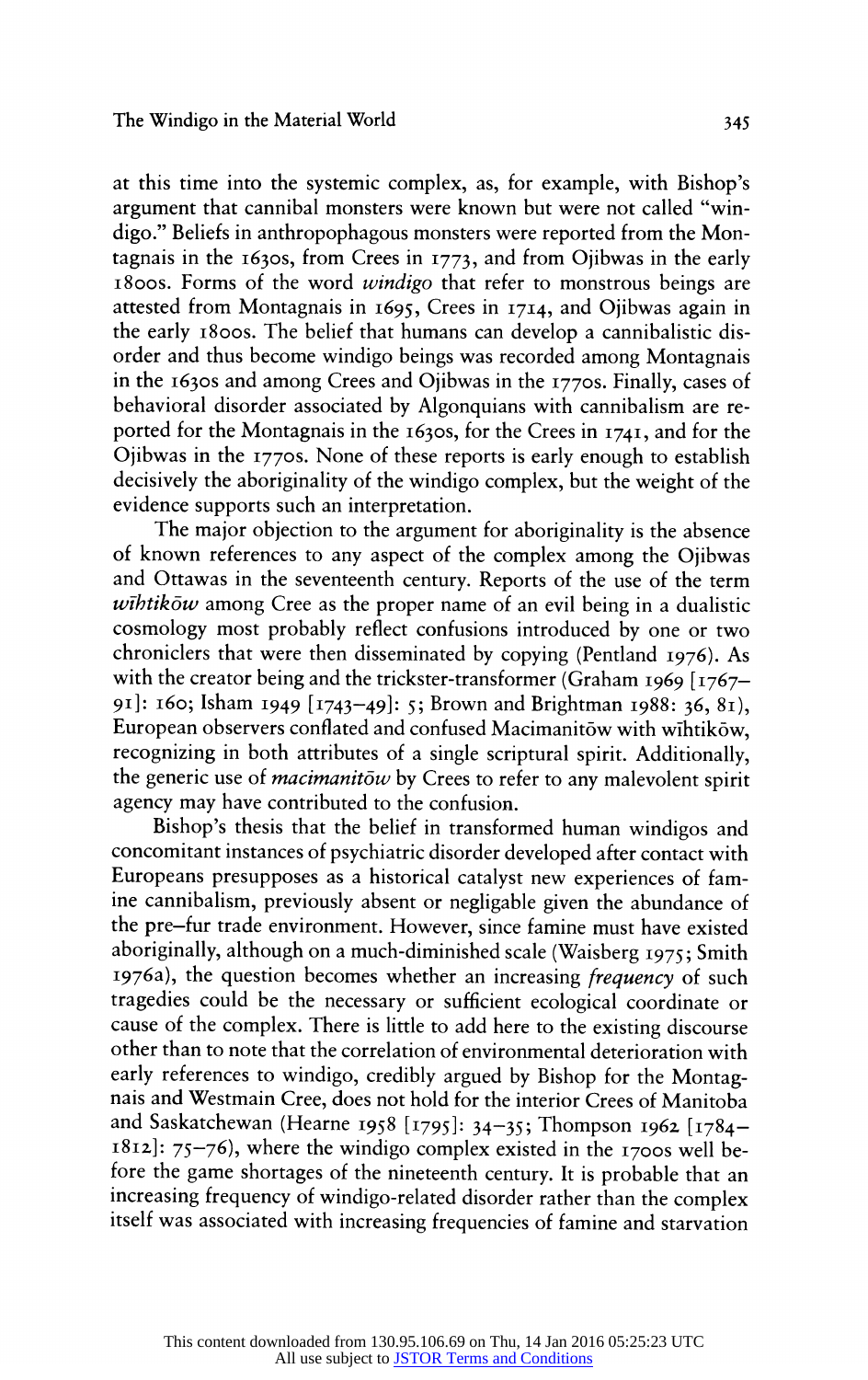**cannibalism. Given that the thesis of an historic inception rests primarily upon negative evidence, Smith's (I976a: 34) conclusions "that aboriginal conditions accounted for the phenomenon" appear reasonable.** 

## **The Factuality of Windigo Disorder**

**While Bishop accepts the existence of windigo-related cannibalism,**  Marano (1982) has argued that "windigo psychotics," insane individu**als who expressed, experienced, or acted upon cannibalistic urges, never existed. There existed cases of insanity, but these lacked the element of cannibal ideation. There also existed cases of murder and cannibalism, but these were motivated exclusively by famine. Remarking that no reliable eyewitness accounts of cannibal impulses or behavior exist, Marano argues that all such reports should be dismissed as the hallucinations or fabrications of the executioners, credulously taken at face value by naive ethnologists. Marano clearly considers himself to have disproven decisively the existence of windigo disorder. He speaks, for example, of "the discredited anthropological artifact 'windigo psychosis' which is a belief among academics that the Cree and Ojibwa are, for reasons peculiar to their culture, subject to a bizarre form of mental illness that compels them to eat human flesh" (Marano I985: 6i).** 

**Since "folkloristic" elements, nonfactual from a Western perspective, intrude both into the depositions of executioners and into some narratives unfortunately included in Teicher's (I960) compendium of cases, Marano's skepticism has provisional credibility. Marano follows Honigmann (I967: 40I), who remarked on the absence of "a trustworthy observer's eyewitness report of a person who in his own words or by his own actions clearly admits to a compulsion to eat human flesh." For "trustworthy observer," Honigmann clearly intends "Euro-Canadian," an individual sufficiently detached from Algonquian cultural premises to report cases in their objective factuality. While ignorance may lend objectivity, the opposite effect is readily imaginable: Western eyewitnesses with their commitments to scriptural or positivistic worldviews might leave us texts more refractory than the Algonquian testimony to what human windigos were experiencing. There remains a serious difficulty with the summary dismissal of all Algonquian testimony regarding the behavior of persons identified as windigo. As a semiotic problem, it is necessary to know what behavioral indices were taken by Algonquians as signs that an individual was experiencing desires to commit cannibalism.** 

**There exists great internal consistency through time and space in Algonquian reports of the behavior of persons identified as windigos and the circumstances surrounding the disorder. Table i lists nine attributes abstracted from the more detailed documentary and ethnographic sources**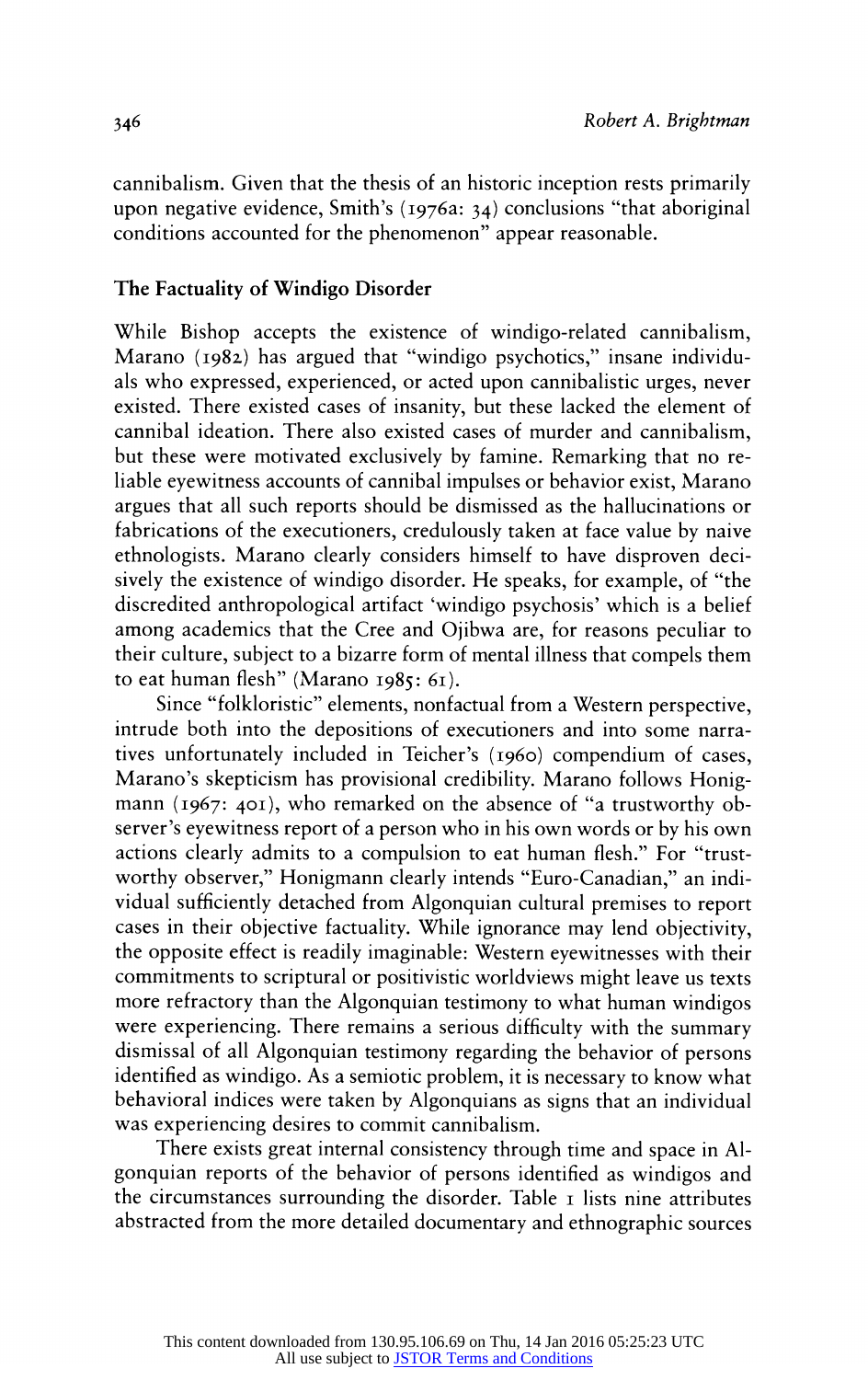|                                          | Source  |        |           |           |          |                                                  |  |
|------------------------------------------|---------|--------|-----------|-----------|----------|--------------------------------------------------|--|
| Attribute                                |         |        |           |           |          | Henry Thompson Nelson Kitts Beatton Vandersteene |  |
| Prior famine/famine<br>cannibalism       | $^{+}$  | $\pm$  |           |           |          |                                                  |  |
| Self-definition as<br>windigo            |         | $^{+}$ | $^{+}$    | $(+)$     | $(+)$    | $^{+}$                                           |  |
| Treats to kill/eat                       |         |        |           |           |          |                                                  |  |
| others                                   | $^{+}$  |        |           | $(+)$     | $^{+}$   | $(+)$                                            |  |
| Conventional food                        |         |        |           |           |          |                                                  |  |
| present                                  | $^{+}$  |        | $^{+}$    | $\ddot{}$ | $^{+}$   | $^{+}$                                           |  |
| Perception of<br>internal freezing       |         |        |           |           | $\,{}^+$ | $^{+}$                                           |  |
| Requests execution<br>"Devil" possession |         |        | $\ddot{}$ |           | $^{+}$   |                                                  |  |
| or vision                                |         | $(+)$  |           |           | $^+$     | $^{+}$                                           |  |
| Anorexia<br>Manic-depressive             | $\,+\,$ |        |           |           | $^{+}$   | $\ddot{}$                                        |  |
| symptoms                                 |         |        | $^+$      |           |          | $^+$                                             |  |

| Table 1. Windigo attributes from documentary and ethnographic sources |
|-----------------------------------------------------------------------|
|                                                                       |

**(Cree: Vandersteene 1969: 55; Brown I97I: 22; Flannery, Chambers, and Jehle 1982: 73; Teicher 1960: 93; Hearne 1958 [1795]: 34-35; Merasty 1974: I; Preston 1978: 62-63; Ojibwa: Thompson i962 [1784-I812]: 191-92; Landes 1938: zI5-I6; Kohl 1985 [1850]: 358); Teicher's compendium provides additional material. These attributes derive from Euro-Canadian records of Algonquian testimony and should therefore, if Marano's skepticism is warranted, be disregarded as the a posteriori embellishments or in situ delusions of Algonquian narrators. The significance of the table is precisely that these attributes figure also in the few cases in which Euro-Canadians, "trustworthy observers" in Honigmann's idiom, were eyewitness observers of the behavior of accused or self-defined windigos.** 

**Alexander Henry. The first case is the most persuasive. In 1767 north of Lake Superior, Henry observed an Ojibwa man who had killed and eaten four relatives during a food crisis. His guilt was discovered after he fell in with the band with which Henry was wintering.** 

**The Indians entertain an opinion that the man who has once made human flesh his food will never afterwards be satisfied with any other. It is probable that we saw things through the medium of our prejudices; but I confess that this disturbing object appeared to verify the doctrine. He ate with relish nothing that was given to him but,**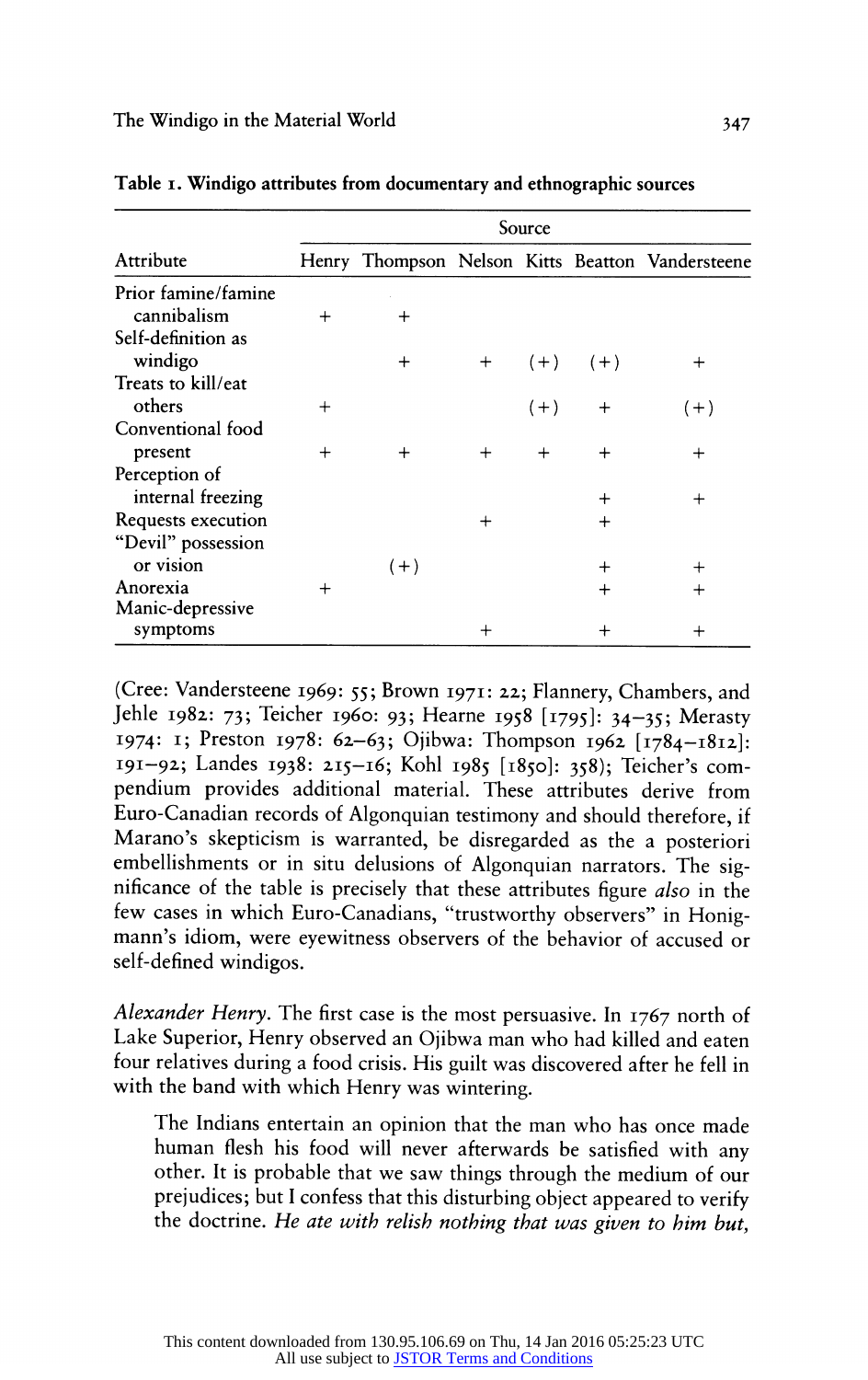**indifferent to the food prepared, fixed his eyes continually on the children which were in the Indian lodge, and frequently exclaimed, "How fat they are!" It was perhaps not unnatural that after long acquaintance with no human form but such as was gaunt and pale from lack of food a man's eyes should be almost riveted upon anything where misery had not made such inroads, and still more upon the bloom and plumpness of childhood; and the exclamation might be the most innocent and might proceed from an involuntary and unconquerable sentiment of admiration. Be this as it may, his behavior was considered, and not less naturally, as marked with the most alarming symptoms; and the Indians, apprehensive that he would prey on these children, resolved on putting him to death. (Henry I9OI [I809]: I99-ZOI [emphasis added])** 

**This narrative confirms anorexia and verbal threats, characteristically indirect, as aspects of windigo behavior; it also suggests an association between the disorder and prior famine cannibalism. Marano (I983: IZI-z2) emphasizes Henry's qualifications, arguing that the cannibal's comments about the children were indeed "aesthetic" rather than predatory. If this was in fact the case, the remarks were, to say the least, contextually infelicitous. Henry's qualifications are not the least interesting aspect of the narrative since they represent his attempt, understandable in these circumstances, to rationalize an incomprehensible datum: that the cannibal's deportment "appeared to verify the doctrine."** 

**David Thompson. Thompson observed the self-defined Cree windigo Wiskahoo in I796 near Duck Portage in northern Manitoba. Wiskahoo was not a prior famine cannibal but had survived famines that threatened to culminate in cannibalism.** 

**It is usual when the Indians come to trade to give them a pint of grog. ... Wiskahoo, as soon as he got it, and while drinking of it, used to say in a thoughtful mood "Nee-wee-to-go" "I must be a Man eater." This word seemed to imply "I am possessed of an evil spirit to eat human flesh"; "Wee-to-go" is the evil Spirit that devours humankind. (Thompson 1962 [I784-I8I2]: I03)** 

**Wiskahoo's companions interpreted his "melancholy" moods as symptoms of potential windigo transformation and executed him three years later when the moods increased in frequency. The passage makes clear that individuals sometimes defined themselves as potential windigos; "Nee-wee-to-go" is evidently Thompson's faulty transcription of Cree niwihtik6win 'I am a windigo'. Further, Wiskahoo's fears were prompted by prior experiences with famine, although famine was not an immedi-**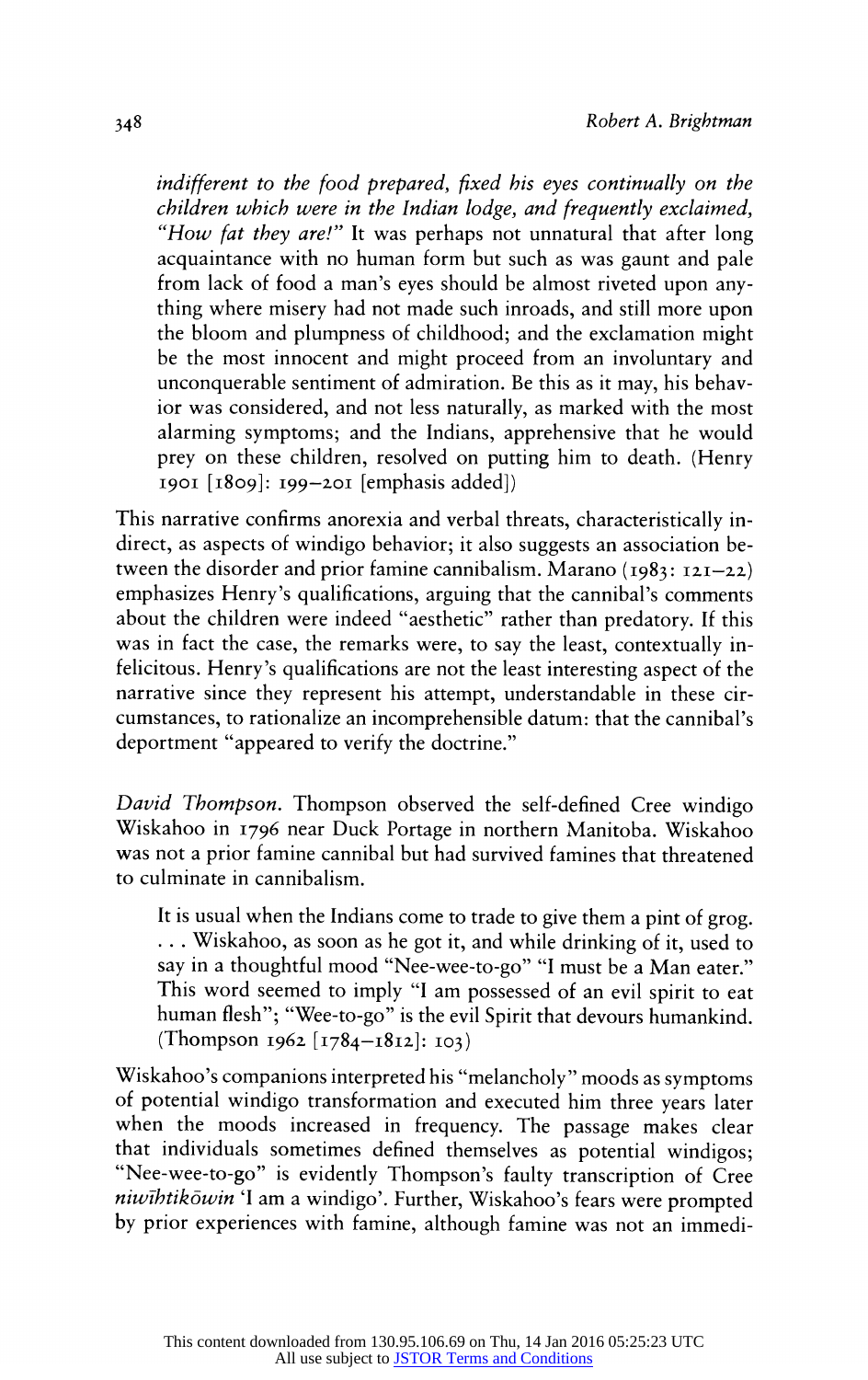**ate contextual variable in the conversation Thompson recorded. Marano (I983: izz) has argued that Wiskahoo's depression derived from a realistic fear that his inadequacy as a moose hunter might again result in famine**  and the threat of cannibalism. Since *wihtikow* almost certainly was used **to refer to famine cannibals with or without derivative cannibal urges, the verb could be interpreted from this point of view as signaling only Wiskahoo's apprehensions about a future event of famine cannibalism and not fear of a resulting or intervening transformation into a windigo monster. Thompson's interpretation is more probably the accurate one, but we unfortunately lack information on the exact behavior that provoked the execution.** 

**George Nelson. Nelson (Brown and Brightman I988) recorded both windigo ideology and individual cases pertaining to the Saulteaux and Crees with whom he traded in the early nineteenth century. Nelson's writings on the windigo complex are the most reflective and detailed of the eighteenthand nineteenth-century sources considered here. He provided a firsthand description of windigo symptomatology that coincides exactly with the alternation between frenzied and depressive states described to Landes (1938: I25-I6) by Southwestern Ojibwa informants.** 

**I look upon this as a sort of mania, fever, a distemper of the brain. Their eyes (for I have seen people who are thus perplexed) are wild and uncommonly clear-they seem as if they glistened. It seems to me to lodge in the head. They are generally rational except at short sudden intervals when the paroxysms seize them: their motions then are various and diametrically contrary at one time to what they are the next moment-sullen, thoughtful, wild look and perfectly mute: staring, in sudden convulsions, wild, incoherent and extravagant language. (Brown and Brightman 1988: 9I)** 

**According to Nelson, windigos sometimes requested execution: "One of my best hunters here is thus tormented, or at least thus torments himself; and very often desires his friends in compassion to put a period to existence the first symptoms he may show of cannibalism" (ibid.: 93). Nelson also described "an Indian with me this winter who gave out his apprehensions that he was thus tormented" (ibid.). These observations suggest that preoccupation with windigo disorder was not uncommon among the Lac la Ronge Cree: "They have such a dread and horror of this that it is constantly in their minds" (ibid.: 91).** 

**John G. Kitts. In I879 the Northwest Mounted Police surgeon John Kitts made the following observations about an elderly Cree woman held in confinement at Fort Walsh, Alberta:**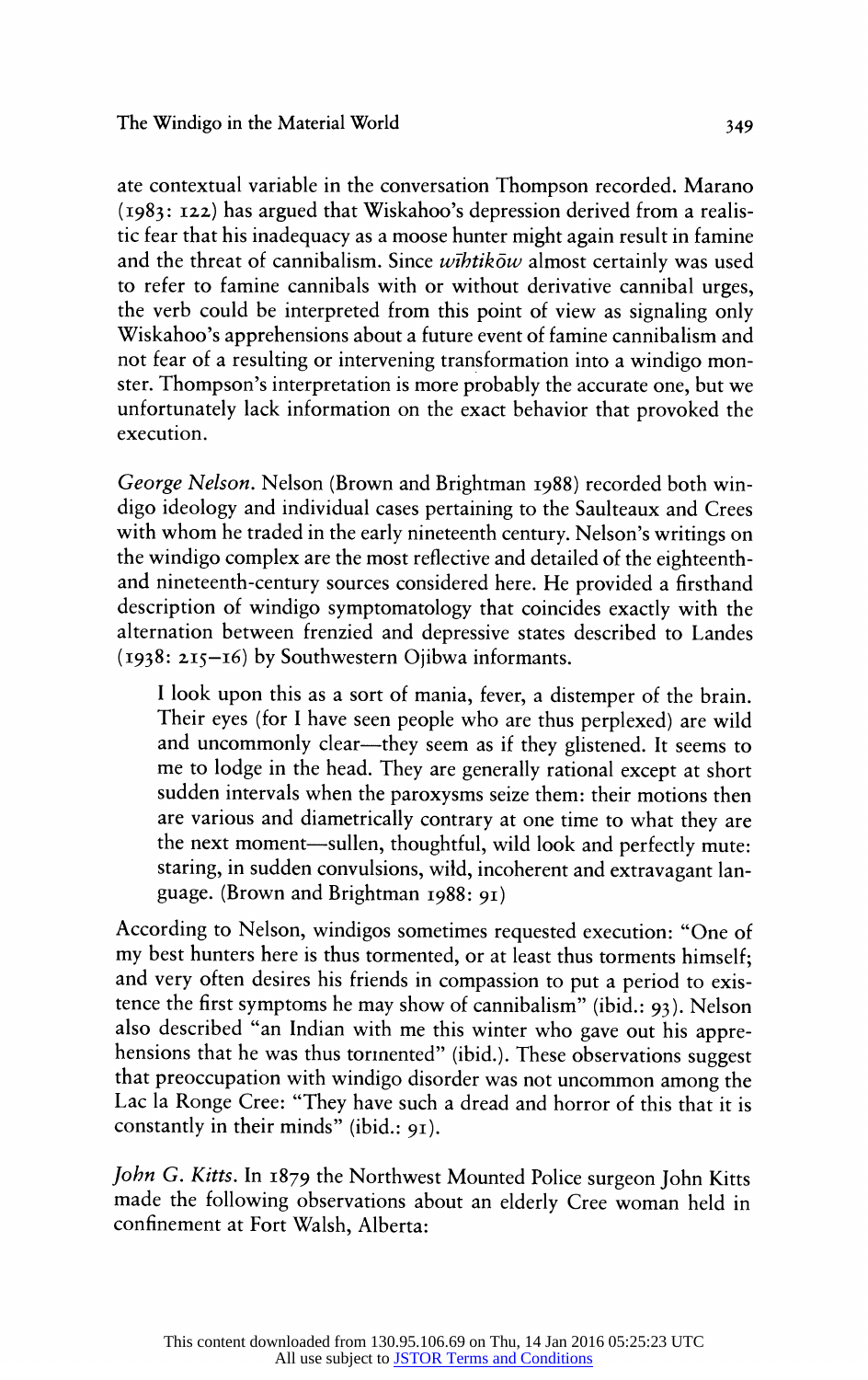**Within the last two years we have had the care of two lunatics. The first was an old squaw, somewhat inclined to cannibalism; she was completely maniacal and very difficult to manage. Her filthy habits infected the squad room to such an extent that she had to be removed to a small building by herself. (Thompson 1984: 91)** 

**Kitts went on to observe that the woman "immediately recovered" when provided with kind treatment and good food; the immediacy of the recovery bears comparison with the Eastern Cree woman described by Saindon (I933). We unfortunately lack any description of the behavior which convinced Kitts that she was inclined to cannibalism, but the inference that she made verbal threats is plausible.** 

**Francis Beatton. The case of the Woods Cree Mapanin, or Francois Auger, was discovered and described by Marano (I98I: 166-71) and derives from the copy of a journal kept by Francis Beatton at the trading outpost at Trout Lake, Alberta. The authorship is ambiguous and the document is probably part of Beatton's journal copied and augmented by the Reverend George Holmes. Mapanin arrived at Trout Lake in I896, claiming to have experienced a vision of "the devil" urging him to kill and eat his children. Mapanin's condition worsened, and he was executed after a period of restraint and attempted cure. Beatton left the following description of his behavior:** 

**He said his son appeared to him like a young man[?] and he wanted to eat him. I thought he was starving and I was busy getting him something to eat, but he ate very little.... I went to see him today, he looks worse than ever. I gave him a dose of castor oil, he says his heart is freezing. He is always saying he is going to be a cannibal.... [S]aid he, you must look out for me, for I think I shall kill some of you. He wants them to kill him all the time before he gets worse. (Public Archives of Canada I896)** 

**This account parallels Algonquian testimony with respect to rejection of conventional food, spirit possession, perceptions of freezing internal organs, threats of cannibalism in nonfamine contexts, and requests for execution. Marano (198I: 169-70) suggests that Beatton was Metis and, as such, enculturated in windigo knowledge with the result that he committed lies or hysterical distortions of Mapanin's behavior to his journal. Even if Beatton was Metis, his literacy and his conduct during the tragedy suggest a Euro-Canadian cultural orientation exemplified by his recourse to Christian prayer and his use of castor oil. That his successive jour**nal entries between January 12 and 21 should consistently exhibit such **distortions or prevarications is only marginally tenable.**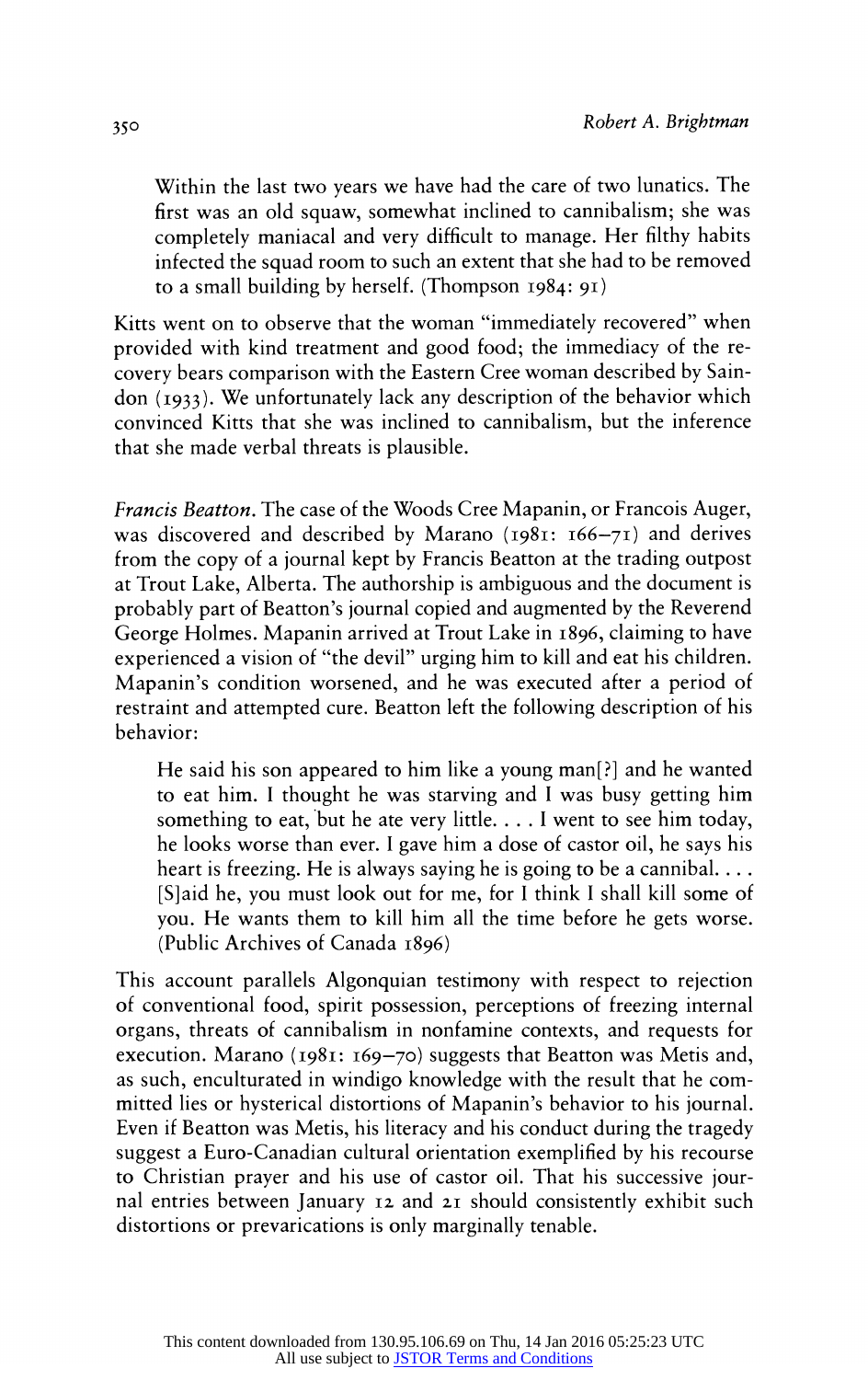**Roger Vandersteene. Vandersteene, an Oblate missionary at Wabasca, Alberta, observed and communicated at length with a young Woods Cree woman who defined herself as an incipient windigo. The woman was anorexic and described her condition to Vandersteene as follows:** 

**"The Devil wants me," she said, "and will change me to a Witigo. ... I am going away to the forest because I am so frightened! At any moment I could kill someone. My breast is frozen and I am frantic." (Vandersteene I969: 56-57)** 

**The woman's condition required lengthy hospitalization, but she apparently recovered when convinced by physicians that her disorder was organic and susceptible to treatment with Western medicine.** 

**Summary. In fairness to Honigmann and Marano's arguments, there are no non-Indian eyewitnesses to murder or cannibalism committed by a person defined as a windigo. Of the six windigos described, only the Ojibwa observed by Henry was a cannibal, and his behavior was induced by famine. Nonetheless, the lack of European observers does not discredit the existence of windigo cannibalism. Neither are there European eyewitnesses to the much more frequent occurrence of famine-induced cannibalism. The likelihood of a trader, missionary, or white trapper being in a position to observe such tragedies is minimal. As Kohl (1985 [I850]: 365) observed of the Lake Superior Ojibwa, windigo disorders were exceedingly infrequent, and their culmination in murder and cannibalism would be even rarer; detection and either cure or execution were demonstrably more frequent resolutions.** 

**The internal consistency of the white and Indian accounts indicates that some Algonquians experienced a disorder characterized by cannibalistic impulses and ideation. It could be the case that all of these accounts, Indian and white alike, are fallacious, although the parallels between the two groups of narratives would then be difficult to account for. The cases observed by whites should lend greater credibility to the Algonquian accounts for those suspicious of Indian testimony. Rather than privileging either group's capacities for observation, we need to recognize that the consistency is clearly greater than random and that each discourse reciprocally validates the other. The cases reported by Henry and Beatton, for example, forcefully suggest that Algonquians defined others as incipient cannibal monsters when those persons gave literal or indirect verbal expression to cannibal impulses.** 

## **Nonfamine Windigo Disorders**

**Although boreal forest Algonquians recognize famine cannibalism as one etiological factor creating the windigo condition, the defining attribute of**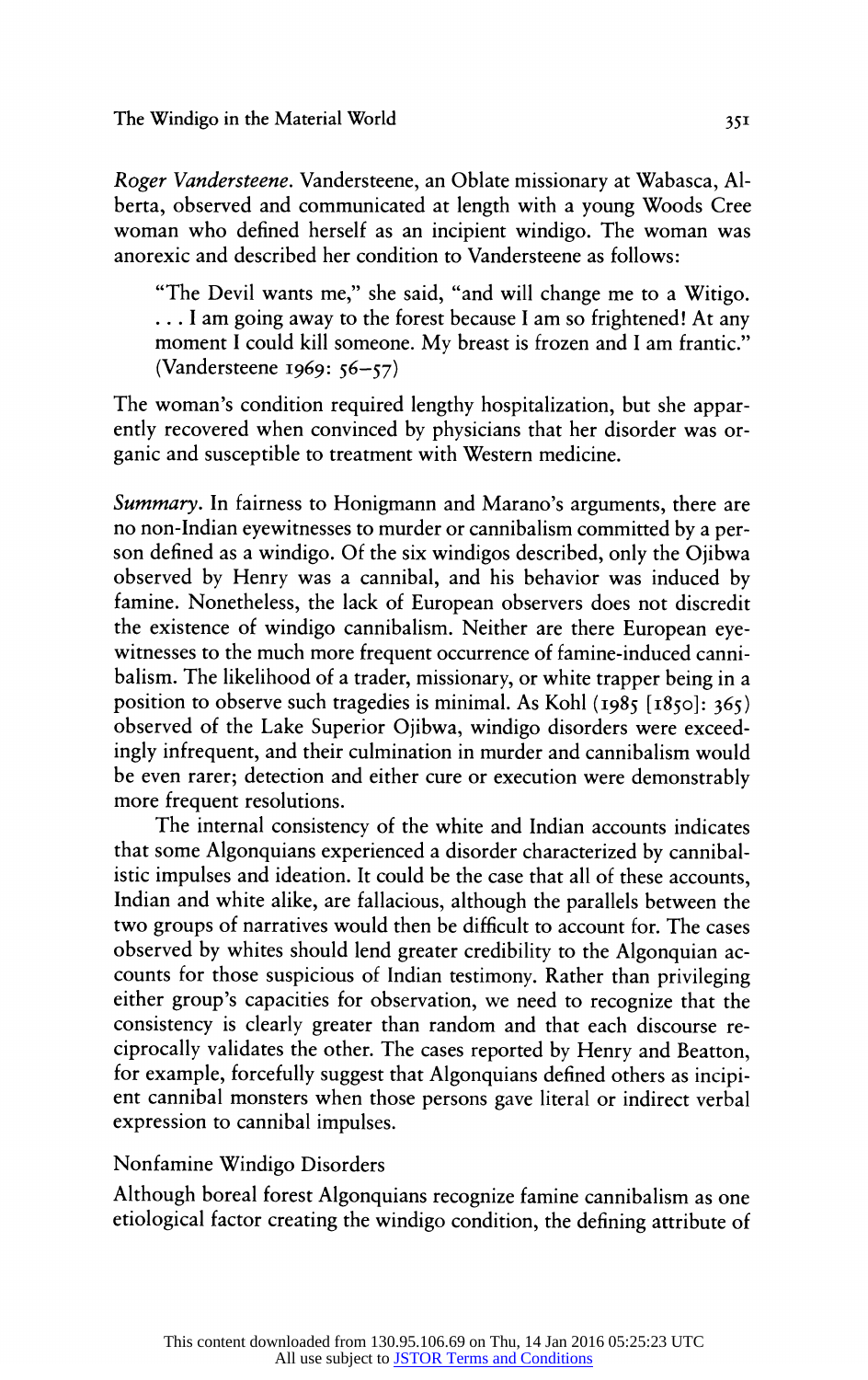**the windigo is its preference for human flesh when other food is available. As Sidney Castel, a Cree of northwestern Manitoba succinctly phrased this, "Never mind if you put good food out for it. It won't touch**  it. That's not what it's hungry for" (Brightman 1977–79). The most per**suasive evidence for the factuality of an Algonquian-specific psychiatric disorder would be cases of cannibalism committed with food already on hand. There is no doubt that people defined themselves as incipient windigos when conventional food was readily available. Thompson (1962 [I784-181]: I94), for example, wrote of the Crees in the late I70os: "I have known a few instances of this deplorable turn of mind and not one instance could plead hunger, much less famine as an excuse of it. There is yet a dark chapter to be written on this aberration of the human mind on this head." Neither, however, did any of the cases observed by Thompson apparently eventuate in cannibalism. The Algonquian testimony contains accounts of windigo cannibalism unmotivated by famine (Smith I976a: <sup>22</sup>[Cree]; Bishop 1982: 398 [Southwestern Ojibwa]; Teicher 1960: 49 [Southeastern Ojibwa]; Hallowell 1934: 9 [Saulteaux]; Flannery, Chambers, and Jehle I982: 72-74 [Eastmain Cree]) which, as construed by Marano, are lies or embellishments of famine cannibalism. In the Cree case described by Smith, for example, the author of the Churchill post journal recorded the story of a woman and her mother who had killed the daughter's husband in self-defense after he had killed and, despite the availability of caribou in the area, eaten three children. Marano (1982: 394-95) proposes an alternative interpretation, questioning the veracity of the survivors and suggesting that they and not the husband initiated famine cannibalism. It would be, of course, possible to reinterpret all such accounts so as to conform to Marano's premise.** 

**It is interesting from this point of view to examine the well-documented case of the Plains Cree Swift Runner, who was executed for murder at Fort Saskatchewan, Alberta, by Euro-Canadian authorities in 1879. Marano (1981: 124-35) considers Swift Runner a famine cannibal mislabeled as a volitional murderer by whites and as a windigo by Crees. His analysis demonstrates distortions in Algonquian (Honigmann 1953) and popularized Euro-Canadian versions (Turner I950: 499-501) of the case. The claim, for example, that Swift Runner's cannibalism transpired amidst abundant stores of dry meat was neither confirmed nor discredited in the reports of the investigating constables. It is nonetheless the Swift Runner case that substantiates nonfamine windigo cannibalism.** 

**Swift Runner, together with his wife, six children, brother, and mother, separated from his wife's father during the fall of 1878. In the spring, Swift Runner returned alone, claiming that the other members had starved, committed suicide, or dispersed. He subsequently led a party of police to his winter camps where evidence of cannibalism was found. Swift**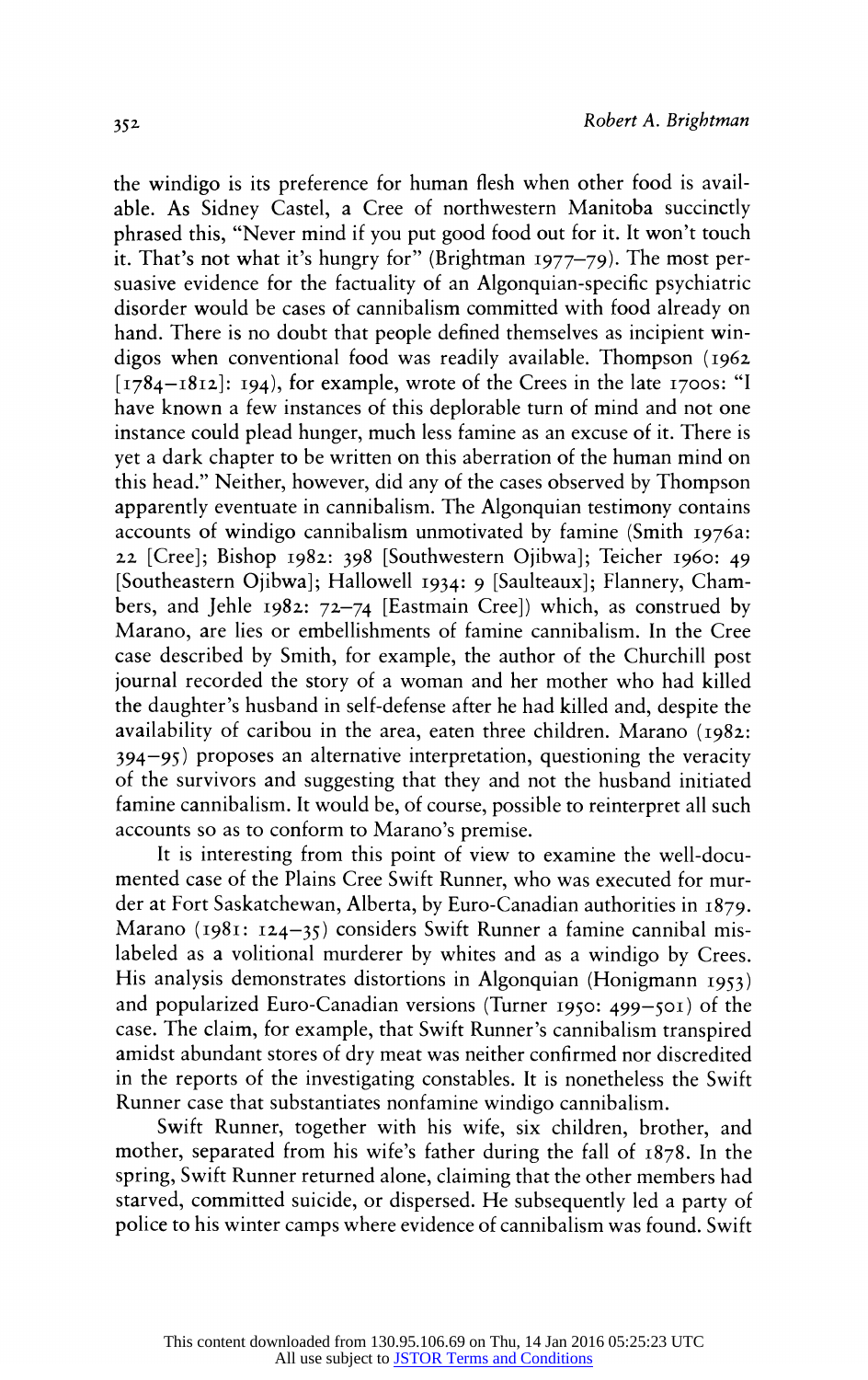**Runner subsequently confessed to killing and eating six of his family. At his first camp, the eldest son had died of starvation and was buried; the police recovered the emaciated corpse. At the second camp, Swift Runner killed and ate successively the next eldest son, his wife, and the remaining children; he disavowed knowledge of his mother and brother who left the group earlier in the winter.** 

**Famine was an evident catalyst. The corpse of the eldest son demonstrates that Swift Runner's claimed illness and the famine that ensued were not fabrications. Possibly the famine was induced by an immobilizing psychiatric disorder afflicting Swift Runner, although an objective scarcity of game may be indicated by the inability of his wife or the older sons to provision the camp. Some collaboration of the victims in the murder and consumption of their predecessors is indicated by the fact that the serial murders were not at any stage successfully resisted. Although starvation may have prompted the first murder, it cannot explain the others. Swift Runner's winter camp was no more than twenty-five miles from the Hudson's Bay Company post at Athabasca Landing. Swift Runner's father-in-law, knowledgeable regarding both the terrain and its traversability in winter, gave the following deposition: "Prisoner and his family were never so far away that they or the children could not readily have got in to the Hudson's Bay post at the River Landing [Athabasca Landing] without risk of starvation even if no game could be found" (Marano I98I: I34).** 

**Marano claims that all six murders were motivated by famine: "I argue that if he had had any other food to eat, he would have eaten it" (ibid.: I37). With a fur trading post twenty-five miles distant, there was conventional food to eat, but nowhere in Swift Runner's testimony is there reference to mobility toward the post. Even if the group was immobilized by famine, the corpse of the first murder victim would have provided the requisite food energy for the trip. Assuming that the corpse yielded twenty kilograms of edible meat, the first victim would have provided approximately 40,000 kilocalories to the survivors (see Garn 1979). A tragic case of such logistical cannibalism was noted by Thompson (I962 [I784 i8iz]) among Manitoba Crees. If the subsequent murders were motivated by a desire to conceal the first by eliminating witnesses, the question of why the victims were eaten rather than concealed remains unanswered. All but the first murder demonstrate preferential cannibalism. The question of why Swift Runner serially murdered and ate others while within reach of emergency food supplies raises, to say the least, complex interpretive problems. An important component of the explanation is the Algonquian windigo disorder, whose existence the Swift Runner case, together with the cases discussed earlier, decisively substantiates.**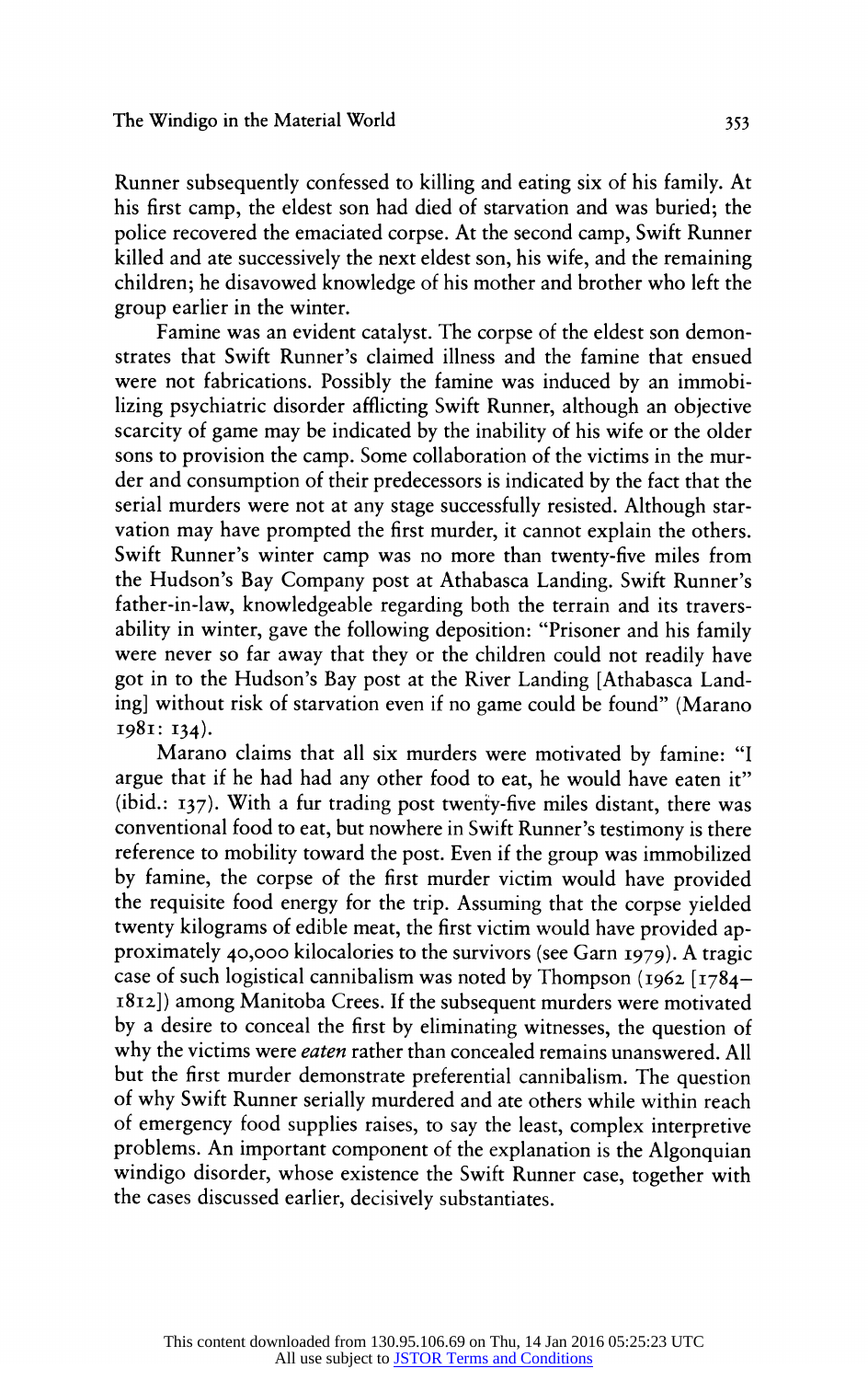## **The Sufficiency of the Materialist Windigo**

**The demonstration that windigos did indeed (rarely) exist provides the occasion for evaluating the existing materialist perspectives on the origins and functions of the complex. "Materialist perspective" means here an analysis that identifies the proximal or "last instance" determinants of cultural phenomena as their demographic, environmental, or productive coordinates. Bishop (I975) and Marano (I98z) provide distinguishable materialist explanations, aspects of which have already been considered in relation to the historicity of the windigo complex and the factuality of the windigo disorder. Here it is necessary to consider the adequacy of the material circumstances discussed by Bishop and Marano with respect to those aspects of the windigo complex that they are represented as explaining. The perspective taken here is skeptical; consideration of the windigo complex suggests limitations on the sufficiency of materialist analyses.** 

**Bishop's formulation states that the new experience of famine cannibalism during the historical period was combined with existing Algonquian conceptions of nonhuman cannibal monsters to produce the belief that human famine cannibals could become cannibal monsters. Later the belief expanded to posit windigos who were not prior famine cannibals. From this sequence was engendered the psychiatric disorder in which the ideation and behavior of the mentally ill reproduced cultural premises about windigo transformation. As the argument is delineated, it is the prior belief in cannibal monsters that is critical, since it is with these anthropophagous spirits that the human famine cannibals were identified. Since beliefs in cannibal monsters are culturally ubiquitous (or universal?), it needs to be asked whether any society recognizing the existence of such beings and experiencing famine cannibalism will develop a windigo complex. The answer is that nothing in the tragic circumstances of famine and famine-induced cannibalism specifies, determines, or probabilistically predicts the inception of beliefs in windigo transformation or the correlative psychiatric disorder. Whenever the belief that famine cannibals (among others) could become windigo monsters developed, it was as a socially shared and symbolically constituted interpretation of famine cannibalism. Once in place, such an interpretation could influence the content of psychiatric disorder such that persons who "verified the doctrine," in Henry's idiom, would serve to enact and reproduce the interpretation over time. Without experiences of famine cannibalism the windigo complex could probably never have developed, but the significance of cannibalism itself is mediated by conceptions of the fragility of human identity, the significance of eating, and the prefiguring of events in dreams, conceptions not themselves derivable from material coordinates.**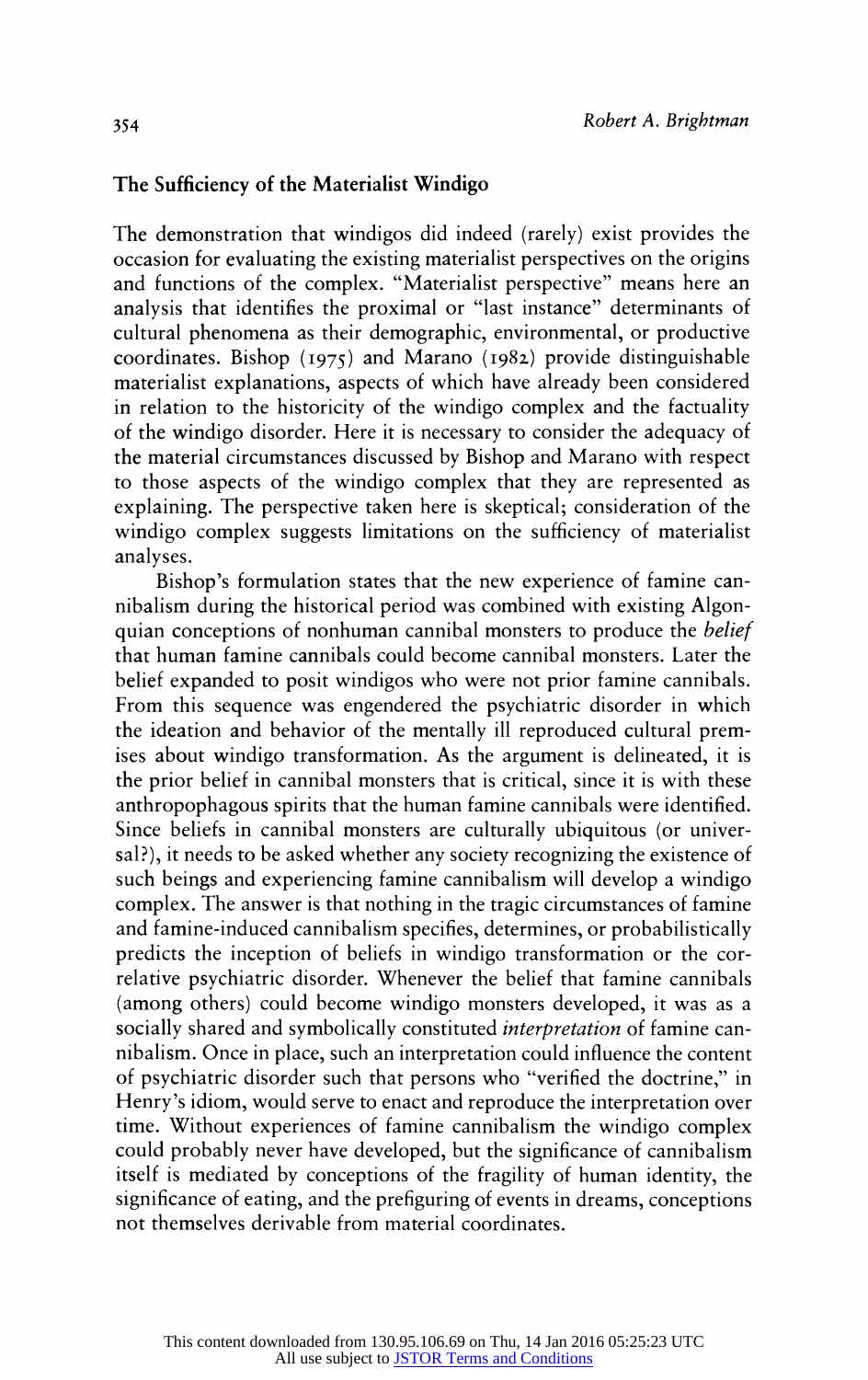**Marano's more functionally oriented thesis rejects the existence of the windigo disorder itself and refers the complex of windigo beliefs and their behavioral enactment in executions to their function in legitimizing homicide: "I suggest that the windigo belief complex evolved among the Northern Algonkians as a way to help minimize the chances of getting caught in a famine with those who had already broken the taboo against cannibalism, to minimize the liabilities imposed by the incapacitated, and to focus group anxieties upon individuals adjudged socially expendable" (Marano 1982: 388). Like other functional arguments in sociological and ecological modes, this thesis presupposes an explicitly teleological perspective on custom. Boreal forest Algonquians needed to kill people for two logistical reasons and one sociopsychological reason. They needed additionally a socially shared ideology that legitimized or rationalized such killings, and the complex of windigo beliefs evolved to fulfill this need for legitimation. The windigo complex is thus among the institutions that Malinowski (1944) would regard as performing "secondary functions," reinforcing other institutions with direct impacts on biological survival. Marano does not define "evolved," but presumably the windigo complex is represented here as originating and/or acquiring its characteristics because it was needed as a legitimizing ideology.** 

**The conventional critique of functional analyses is that the lack of specificity between particular customs and particular functions precludes the explanation of customs by the functional consequences. To show that the teleological explanation is adequate requires demonstration that the custom in place is either the only one possible or the most optimal by some criterion relative to imaginable and ethnographically attested alternatives. Boreal forest Algonquians recognized the existence of human sorcererwitches as well as underwater panthers, skeletons, and other spirit agencies inimical to humans. The question then is raised why the windigo complex evolved to meet the need for legitimizing killings when these other malevolent beings might as easily have sufficed.** 

**Unlike most functional theses, Marano's legitimation argument incorporates an explanation for windigo beliefs as against other functional alternatives. He suggests that the threat of starvation resulted in socially shared modal fears of becoming the subject or object of famine cannibalism. These modal fears were displaced onto the physically or psychologically disabled, accounting then for the latter's identification as cannibal monsters (Marano 1982: 385). In another context, Marano (1981: ioo) conjectures that the windigo complex is a symbolic representation of more prosaic threats to survival. The disabled, to the degree that they interfere with productive activity, factually threaten the healthy with starvation and thus with famine cannibalism. Through symbolic redefinition, the disabled themselves are defined as cannibals, their purported anthropophagy**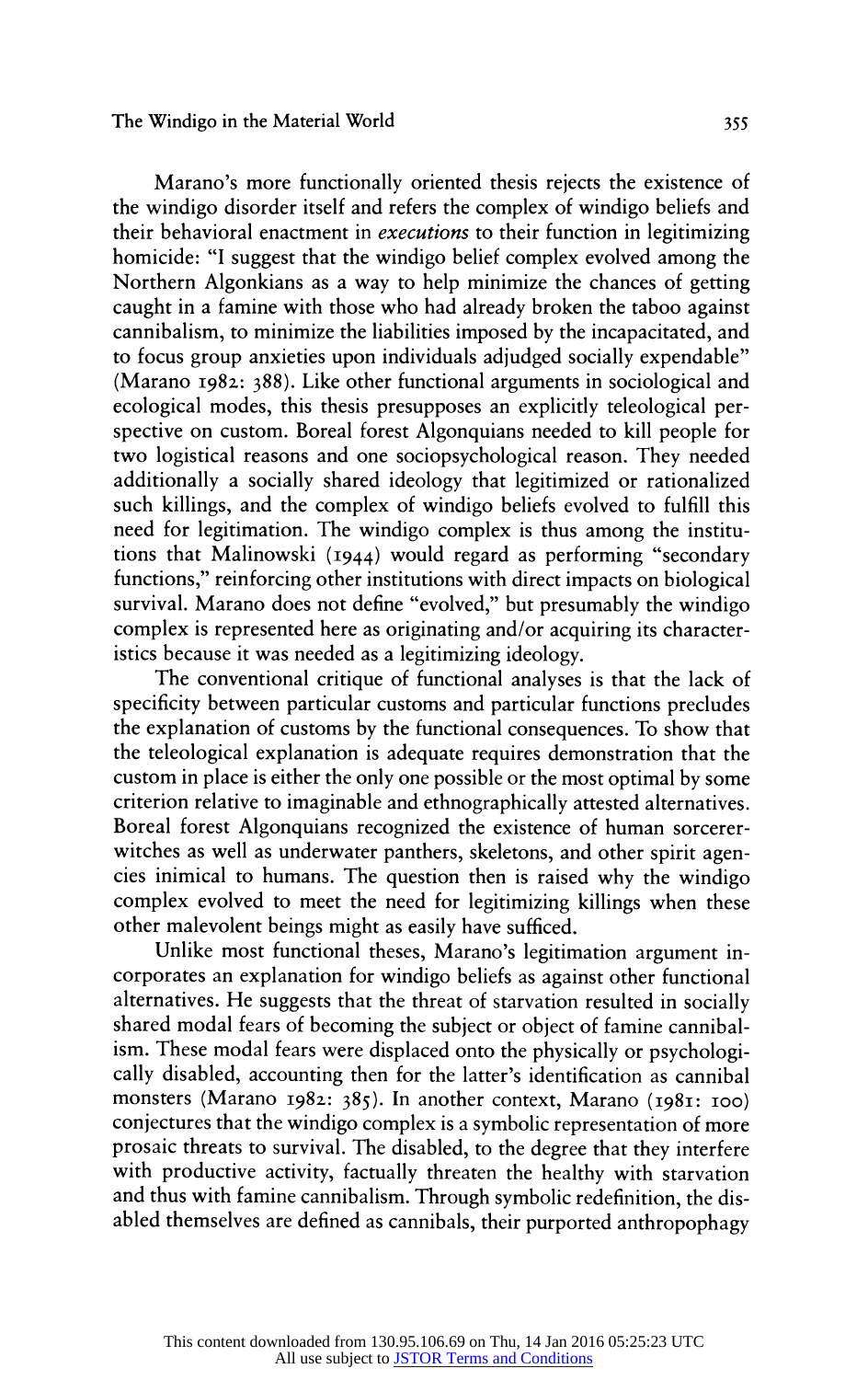**a symbol of the famine or famine cannibalism that their continued existence makes imminent. The central issue then becomes whether any Arctic or Subarctic hunting culture will develop and project the same modal fear, a question to which discussion in this section climactically returns.** 

**To take up the imputed functions in turn, while some technique for managing limitations on mobility and resource procurement raised by the disabled is patently advantageous, the adaptiveness of a legitimizing ideology immediately implicates questions of morality and sociality not readily conditioned by ecological expediency. Objections to the argument that an ideology was needed are raised by references to senilicide, euthanasia, and abandonment that were seemingly justified only by logistical expedience.**  Among Crees in the 1700s, insane or helpless individuals without close **relatives were abandoned or killed; as among Eskimoan groups, elderly persons sometimes collaborated in or initiated their own abandonment or execution, petitioning their children to strangle them after a preparatory ceremony (Graham 1969 [1767-9I]: 184; Ellis 1748: 89; Drage I968 [I748-49], z: 54). Abandonment is also reported among Saulteaux in the early i8oos (Grant I890: 366). Legitimizing ideologies might be functional in certain circumstances and superfluous in others, depending upon such factors as the acquiescence of the disabled person and his or her social relationships with the executioners. But these are moral issues, attuned to complex cultural premises regarding human responsibility, the consequences of killing, and the processes and consequences of death. Nothing in the logistical requirements of mobility or production specifies how these questions are socially negotiated or requires that legitimizing ideologies shall evolve. If boreal forest Algonquians required such ideologies to mediate contradictions between culturally defined expedience and culturally defined responsibility, the requirement is not referable to infrastructural determination.** 

**Equally problematic is the question of the availability to consciousness of the legitimizing functions the windigo complex imputedly performed. Marano (I982: 386) writes, "My reading of the archival sources indicates that, from an etic perspective, all executed windigo victims met death at the hands of their fellow Indians for reasons unrelated to the threat of their committing cannibalism." This means that the victims themselves posed no real threat to their executioners. It remains unclear in the argument whether the executioners perceived their victims as threatening or whether they made use of the windigo concept to rationalize killings prompted by purely logistical considerations. Marano (I983: 123) regards the fear of windigo monsters as subjectively real in some instances, and it takes a skeptical reading of the depositions in the Mapanin (Marano I98I: I66-7I) and Moostoos (Teicher I960: 93-103) cases to suppose that the participants were not gravely frightened through the prolonged**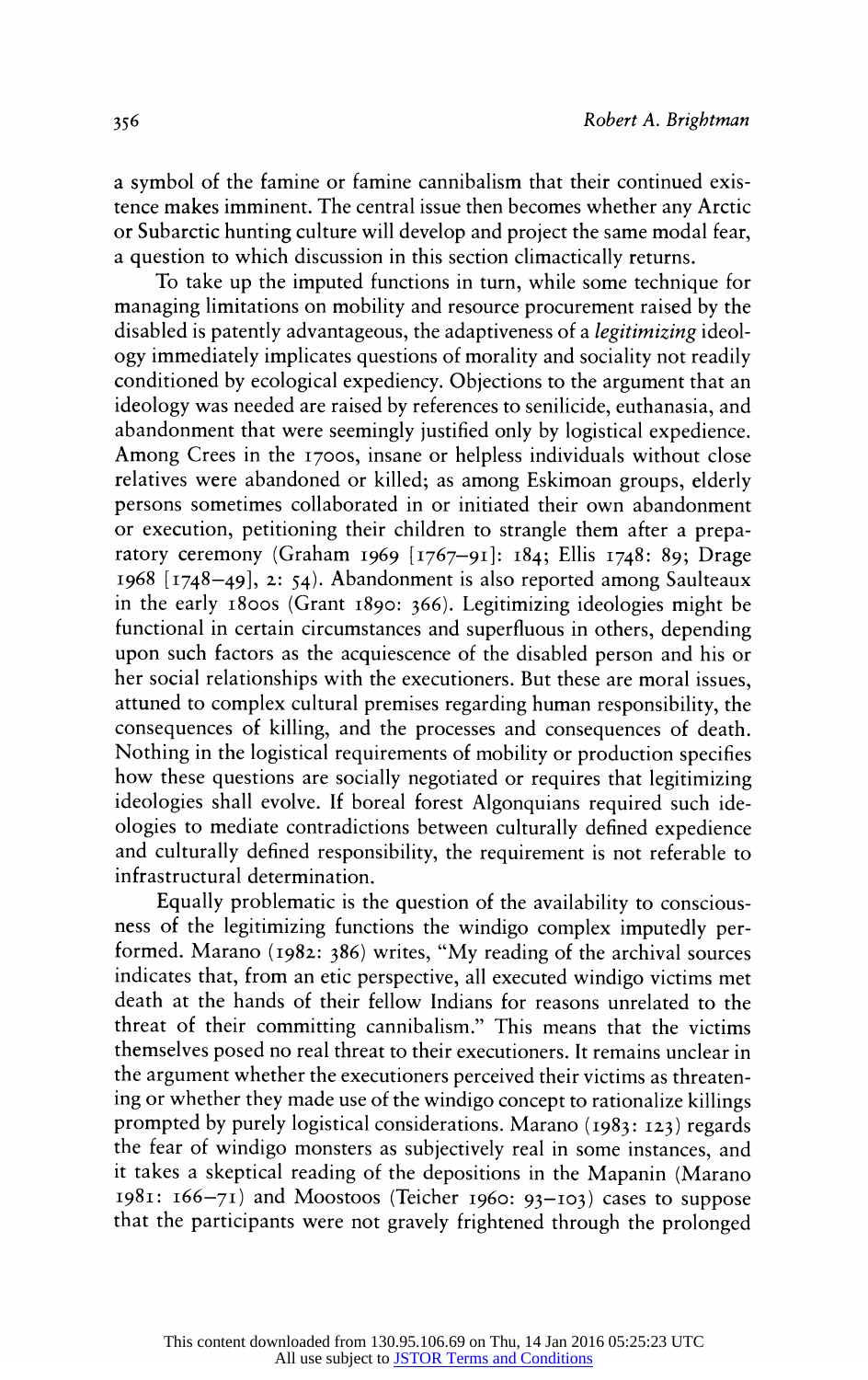**processes of attempted cure and execution. However, Marano (1982: 407) persuasively demonstrates that in at least one killing, windigo accusations were invoked a posteriori to justify euthanasia performed on grounds of expedience. In such cases, some consciousness of the windigo complex as a functioning ideology is presupposed. Marano (1983: IZz) correctly argues that the "psychic dynamics of windigo slayers were not uniform." The question remains significant since, in the wake of the enthusiasm for systems analysis in ecological anthropology (Vayda and McCay I975; Orlove 1980), the mode of articulation of the adaptive functions of institutions with the choices and consciousness of human actors has emerged as a central focus of consideration. The executioners are equipped in the functional thesis with alternating and distinct motivations for killing persons identified as windigo, and these need to be clarified in their relation to the evolution of the windigo complex.** 

**Finally, the functionalist thesis makes use of a Western conception of aggression which, intensified among boreal Algonquians by such ecological stresses as epidemics and game shortages, found expression in windigo slayings. This aspect of the argument allows Marano to assimilate the windigo complex to cases of witch persecution and scapegoating experienced by societies whose members are experiencing psychological stress. Without questioning that some individual windigo killings may have functioned psychologically to vent the aggressions of executioners, it needs to be noted that treatment of the disabled by at least the eighteenthcentury Crees precludes the thesis that social liabilities routinely became the objects either of hostility or logistical triage. Although the incapacitated were abandoned or eliminated in emergencies, or at the extremities of their own willingness to continue living, these contexts cannot be generalized to encompass a patterned orientation toward the disabled. The chroniclers of Hudson Bay, none of them by any means primitivistic in their assessments of the Indians, nonetheless described the Crees as solicitous of the elderly, maintaining parents and parents-in-law until their death, providing for widows and orphans, and rendering careful treatment to the ill (Graham 1969 [1767-91]: 151; Isham 1949 [1743-49]: 93; Hearne 1958 [1795]: 146; Thompson 1962 [I784-I812]: io6). Inland posts in the Churchill River drainage in Manitoba were enthusiastically welcomed as impromptu geriatric centers where the elderly or infirm could safely be left to overwinter (Brightman 1977-79).** 

**A more fundamental objection to the scapegoating thesis is that windigos were more typically cured than executed. From this point of view, the windigo complex vented aggression in an at best circuitous fashion and, from an ecological point of view, imposed unnecessary constraints on time and energy. Even those cases that eventuated in execution typically involved delay or intervening attempts at cure. The Cree Wiskahoo**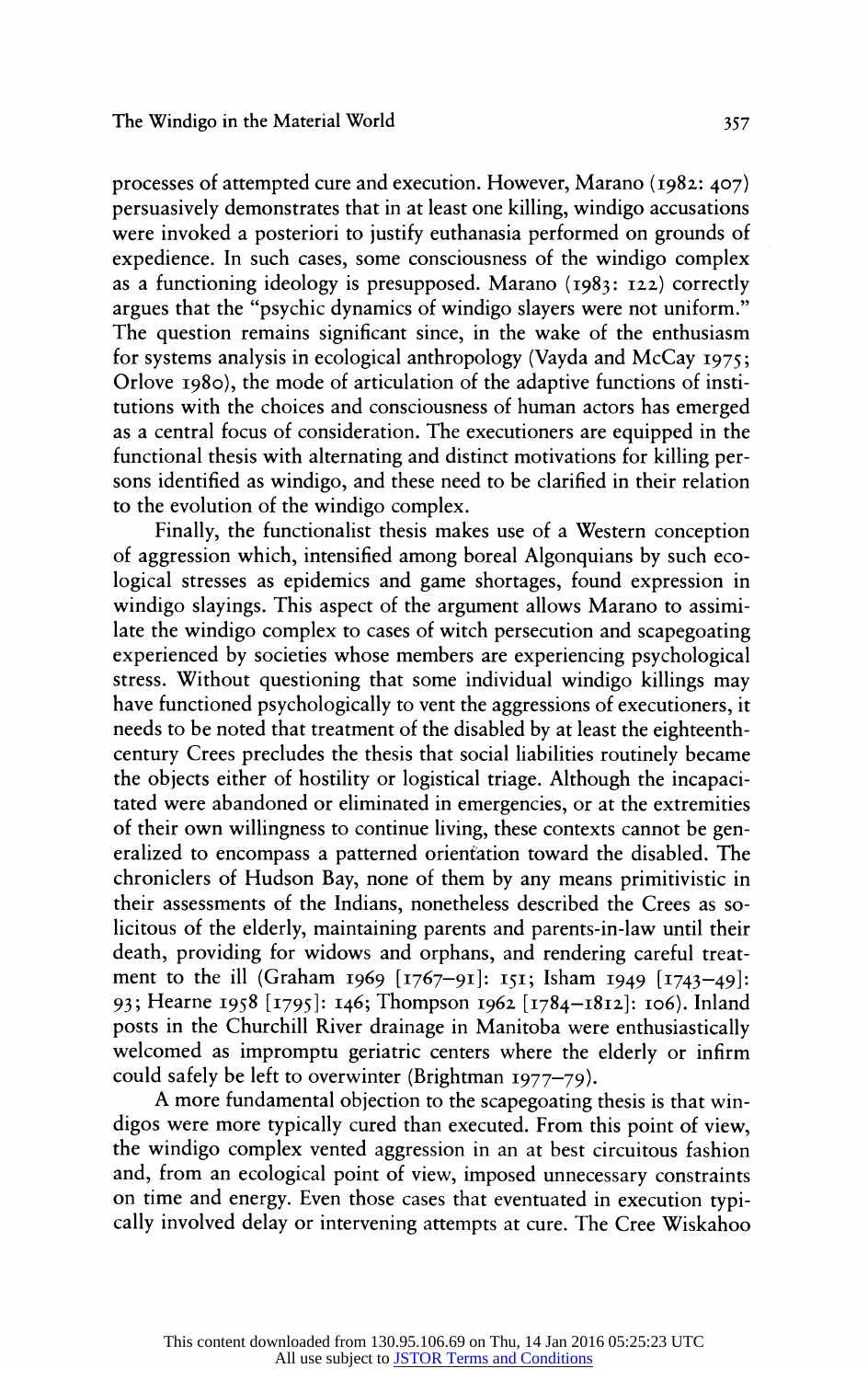**(Thompson I962 [1784-18I2]: 103) was killed at least three years after defining himself as an incipient windigo. The Ojibwa famine cannibal observed by Henry (I9o0 [I809]: zoI) was killed shortly after his guilt was discovered, but it is clear that his threatening remarks provoked the killing. Mapanin (Marano 1981: 166-71) was killed nineteen days after his symptoms developed. In the interim, cures were attempted, and the Crees prevailed upon the post manager to perform the killing rather than to carry it out themselves. The Lake of the Woods windigo reported by Thompson (1962 [I784-I8I2]: I9I) was killed a few days after he expressed an intention to eat his sister, but "The father was found fault with for not having called to his assistance a Medicine Man, who by sweating and his songs to the tambour [drum] and rattle might have driven away the evil spirit before it was too late." Moostoos (Teicher I960: 97- 98) was killed after two days of attempted cures with the shaking lodge and other medicine techniques; his executioners were themselves ill at the time. Neither the time intervals nor the attention to curing indicate witch hysteria or scapegoating.** 

**Secondhand accounts and ethnographic summaries also emphasize attempts to cure persons identified as windigos, the techniques conventionally entailing attempted exorcism, prayer, and the administration of hot grease that would warm the frozen viscera of the victim (Bloomfield I930: I55 [Plains Cree]; Flannery, Chambers, and Jehle 1982: 76 [Eastmain Cree]; Teicher 1960: 75 [Saulteaux]; Landes 1938: 216-17 [Southwestern Ojibwa]; Cooper 1933: 22 [Eastmain Cree]; Rohrl 1970: 99 [Southwestern Ojibwa]; Brightman I977-79 [Rock Cree]). The witch hunt hypothesis is of dubious validity as concerns the majority of recorded windigo cases. Writing of the Crees at Lac la Ronge, Saskatchewan, in the early i8oos, Nelson observed that** 

**they are in general kind and extremely indulgent to those thus infected: they seem to consider it [windigo disorder] as an infliction [sic] and are desirous of doing all they can to assist. There are however many exceptions but these depend upon the circumstances attending them. (Brown and Brightman 1988: 93)** 

**This confirms the evident variability in reaction to windigos but brings treatment rather than execution to the foreground as the conventional response. The available cases indicate that executions were prompted by fears that the condition was progressing to a stage at which the windigo could not be physically or spiritually restrained. Such behaviors as threats, requests for execution, and violence probably suggested that this stage was imminent.** 

**The fundamental objection to a materialist windigo and an infrastructurally determined windigo complex remains the absence of any nec-**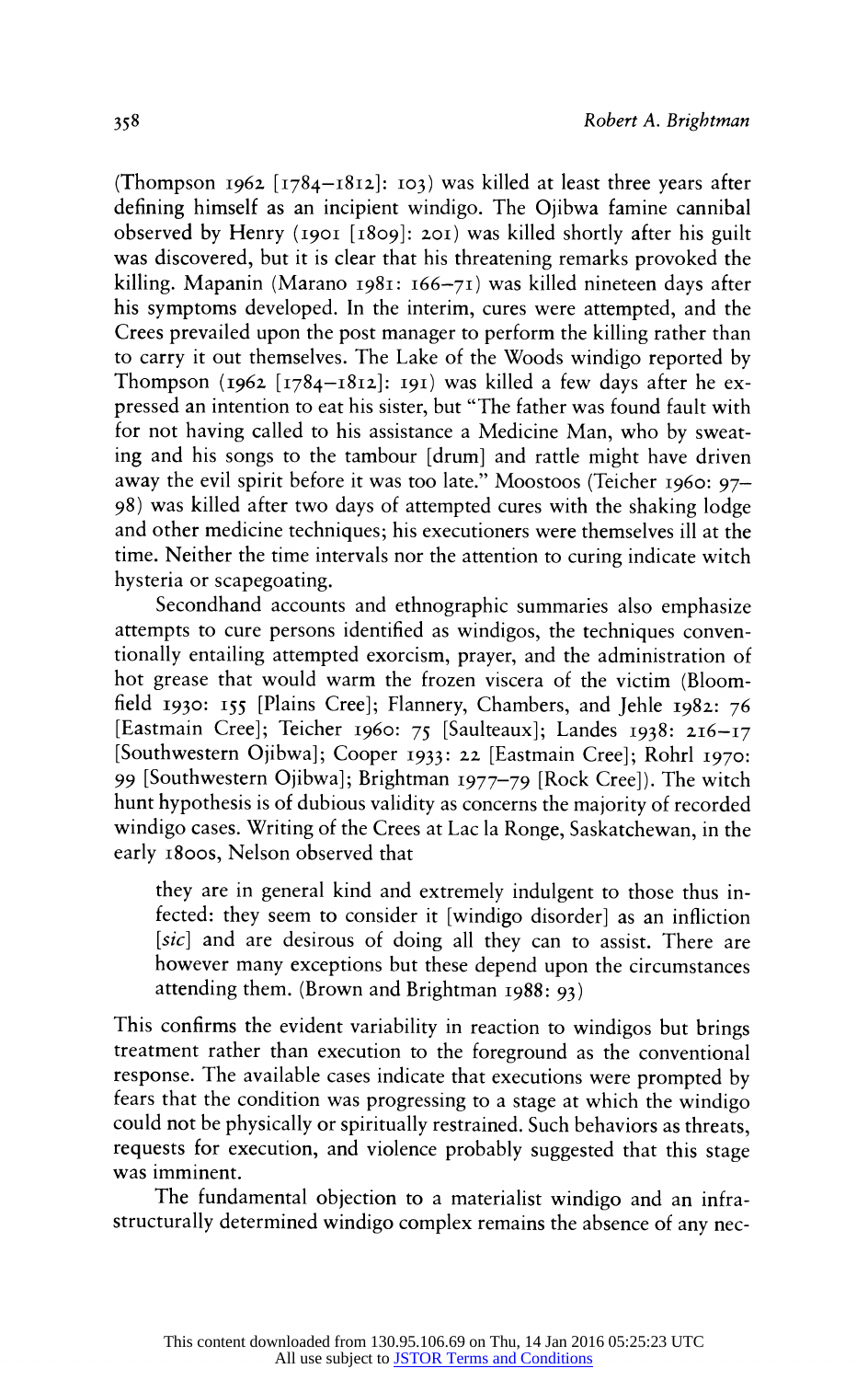**essary causal influence or constraint exerted by ecological variables or functions on Algonquian definitions of and propositions about monsters, cannibalism, human transformation, spiritual empowerment, and the like. While Marano's contention that modal fears are predictably projected onto social liabilities possesses a precision seldom encountered in functional argumentation, it evokes exactly that aspect of the windigo complex that has made it an ethnological standby, its exclusively Algonquian provenience. Since Eskimoan and Athapaskan groups in the Subarctic and Arctic lived also with the threat of famine and famine cannibalism, we would expect the same modal fear projected upon the disabled as among Algonquians. Such was not the case, a distributional problem that long ago engaged Thompson's attention.** 

**From our exploring notes; it appeared to us that this sad evil disposition to become Weetego or Man Eater was wholly confined to the inhabitants of the Forests; no such disposition being known among the Indians of the Plains; and this limited to the Nahathaway [Cree] and Chippeway [Ojibwa-Saulteaux] Indians, for the numerous Natives under the name of Dinnae (Chepawyans) whose hunting grounds are all the forests north of the latitude of 56 degrees have no such horrid**  disposition among them. (Thompson  $1962$   $[1784-1812]$ :  $92)$ 

**Phrased in the form of a hypothesis, the functional argument is that, given resource uncertainty that makes famine and famine cannibalism a threat, modal fears of famine cannibalism will be projected onto the disabled who contribute to resource uncertainty. This hypothesis presupposes that the frequency of occurrence of famine cannibalism is directly a consequence of the frequency of life-threatening famine. Phrased another way, members of two societies who participate in distinguishable cultural systems and are exposed to comparable frequencies of lifethreatening famine would commit cannibalism in equivalent numbers of cases. Although statistics are not available to address this question, it seems consistent with ethnological findings to expect that cultural differences would decisively regulate these frequencies, intervening between stimulus and the behavioral adjustment. Hypothetically, boreal Algonquians would be less likely to choose this adjustment to a food crisis since famine cannibalism carried with it the threat of subsequent degeneration into a nonhuman monster.** 

**Since neither the boreal forest environment nor the productive strategies of different Algonquian and Athapaskan populations are uniform, another infrastructural approach would entail specification of variations in subsistence practices between Algonquians and Athapaskans with which variations in frequency of famine and famine cannibalism could be put into correspondence. If Athapaskans or, to expand the analysis into the**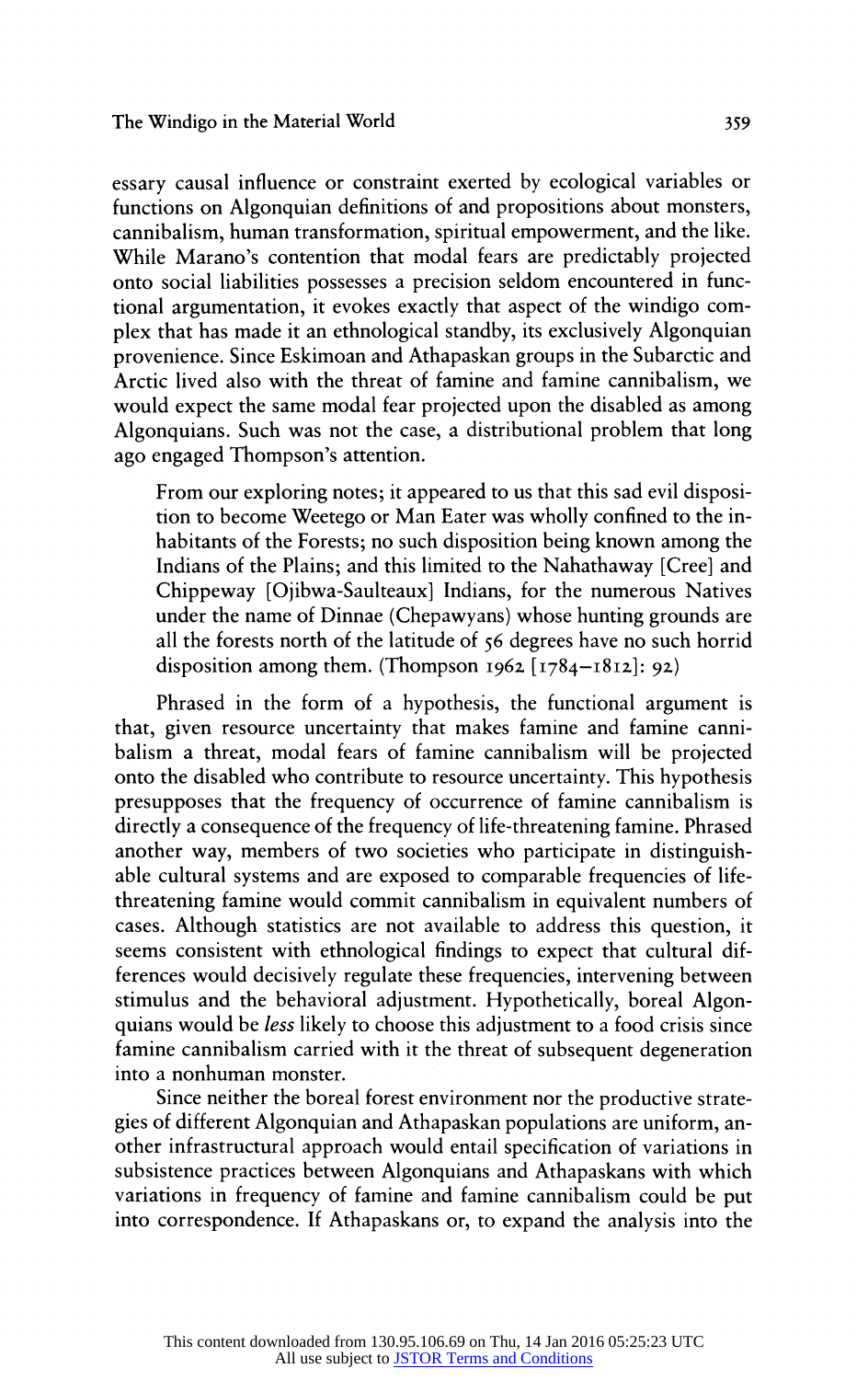**Arctic, Inuits experienced less famine than Algonquians, they would be less likely to develop modal fears of cannibalism that would then appear as legitimizing ideologies for triage homicide. There is indeed evidence for such a difference with respect to food storage. According to Thompson (I962 [1784-1812]: I06), the frugality of the Athapaskan Chipewyans, then occupying the boreal forest, prevented the starvation incidents suffered by Crees. The Crees conformed more closely to Western preconceptions of prodigal foragers. "They are remarkably improvident or else they might make themselves comfortable compared to what they generally are. For while they have anything they feast and enjoy themselves as long as it lasts, and let tomorrow provide for itself" (Hudson's Bay Company 1822-23). Crees thus created famine situations where fewer might have existed through their relative inattention to food preservation. This is certainly an ecological parameter with potential relevance to the provenience of the windigo complex. Food storage or lack thereof may have influenced the complex through the mediating frequency of famine cannibalism. Rather than indicating an ecological or adaptive determination of the windigo complex, however, nothing more decisively demonstrates the autonomy of Algonquian cultures from material determination than the fact that food storage practices themselves were relatively arbitrary with respect to environmental incentives and constraints (see Woodburn I980). Despite their more intensive food storage regimes, Chipewyans and other Athapaskans were sometimes involved in food crises that eventuated in cannibalism (Mackenzie 1927 [i80z]: 131), but none of them developed a windigo complex.** 

**The only nonpsychoanalytic writing on windigo that explicitly addresses this distributional aspect of the problem is Ridington's (1976) discussion of the Beaver wechuge concept. This parallels the windigo complex with respect to cannibalism and the element of human transformation but differs from it in links with medicine for hunting success and with gigantic anthropophagous animals of the mythological era. The wechuge concept has been used to discredit the conclusion that windigorelated phenomena are distinctly and uniquely Algonquian. This is certainly premature, since no comparable concepts have been described for Athapaskans other than Beavers, and the wechuge complex is best explained through diffusion rather than convergent or independent development. Beavers and Crees occupied contiguous territories at least from the I70os and probably prehistorically (see Smith i976b). Ridington suggests that the general absence of windigo-related phenomena among Athapaskans is the consequence of a shorter and relatively less disruptive contact experience with Europeans; the implication is that Athapaskans would have developed a windigo complex if subjected to the same stresses for the same durations as Algonquians. Pending some objective mea-**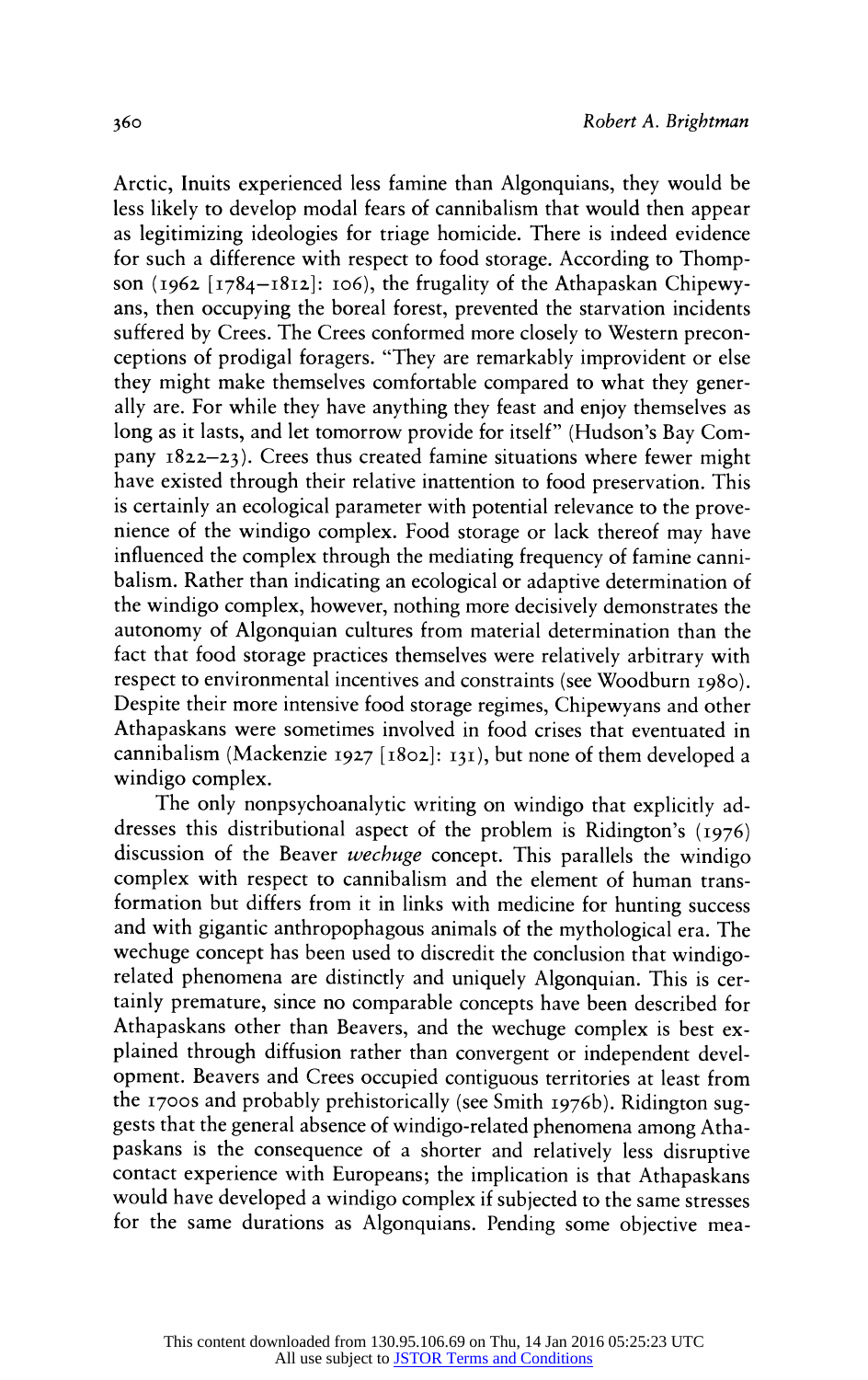**sure of degrees of sociopsychological stress, it needs to be emphasized that the Mackenzie drainage Athapaskans experienced game shortages, famines, epidemic diseases, and European cultural hegemony (see Krech I98I) without, the Cree-influenced Beaver excepted, developing the concept of spiritually empowered human cannibals and correlative psychiatric disorders.** 

**No historical, environmental, or ecological variable has yet been proposed that accounts for the presence of the windigo complex among Algonquians and its absence among Athapaskans. Demographic, technological, and environmental circumstances undoubtedly influenced the prehistoric and historic trajectories of the windigo complex but did so in terms of distinctively Algonquian meanings that decisively regimented and regulated these influences. The functional thesis proposed by Marano possesses the exceptional merit of focusing attention both on the ecological coordinates of the complex and on its pragmatic aspects relative to interested human actors. The triage homicide interpretation has undoubted relevance to some cases of windigo execution, and it is almost certainly true, as Marano claims, that executions sometimes occurred whose victims experienced no cannibal urges. The fundamental limitation on the argument's effectiveness is its insufficiency relative to the complexity of its object. It denies the factuality of an Algonquian-specific psychiatric syndrome whose existence the aggregate sources confirm. Shifting the emphasis from the windigos to their killers, the thesis creatively addresses from a novel perspective the functions of some windigo executions but is silent on the origin, uniquely Algonquian provenience, and characteristics of windigo executions and the windigo complex. This cultural specificity of the windigo disorder bewildered the trader George Nelson in 1823, and he addressed it in terms of a distinction between the culturally unique and the universally human:** 

**There is such a singular, strange, incomprehensible contradictoriness in almost all these cases, and many I have heard, that I do most verily believe they are denunciations, witch, or wizardisms. In any other manner they are not rationally to be accounted for, unless we suppose all those who feed on human flesh to be thus possest. Then it is natural to men in those cases, but why then not the same with us as with these people? (Brown and Brightman I988: 90 [emphasis added])** 

#### **The Windigo in Algonquian Ideology**

**An alternative to the material windigo is a semiotic one, taking this fashionable term to refer to socially shared sign phenomena studied in their**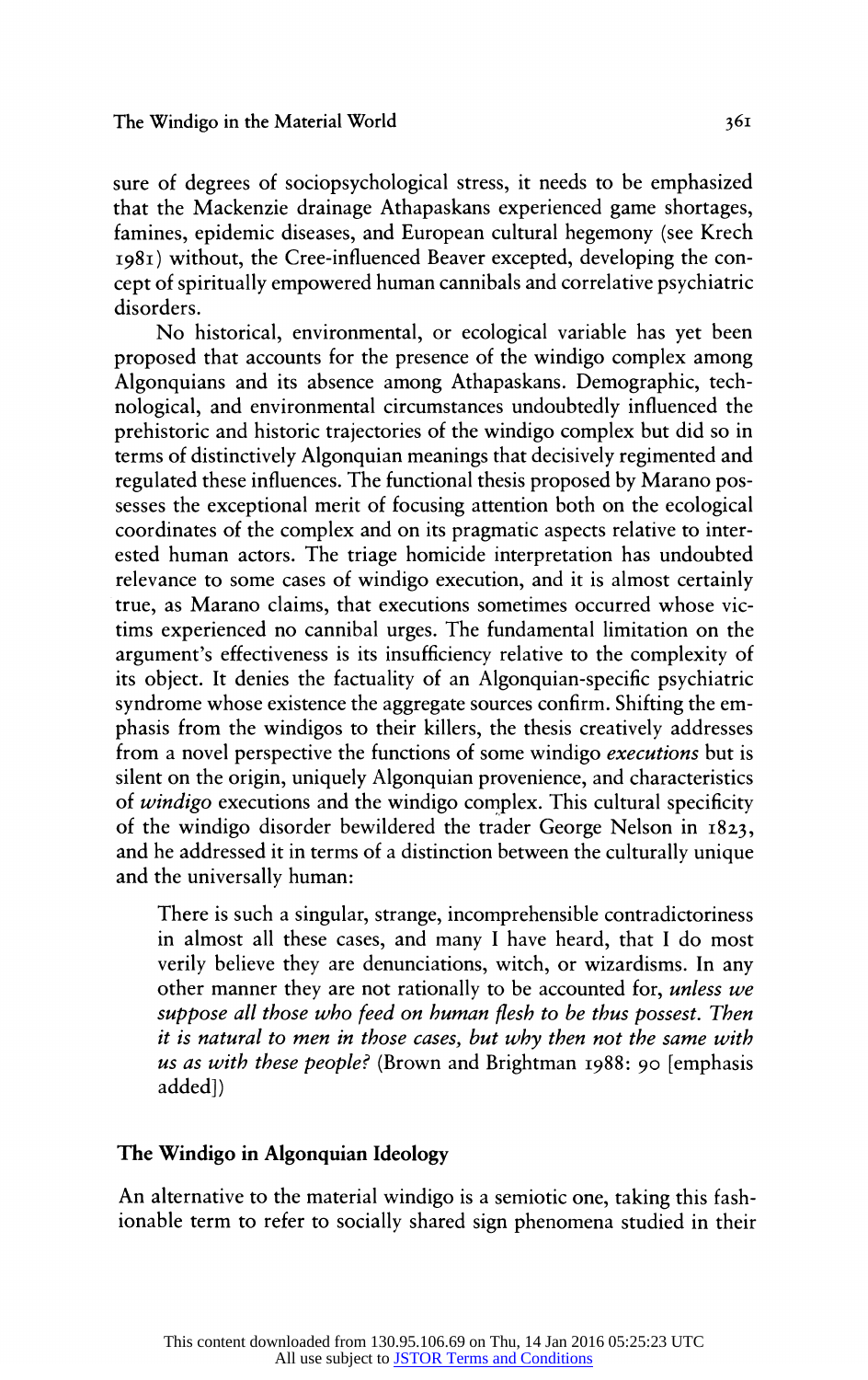**historical and social contexts and relative to the purposes of human actors. From this point of view, there is no "explanation" of windigo in the sense that necessary and sufficient conditions for the occurrence or nonoccurrence of its origin, characteristics, functions, distribution, persistence, and development can be stated. The windigo complex is the consequence of a unique historical and cultural trajectory, and although its constitutive meanings and practices taken severally may resemble those of other societies and other times, the mode of integration is distinctly Algonquian and, within this grouping, limited to the cultures of people now identified as Cree, Montagnais, Naskapi, and Ojibwa-Saulteaux. The windigo complex was and is the developing product of an unstable dialectic between "structures" of relational categories, conscious ideologies, and patterned practices. None of these three aspects of the sociocultural object can ever themselves be entirely internally systemic or consistent, and none of the three aspects are either wholly autonomous from nor decisively organized by technoenvironmental or demographic variables.** 

**"Structure" refers here to the familiar Saussurean concept of a complex of reciprocally differentiating categories or sign values that organize and constitute experience for participants in a given cultural system. The differentiation and the definition of the categories is relational and built up of resemblances and contrasts rather than reflecting objective discontinuities between or properties of discrete classes of objects external to language and culture. Such categories of the boreal Algonquian cultural continuum as "human," "windigo," "cannibal," "evil," "insanity," "cold," "spirit power," and "eating" find neither their delimitation nor their definition in states of affairs external to Algonquian culture. "Structure" as used here comprises not only the definition and delimitation of categories but also existential and evaluative propositions about their interrelations. These interrelations are characterized by complex skeins of metonymy and metaphor as, for example, with the frozen viscera of the windigo and its associations with winter, cold, danger, death, and the northern direction. Remarkably little has been done to elucidate the structure of windigo, although Fogelson's (I980) discussion of the Cherokee "Stoneclad" and McGee's (1975) structural analysis of the Micmac jenu are important advances in this direction.** 

**"Ideology" refers here to conscious representations of structural categories and their interrelations as these organize experience of worldly events, objects, and interactions. Windigo "ideology" would be, in this sense, the complex of culturally transmitted (but not distributionally uniform) knowledge about the characteristics of windigos and appropriate orientations toward them. Such propositional knowledge becomes available to consciousness not, of course, as a relatively arbitrary structural scheme but as the reflection of circumstances that exist independently of**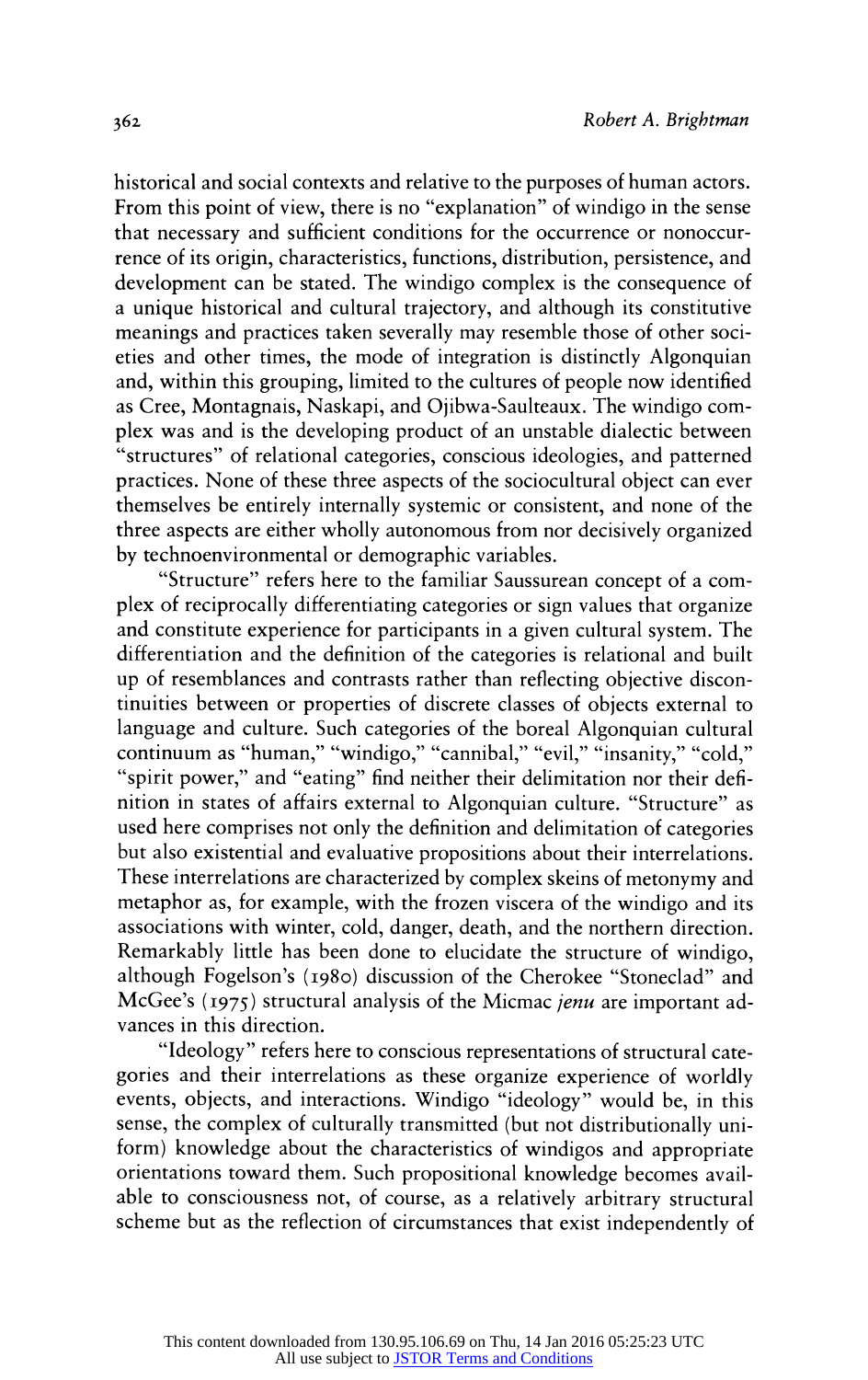**cultural constructions of them. Algonquians regard their knowledge of the windigo's frozen viscera not as a result of the play of tropes but as reflecting objective properties of windigos. The representations of windigo in the consciousness of Algonquian actors has been addressed by Fogelson (1965), Bishop (1975, 1982), Smith (I976a), and in sensitive detail by Preston (i980).** 

**There remains the question of the working out of windigo structure and ideology in contextualized behavior, in recurrent and emergent patterns of behavior by and toward persons defined as incipient windigo beings. As Teicher (1960) pointed out and as the cases adduced above substantiate, windigo beliefs were reproduced in windigo practices, in classes of behavior including cannibalism, cure, execution, flight, and ostracism. Put another way, boreal forest Algonquians experienced and acted upon psychiatric disorders and starvation cannibalism not as objective qualities but as cultural signs whose meanings were relatively arbitrary in that they were never, as Athapaskan comparisons indicate, the only ones possible (Sahlins 1976: z05-zI). Reciprocally, of course, the structural design and ideology of the windigo complex were continually reproduced and historically reorganized in these pragmatic contexts of windigo self-definition, windigo dreams, windigo murders, windigo cures, and windigo executions. In these contexts the structural categories acquired worldly denotata: a dream, for example, ominously prefigured tragedy and the denotatum of "windigo" became not a nameless monster outside the boundaries of society but one's relative or friend or self. Since no individual windigo incident would, in its particulars, replicate any other or conform in all respects to cultural presuppositions, distorting relationships between structure, ideology, and practice were inevitable. The open-endedness, dynamic qualities, and regional variability of windigo that Preston (1980) and Marano (1982) rightly emphasize are the necessary attributes of any cultural complex. It is in these behavioral enactments that the symbolic definition of ecological coordinates can most profitably be examined. For example, groups whose precarious resource base exposed them to relatively high frequencies of famine cannibalism, and thus to famine cannibals without chronic ensuing behavioral disorder, would not consistently define the causal relationship between famine cannibalism and windigo as inevitable.** 

**The discussion below addresses the conjunction of windigo ideology with windigo behavior and is intended to delineate aspects of the process through which individuals defining themselves as windigos came in some instances to experience and act upon cannibalistic urges. The thesis is that concepts of windigo etiology were intimately related to such instances of self-definition and to anthropophagous ideation and behavior.**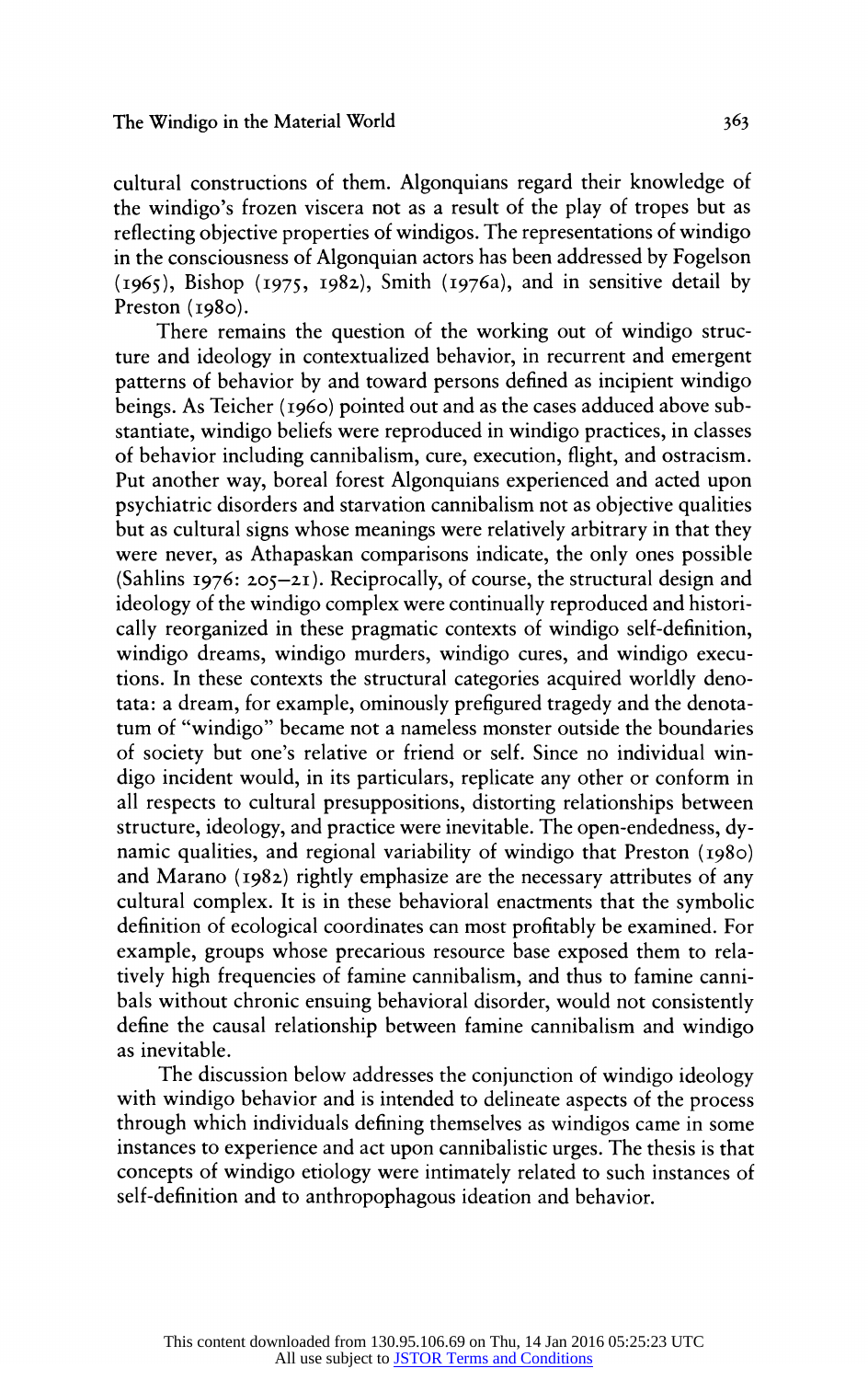#### **Famine Cannibalism**

**As is well known, famine cannibalism and the windigo condition were and are causally related in Algonquian ideology: the experience of eating human flesh catalyzes or effects the transformation of a human being into a windigo being. Such a transformative concept presupposes in turn concepts regarding food, eating, and unique characteristics of human flesh. The flesh of animals is understood by some Rock Crees to transmit to persons who eat it under appropriate circumstances desired attributes of the species at hand. Thus, for example, raw moose blood is said to impart to the human hunter a kind of "invisibility" relative to the perceptions of game animals, structurally a metaphoric likeness to the stealth and elu**siveness of the moose (Brightman 1977–79). Eating is thus a communion. **In the case of human flesh, Speck (1935: 37 [Montagnais]) recorded the idea that human flesh was excessively powerful in its spiritual potency, resulting in the windigo's ability physically and spiritually to overcome and eat human prey. The fact that cannibalism results in a monstrous and nonhuman condition can be referred to its position as the antisocial extreme of food sharing, an axiomatic and irreducible measure of human warmth and goodness. "That windigo thinks he's the strongest guy, the best guy. He can do what he likes with the other guy [the victim]. Kill him. Even eat him up" (Brightman I977-79). With human flesh as with animal flesh, eating is simultaneously communion and domination.** 

**Algonquian testimony sometimes represents the windigo condition as the inevitable consequence of famine cannibalism (Hearne 1958 [1795]: 34-35; Henry I9OI [I809]: 99; Preston I978: 62; Merasty 1974: i). Other sources suggest that the causal relationship was not inevitable (see Smith i976a: 23). Isham (I949 [1743-49]: Ioo-ioi [York Factory Crees, I70os]) wrote that persons who had killed and eaten their children in food crises were given other children to adopt. Thompson (i962 [I784- 181z]: I03-4 [Manitoba Cree, I70os]) recorded the case of a Cree who was not condemned or ostracized after he killed his youngest child in order to feed the rest of his family. In fact, if not in ideology, not all practitioners of famine cannibalism developed psychiatric disorders interpretable as signs of a windigo condition. The categorical phrasing of the causal relationship must everywhere have been explicitly or tacitly qualified since it was refractory to practice. To Westmain Swampy Cree groups, whose unpredictable resource base exposed them frequently to famine, "Many instances of starvation cannibalism were recognized as one-time events with no subsequent effects on the individual's behavior" (Flannery, Chambers, and Jehle 1982: 59; cf. Honigmann 1956: 4I).** 

**The question of the point at which a person would be defined literally as a windigo, as against an incipient or transforming windigo, is**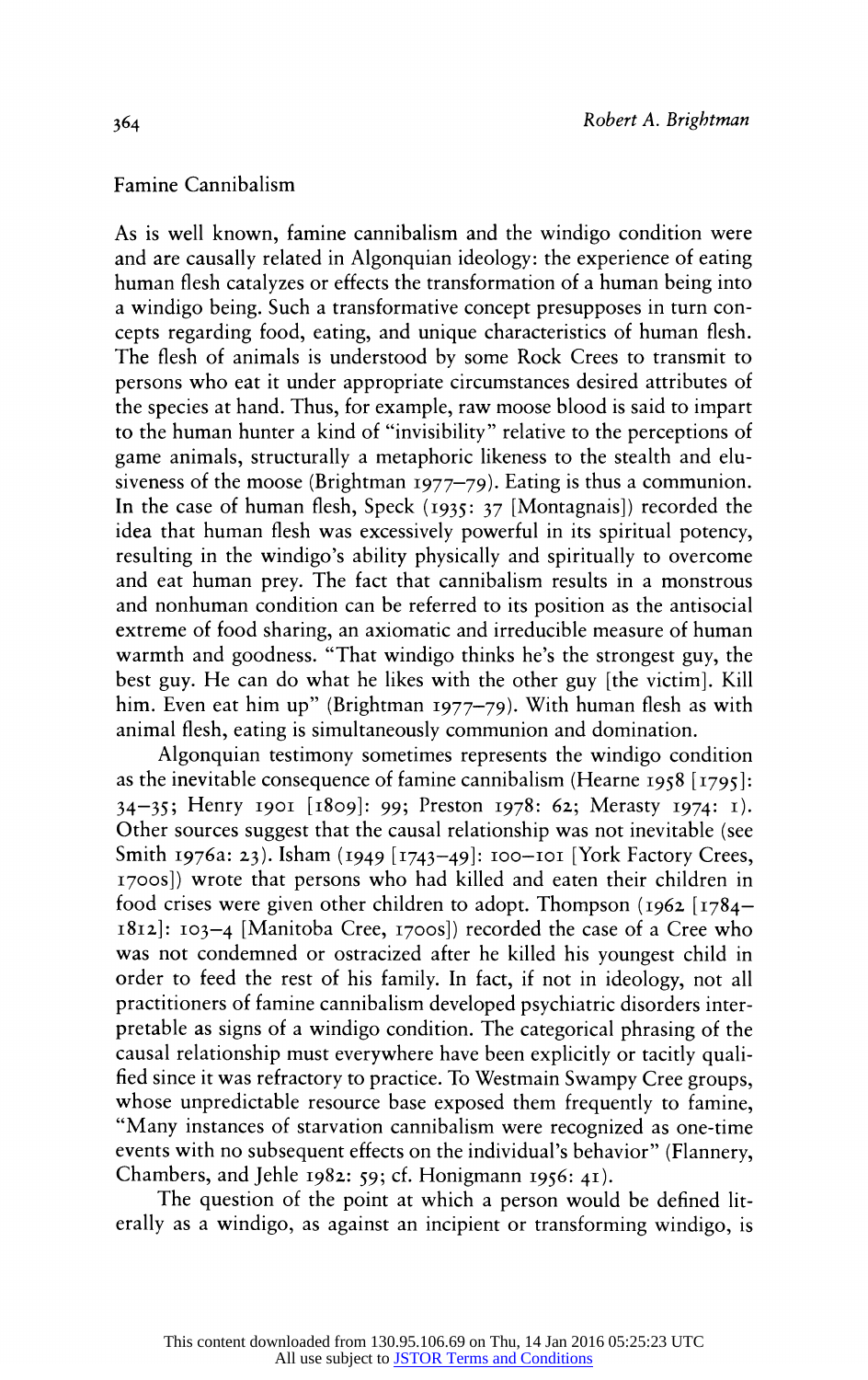**raised by the multiple articulations of the windigo condition with famine cannibalism. The windigo disorder was not understood exclusively as the after-the-fact consequence of famine cannibalism. Famine could itself induce a windigo condition that eventuated in cannibalism. Thus behavior categorized as windigo could occur in both famine and nonfamine circumstances (Bishop 1975: 246). In a Rock Cree windigo narrative, a starving woman encounters the frozen body of her son on the trail and perceives it as a young bull moose. Perceptions of human beings as animals are stereotypically attributed to windigos by Crees. Thewoman prepares to butcher and cook the "moose" before being jolted to her senses by her daughter. Here cannibalism is represented as something that only a windigo would commit, even during the extremities of famine.** 

**Cannibalism was itself defined as a sufficient if not necessary cause for subsequent windigo behavior, as the tragedy observed by Henry (190o [I809]: 99-Ioi) demonstrates. Consequently, the ambivalent status of cannibals made multiple reactions possible of which fear, disparagement, murder, and ostracism are noted (Graham 1969 [I767-9I]: I55; Hearne 1958 [I795]: 34-35; Kohl 1985 [I850]: 356-57). In Ojibwa, wintiko is used to refer to famine cannibals even years after the event and in the absence of a derivative disorder (Teicher 1960: 53). Factors influencing whether famine cannibals were ostracized, killed, or readmitted to society necessarily included their prior social position but must also have been decisively influenced by their behavior. Since aversion to conventional food seems everywhere to have been a sign of windigo disorder, resumption of conventional eating habits together with a willingness to confess to the details of the tragedy (see Hallowell 1976: 412-I4) would prefigure readmission. Conversely, concealment and anorexia would provoke fear and scrutiny or ostracism. Explicit antisocial behavior such as threats might provoke a definition of the sufferer as a windigo, leading to attempts at cure or to execution. Since suspicion and ostracism would in some contexts exacerbate psychological trauma produced by the tragedy, survivors of famine cannibalism incidents sometimes provoked their executions through inability to communicate a condition of normalcy to their accusers (see Teicher 1960: 82-83, 90-9z [evidently two accounts of the**  same event]).<br>Given the sensational character of the subject, it needs to be empha-

sized that cannibal incidents were themselves infrequent. Rather surpris**ingly, Euro-Canadian observers represented them not as exemplifications of savagery but as tragedies in which, as Isham (I949 [I743-49]: Ioo) phrased it, "hunger will Enduce any man to do an unhuman action." Isham probably advanced here more extenuation than the Algonquian subjects allowed themselves. Suicide (Drage I968 [I748-49], 2: 54) or fatalistic resignation to death (Landes 1938: 218) were the characteris-**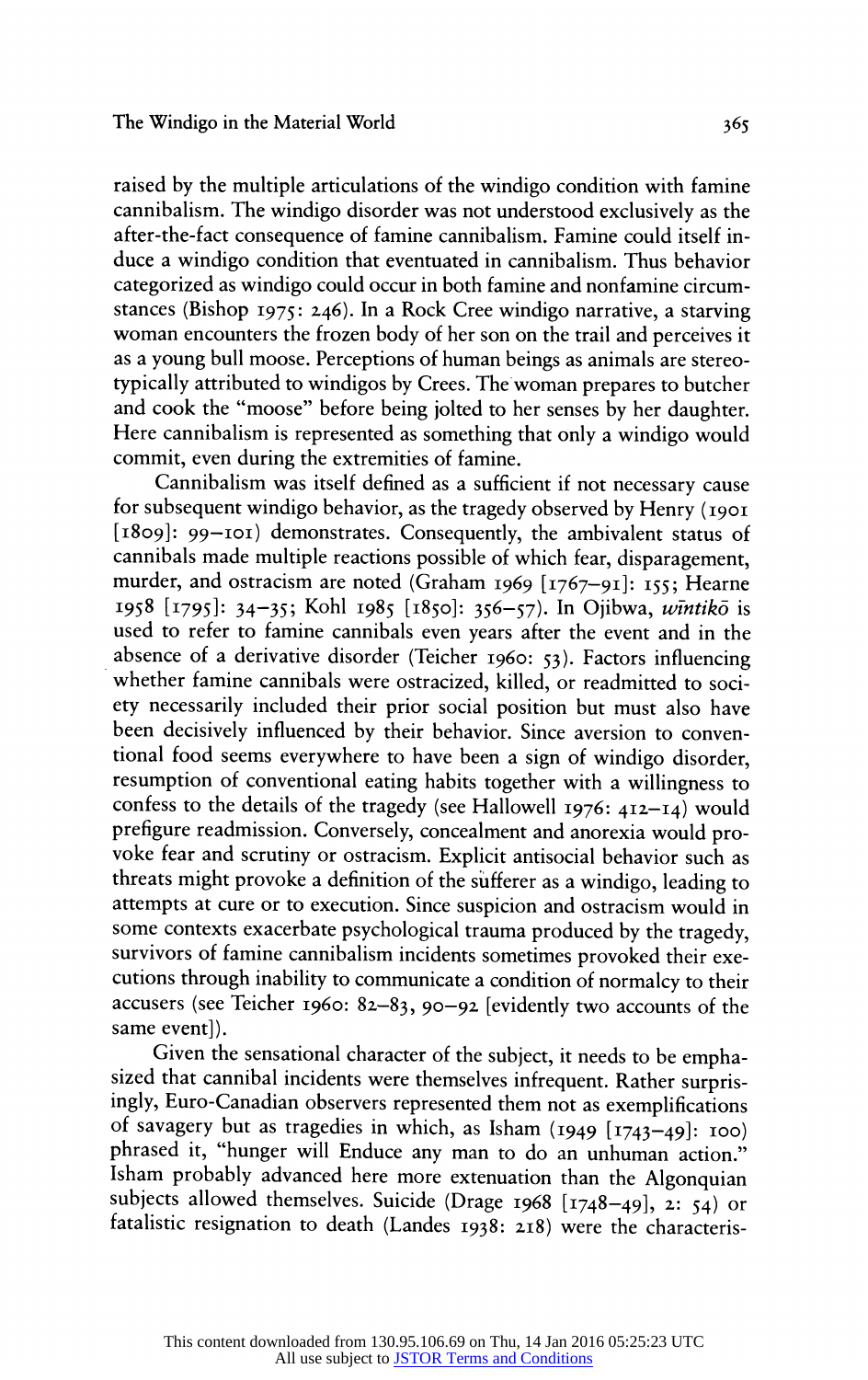**tic Algonquian responses to starvation. Graham (1969 [1767-91]: I55) wrote that "It must be owned that they go through incredible hardships before they have recourse to this dreadful expedient," and Nelson wrote that "notwithstanding this dreadful privation ... it is very rare they will kill a fellow to live upon him" (Brown and Brightman 1988: 39). Some instances of cannibalism were motivated by the logistical decision to sacrifice one life for the sake of others (see Thompson 1962 [I784-I812]: I04), an aspect underemphasized in both Algonquian and Western discourse on the windigo complex.** 

## **Possession**

Rock Crees of northwestern Manitoba use the verb *a<sub>dawiskawiw* to</sub> **refer to the event of a spirit agency exerting influence over another animate being by physically inhabiting its body or otherwise determining its thought and behavior. This condition is today a conventional explanation for the windigo condition: "Some kind of spirit goes into them up there in the Northwest Territories and they go crazy" (Brightman I977-79). This explanation occurs frequently in the utterances of windigos and their executioners. The Woods Cree Mapanin reportedly experienced "a vision of the Devil" (Marano 1981: I68). Thompson (1962 [I784-I8I2]: I03) interpreted a Cree's self-identification as windigo to mean "I am possessed of an evil spirit to eat human flesh." The testimony of a witness to the execution of Moostoos was translated as "I understand a Wehtigoo to be a man possessed by an evil spirit who kills everybody around him and eats them" (Teicher 1960: 97). The Woods Cree woman described by Vandersteene (1969: 56-57) stated that the "Devil" was turning her into a windigo. The word Devil in these contexts may refer to the evil deity Macimanitow, often identified by Crees with the scriptural devil and perhaps historically emergent through mediated scriptural influences.** 

## **Dreaming and the Vision**

**Closely related to the concept of possession in the ideology of windigo causation is the concept of pawamiwin (Cree), or 'dreaming'. Pawamiwin characteristically implies recurrent communication in dreams or visionary states between a human being and one or more individuated animate agencies with which that human has established a mutual relationship based upon reciprocation of respect and sacrifice for spiritual benefits. These "blessings" take the form of information, good health, hunting or gambling success, extraordinary abilities, and direct intervention in hazardous situations. Among Ojibwas and Crees west of James Bay, this relationship was purposely cultivated by males and some females during an isolated vision fast at puberty. Among Eastern Cree, Montagnais, and Naskapi**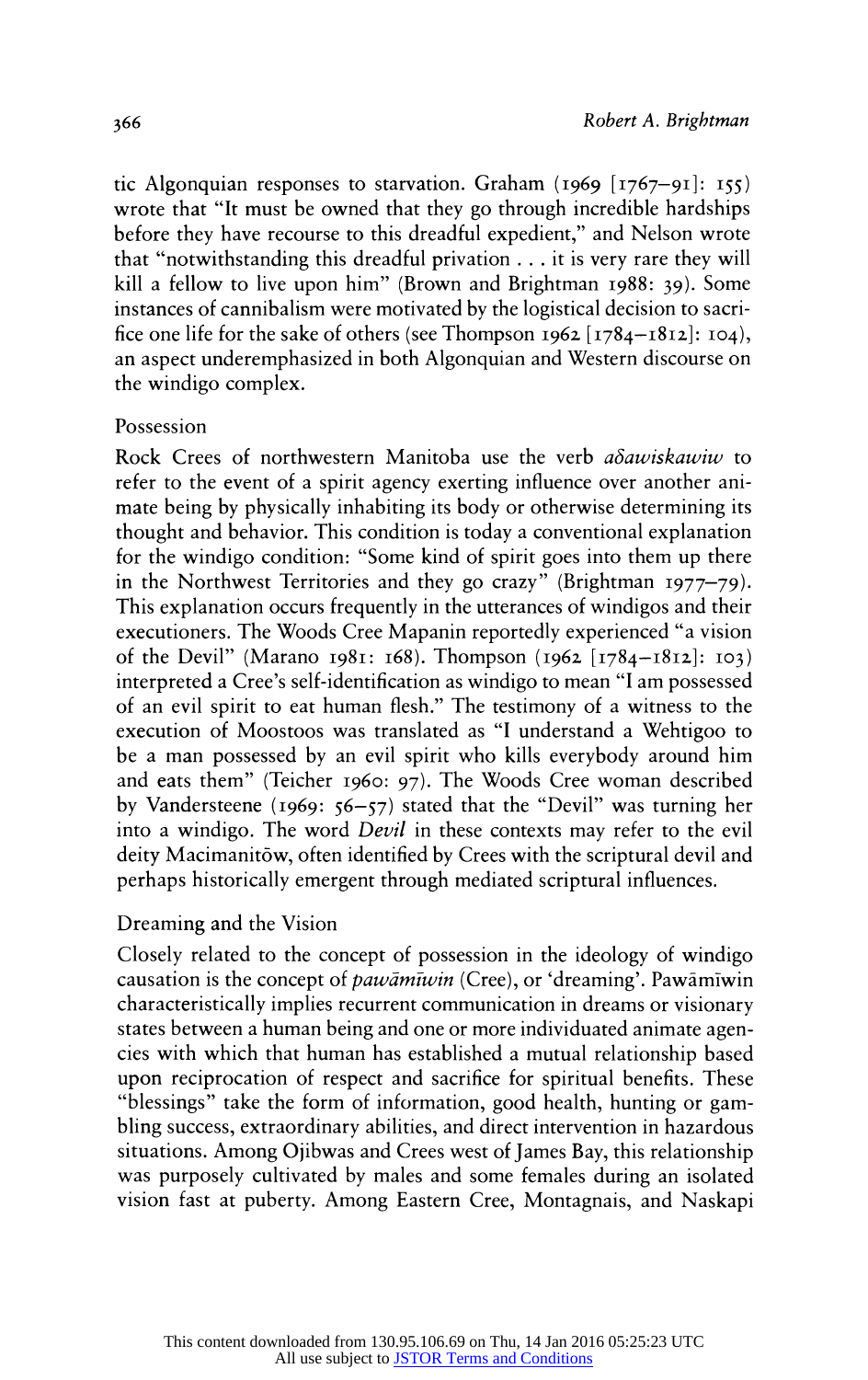**groups, the experience developed from cultivated or uninduced dreams and visions without a formal ritual of fasting and isolation. In the event that an individual wittingly or unwittingly established and perpetuated such a relationship with spirit beings associated with cannibalism, that individual's subsequent degeneration into a windigo was prefigured.** 

**The first reference to this phenomenon is contained in Nelson's remarks on the Lake Winnipeg Saulteaux in the early i8oos and identifies the autochthonous nonhuman windigo giants as the spirit agencies that infect their human patrons with windigo disorder.** 

**These Giants as far as I can learn reside somewhere around the North Pole and even at this day pay their unwelcome visits, but which however are attended with a complete fright only. It seems also that they delegate their Power to the Indians occasionally, and this occasions that cannibalism which is Produced, or proceeds rather from a sort of distemper much resembling maniaism [sic]. (Brown and Brightman I988: 88)** 

**Nelson's phrase "delegate their Power" represents the visionary experience that transforms the human visionary into the replica of the spirit guardian (cf. Landes 1938: 214 [Southwestern Ojibwa]). The Western Woods Cree and the Plains Cree lack the category of nonhuman windigo giants and variously represent the malign spirit agency involved as Macimanitow (Dusenberry 1962: i60), an unspecified "evil spirit" (Preston 1978: 6z), or Miskwamiy 'Ice'.** 

**Two aspects of "windigo dreams" are especially relevant to the question of the subjective self-definition of some Algonquians as windigos. First, events in dreams in which the dreamer actively participates are understood in some instances to predestine inexorably events that will transpire, sometimes many years later, in the dreamer's waking experience (Brightman I977-79). Second, beings and events in dreams are explicitly understood as symbolic. Objects and events represent themselves to the dreamer or are perceived as something other than what they are. Consequently, the dreamer may interact with beings or perform certain actions without being aware of doing so. A spirit associated with cannibalism may, for example, represent itself to the dreamer as a different being altogether, deluding the human subject into a relationship that will eventually result in cannibalism. Some Rock Crees say that the spirit agency Miskwamly appears in dreams in the form of an animal from whom the dreamer then innocently accepts blessings. In such a case, the dreamer will develop a windigo condition when he or she eats the flesh of the animal impersonated; no dietary rule ordinarily proscribes eating animals of the same species as the guardian (Brightman I977-79).**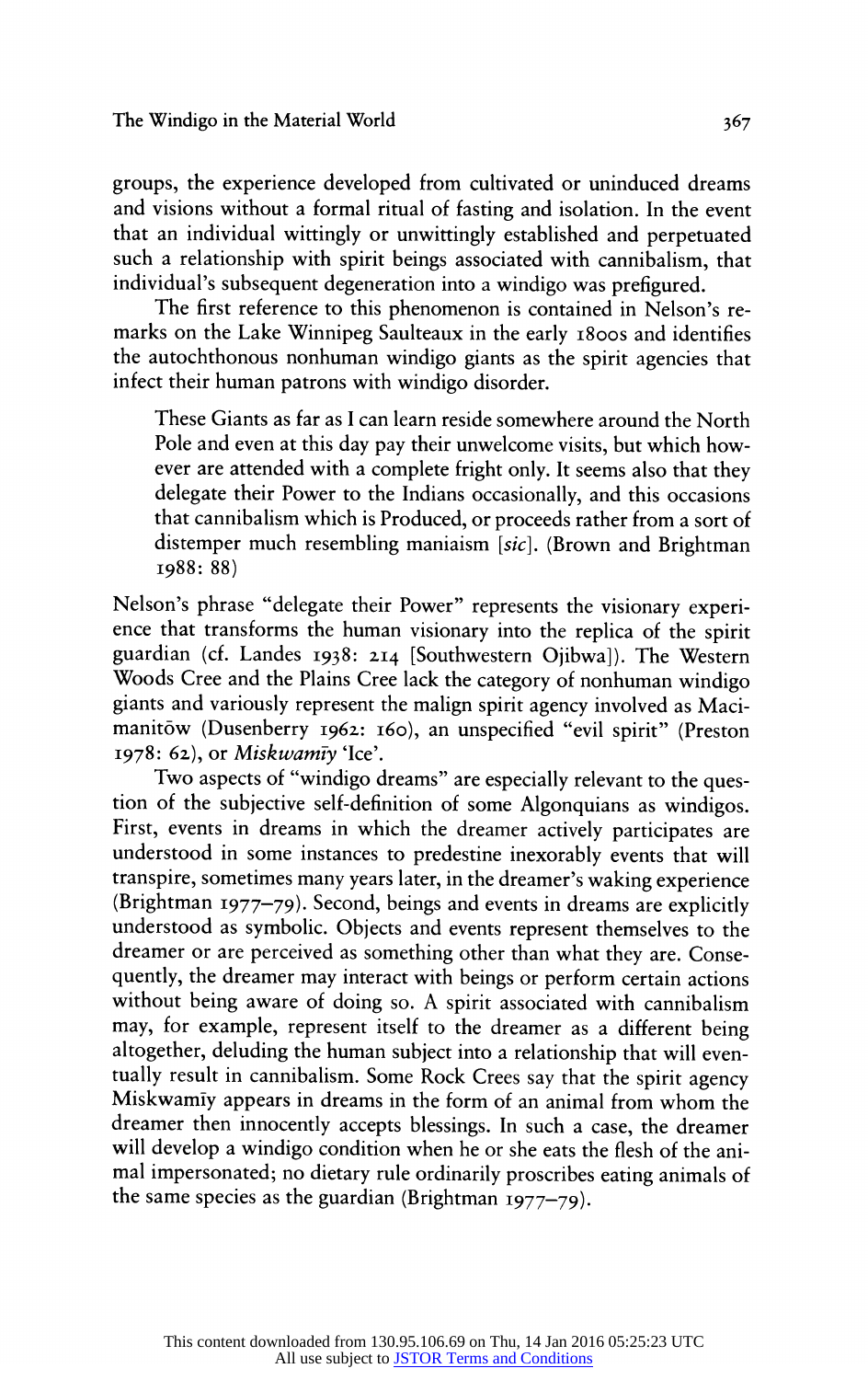**Nelson again provides the best documentary reference to these aspects of windigo dreams. He recorded the first-person account of a Lac la Ronge Cree who divined the identity of a cannibal spirit and rejected it.** 

**Those who at any future period are to become cannibals thus dream of them. After the things usual in all dreams "I was invited by the North [spirit] to partake of a feast of ducks, the most beautiful I had ever seen and well-cooked. The dish was set before me, I set too [sic]. A stranger by me touched me with his elbow and said, 'Eat not thou of that, look into thy dish.' Behold that which I had taken for the wing of a duck was the arm of a child. 'He! what a narrow escape' said I. Then he took me into another room and gave me most excellent meat, the most delicious in appearance I had ever seen. I would not eat-I discovered it was the flesh of Indians thus served up to me. He took me into a third room and gave me Tongues. These I also perceived were the tongues of Indians. 'Why refusest thou what I offer thee? Is it not good?' 'I feel no inclination to eat,' I replied. Then he took me in a fourth room where fine beautiful hearts were served up and I was desired to eat but I perceived it was still the same. I therefore refused. Then said he, 'It is well done, thou hast done well.' Heh! Had I unfortunately eaten of this then had I become a cannibal in addition to all my other misfortunes." Those who eat at these feasts are frequently but not universally told thus: "This is a sign to thee that one day thou shalt become a cannibal and feed on the flesh of thy fellows. When thou shalt see children play with and eat ice (or snow) in thy tent say, 'My time is near' for then thou shalt soon eat Indian (human) flesh. (Brown and Brightman I988: 90-9I)** 

**Although particular named spirit entities are conventionally associated with the windigo curse, the Crees of Nelson's time also believed that any spirit guardian was capable, if angered, of altering its blessings in such a way that windigo transformation resulted. "The Indians say it is a punishment (from some of their familiars of course) for so lightly esteeming their ceremonies, nay indeed and ridiculing them often" (Brown and Brightman I988: 94; cf. Preston I978: 6z).** 

## **The Performance of Windigo Ideology**

**The primary desideratum in the elucidation of the windigo disorder is the psychodynamic process through which individuals experienced cannibal urges. That persons should fear such impulses is virtually dictated by cultural premises, but the transition from anxiety or anger or hunger to the impulses themselves remains unaccounted for. Granted strong emotions of fear or anger or both, why should these take expression in cannibal**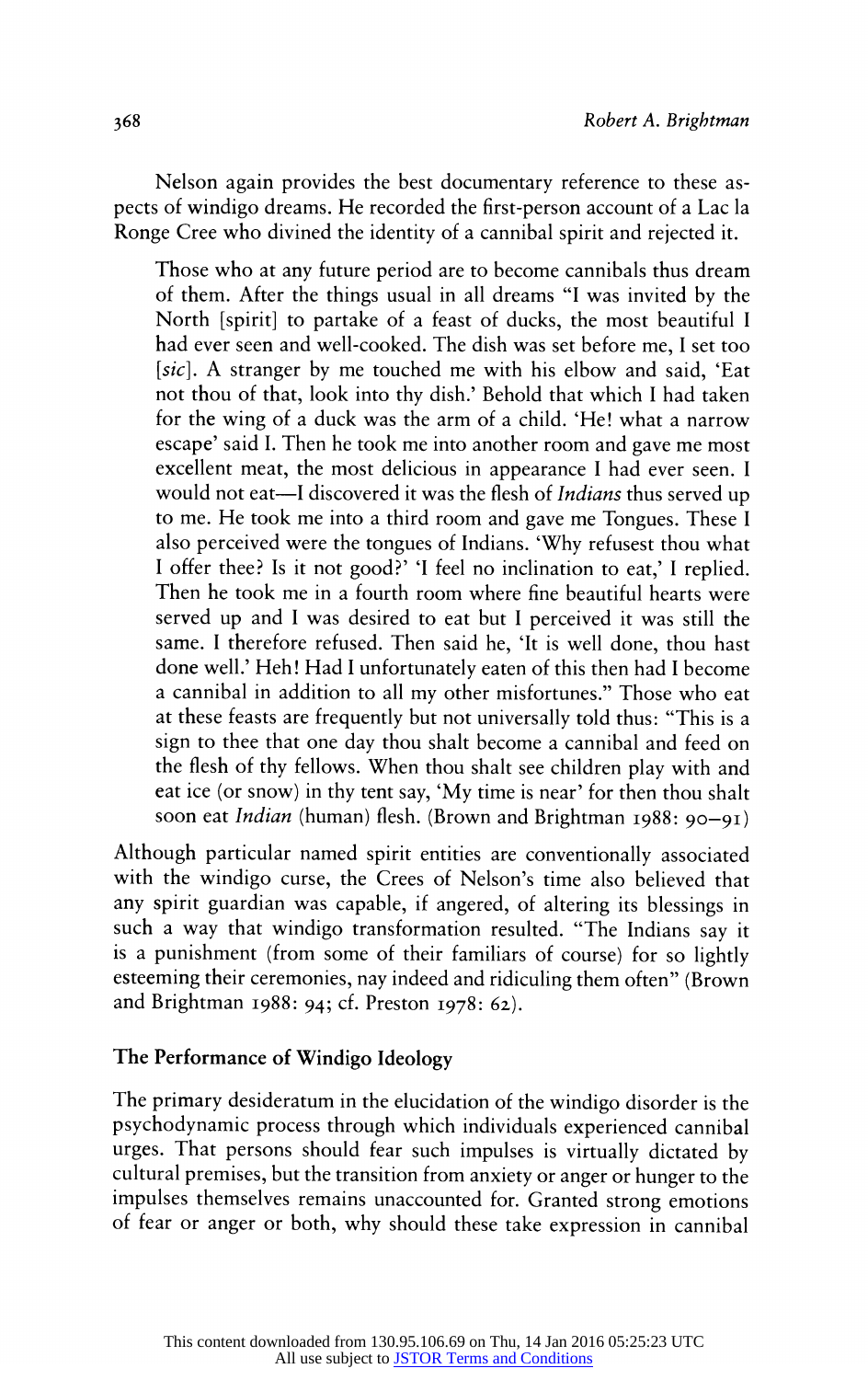**impulses? The fact that Algonquians feared that cannibal impulses would manifest themselves is not a sufficient explanation for the manifestation of cannibal impulses. A subtler examination of the sufferers' subjective understanding of their own disorder is required, and the remarks below are intended as the ethnological component to such an explanation that requires also contributions from those with expertise in cross-cultural psychiatry.** 

**The distal determinants of the windigo disorder in the Algonquian cultural universe implicate social others, alternately human or nonhuman**  or both, whose decisions bring the effective determinant—famine can**nibalism, possession, or cannibal dream-vision-to bear on individual human subjects. From this point of view, the windigo disorder was an artifact of fatalism. The sources suggest that some Algonquians contemplated or committed cannibalism because they believed that the act was, for them, necessary, inevitable, and predestined. For some, it was as though the act had already occurred through the medium of sorcery and dreams. In place of the manic and enthusiastic monsters conventionally figured, the evidence indicates a less spectacular tableau of actors unwittingly and unwillingly cast in a tragic role that they must now play out with fatalistic resignation. The phrase "windigo performance" captures both the emergent qualities of such events and the subjective experience of playing out a predetermined role.** 

**To consider first the most salient instances, individuals who retrospectively interpreted their behavior in visions or dreams as communications with cannibalistic beings or participation in cannibal acts were culturally conditioned to believe that their degeneration into a windigo was predestined. There is no reason to question the sincerity of the Cree exegesis: "Had I unfortunately eaten of this then had I become a cannibal in addition to all my other misfortunes." The impact and significance of such dreams is refractory to Western comprehension. Rock Crees discipline themselves to perform or not perform certain acts in their dreams, and they will travel extensively and pay exorbitantly for the interpretation and treatment of bad dreams. Even without an existing anxiety relating to the interpreted content of dreams or visions, emergent symptoms of psychological distress are and were conventionally referred to events in dreams (Brightman I977-79).** 

**Directly implicated in this orientation is the self-identification of the dreamer with his or her spirit guardian and the derivative requirement that events or desires experienced in dreams be enacted in waking life. Although there is little information to address the problem, it is clear that some Algonquians identified closely with their spirit guardians to the degree that they understood their own strong emotions in part as vicarious emanations. Persons are said by Rock Crees sometimes to take on**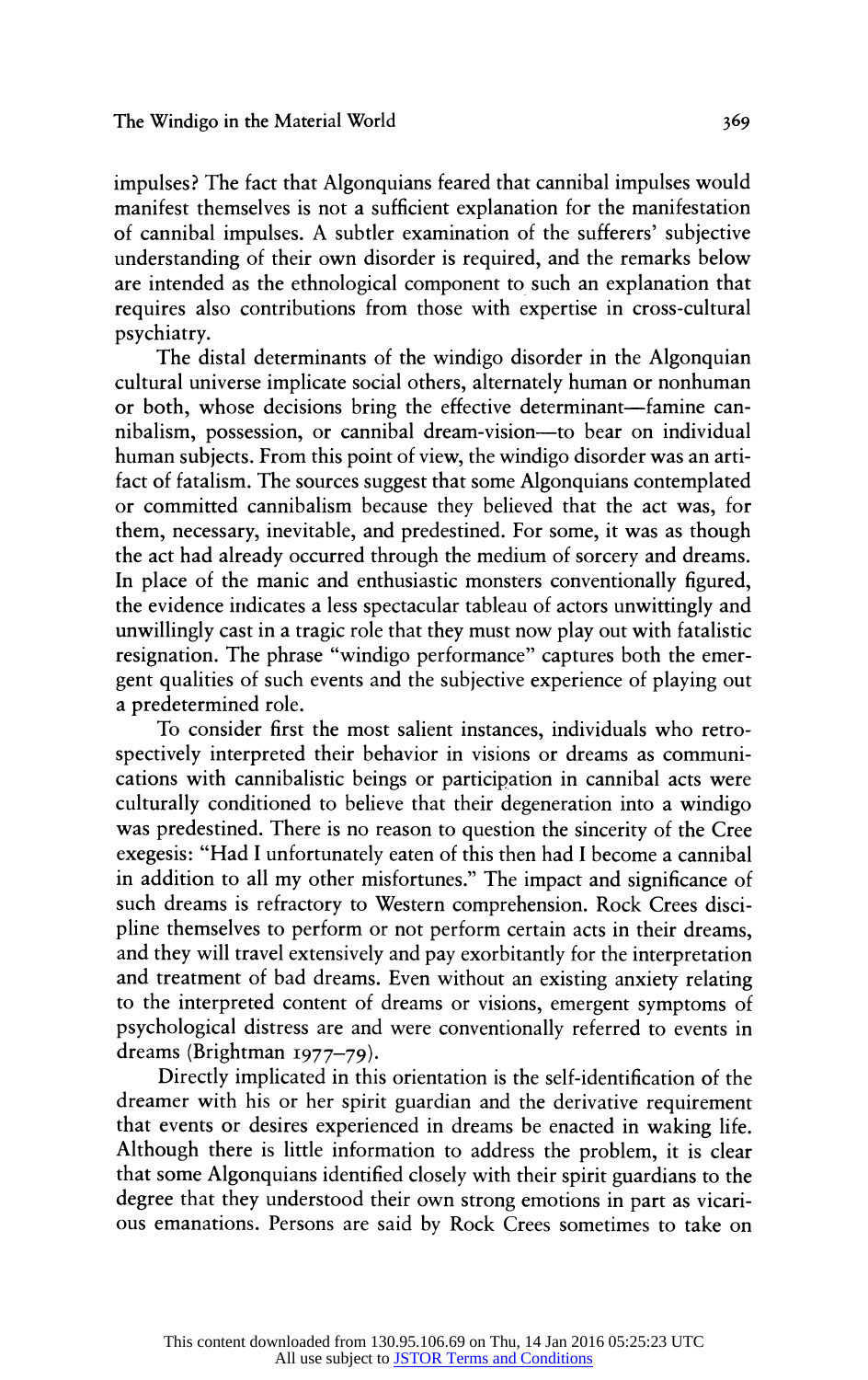**physical and behavioral attributes of the agencies of which they dream (ibid.). In a justifiably well known paper, Wallace (1958) delineated the dream theory of the Iroquois, showing that dreams were understood to express powerful and unconscious desires of the dreamer's personal soul that required enactment if death or illness were to be avoided. In this theory, dreams also prefigured events in waking life which could, however, if undesirable, be prophylactically averted by symbolic simulation. The dictatorial requirement that urges expressed in dreams be enacted in order to satisfy the spirit guardian is a closely related theory shared by Subarctic Algonquians (Speck 1935: 35 [Montagnais]; Hallowell 1976: 469-70 [Saulteaux]). So close was the relationship, for example, between the spirit being Miskwamiy and its human windigo dependents that it vicariously enjoyed and fed upon the latter's victims (Brightman I977- 79). Failure to enact dream directives was and is thought to invite illness, insanity, or death.** 

**The specific relevance of Algonquian dream theory to windigo disorder is clarified by Kohl's writings on the Lake Superior Ojibwa in the i8oos.** 

**It is a universal tradition among the Indians that in the primitive ages there were anthropophagous giants called Windigos. The people's fancy is so busy with them, as well as with the isolated cases of real cannibalism, that they begin to dream of them, and these dreams, here and there, degenerate to such a point that a man is gained over to the idea that he is fated to be a windigo. Such dreams vary greatly. At times a man will merely dream that he must kill so many persons during his life; another dream adds that he must also devour them; and as these strange beings believe in their dreams as they do in the stars, they act in accordance with their gloomy suggestions. (Kohl I985 [1850]: 358)** 

**I have observed in the 1970S and I98os gentler exemplifications of this theory among Rock Crees, often complicated enactments of dream directives through which the health or welfare of relatives or an abundant winter's catch of furs might be procured. Like Iroquois, boreal Algonquians experienced some dream directives as mandates. Extrapolating from these accounts, it can be conjectured that the behavioral enactment of windigo dreams was understood subjectively to be necessary in order to forestall perhaps even greater tragedies or to preserve the life of the dreamer. Absent in Algonquian ideology is the Iroquois expedient of simulating violent dreams in order to prevent their realization in waking life.** 

**Fatalism also penetrates explanations of windigo disorder through famine cannibalism and possession. In either case, events were understood**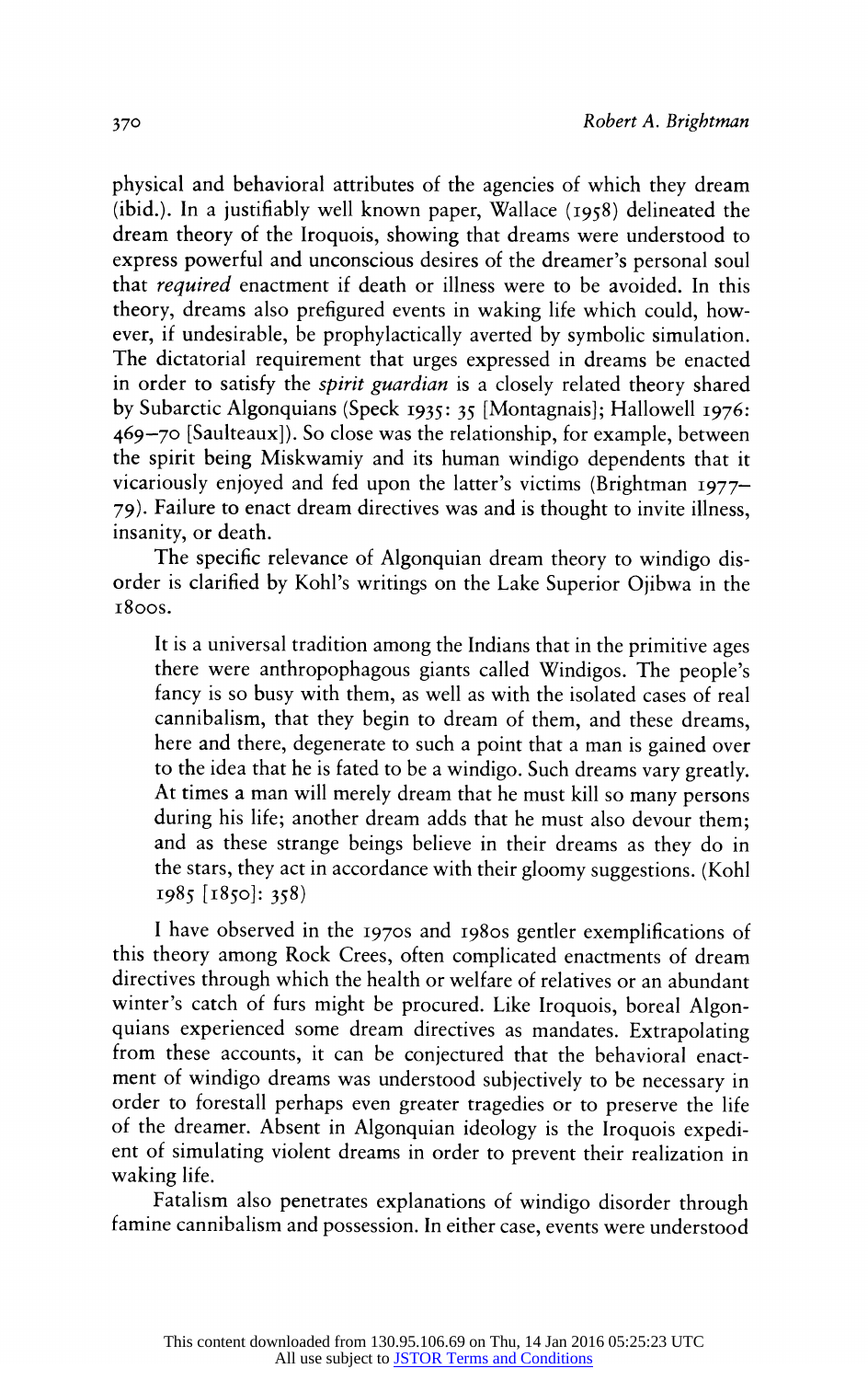**to be in progress whose culmination in windigo degeneration was predestined through the volition of human sorcerer-witches or malignant spirit beings. Famine cannibalism is doubly inflected by doctrines of fatalism. First, the commission of the act itself was understood to produce the windigo condition. Expectably, survivors of such tragedies exhibited symptoms of dissociation, anxiety, and depression (Isham 1949 [1743-49]: 227; Hearne I958 [1795]: 35; Thompson 1962 [1784-1812]: I04; Brown and Brightman 1988: 88). Emotions of guilt, disgust, and shame were undoubtedly exacerbated by suspicion and ostracism, conducing to a "doublebind" situation in which the residual symptoms were experienced as portents of greater horrors to come. Such survivors not only internalized others' definitions of them but independently created the same definitions. It is therefore significant that famine and famine cannibalism were contextual factors in the cases of the windigos observed by Henry and Thompson as well as in that of Swift Runner.** 

**Fatalism characterizes not only the causal link between cannibalism and the windigo disorder but also the precipitating famine experience itself. Bishop (I98z) precisely identified this conjunction: "At what point will an individual kill another rather than attempt, or continue to attempt, to obtain food in the culturally prescribed way? To this there is no certain answer, but the fatalistic beliefs of Northern Algonkians in the power of game spirits and sorcery might convince some Indians that their only means of survival lay in cannibalism" (Bishop 1982: 398).** 

**As is now well known, Subarctic Algonquians in common with other circumboreal populations comprehend subsistence success in terms both of the objective presence of animals in the bush and of spiritually regulated access to them. Offended or malevolent nonhuman entities, including the spirit guardian, the owner of the species, and the animals themselves, can curtail this access. Alternatively, access may be impeded by**  the human sorcerer-witch, *macimaskīkīwī* $\delta$ *iniw* 'bad medicine person' in **Cree. Nelson (Brown and Brightman I988: 7I-74) described in some detail how Crees in the i8oos understood this interference. Practitioners of bad medicine used their spirit guardians or manipulated images of animals to condemn their victims to starvation by frightening away game. The specific connection with the windigo complex is that sorcerer-witches or spirits were understood to inflict famine purposely, precisely in order to induce a cannibalism crisis and the derivative windigo condition. Paraphrasing the accounts of Southwestern Ojibwa, Landes (1938: 214) wrote, "A third occasion of becoming windigo is through sorcery practices of an enemy. This is really identical with the preceding-starvation-but an inimical personal element is added. It is a sorcerer who 'sends starvation' to the hunter he desires to injure" (cf. Preston 1978: 62; Jenness 1935: 40).** 

**From this point of view, famine would be experienced not as a ran-**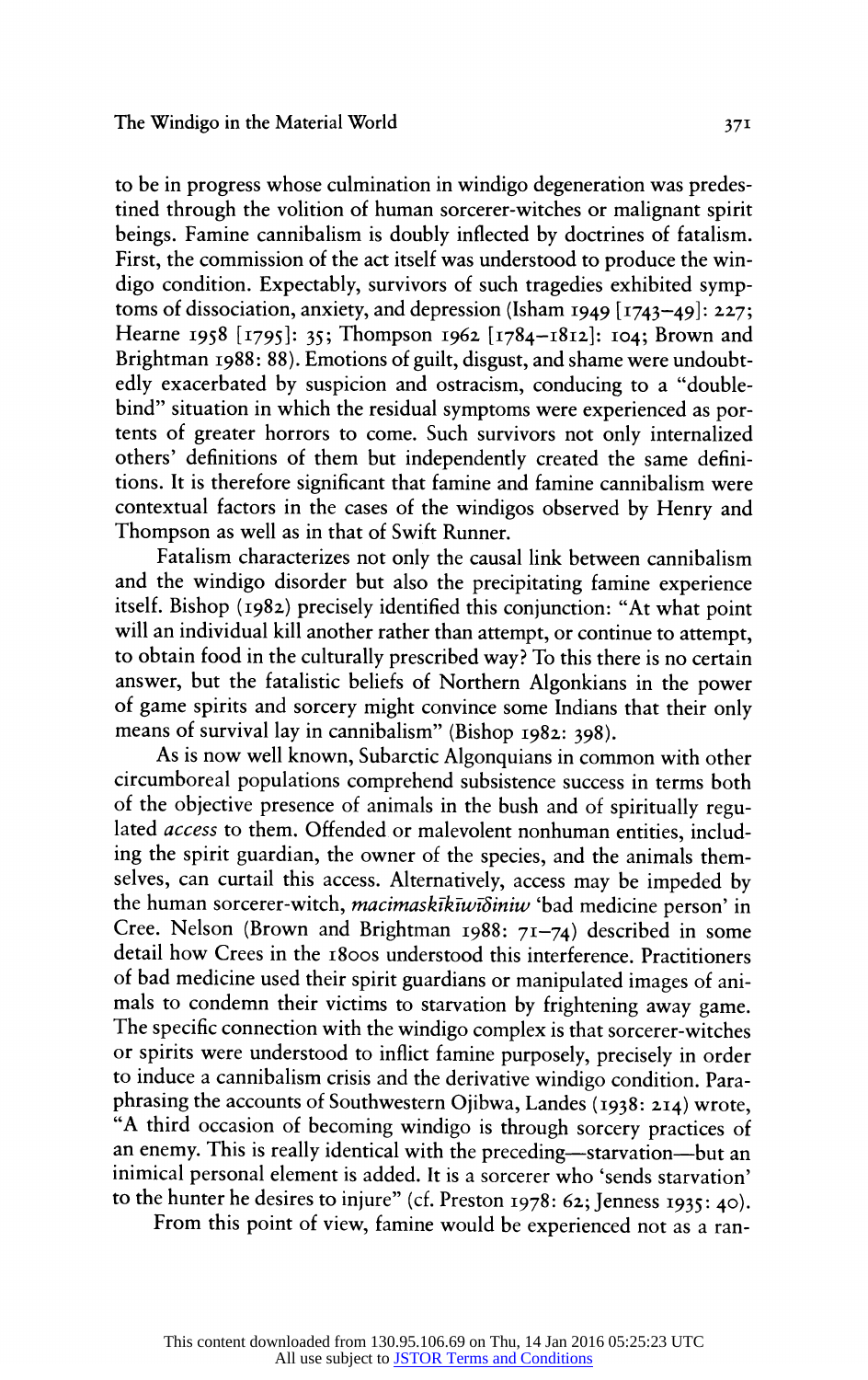**dom and transitory misfortune but as a preordained event already determined to eventuate in cannibalism. In such cases, responses to the situation would be influenced by the victim's confidence in the capacity of his or her spiritual resources, or those of an available specialist, to modify the predestining influences. Psychobiographical and contextual factors would determine the relative sensations of control or powerlessness expressed in responses, much as they would function in influencing the success or failure of treatment for windigo disorder. In all aspects of windigo etiology -famine cannibalism, possession, and dream predestination-fatalism is the culturally patterned although not inevitable reaction to exogenous influences conceived as limiting the subject's welfare and autonomy.** 

**Adopting momentarily a perspective external to the Algonquian one, famine can be "objective" insofar as it is predicated on broken tools, injury, illness, unfavorable climate, technical incompetence, or game shortages. Alternatively, famines can be artificial, as when they are manufactured by the inactivity of producers. When such "objective" determinants of famine are experienced as the predestined and perhaps immutable consequences of visions, dreams, sorcery, or spirit agencies, one rational response is resignation and the cessation of further productive activity. Thompson was an observer of such interludes, most of which were happily transitory.** 

**Amongst hunters who depend wholly on the chase, there sometimes comes a strange turn of mind; they are successful and everything goes well; a change comes, they either miss or wound the Deer, without getting it; they become excited, and no better success attends them, despondency takes place, the Manito of the Deer will not allow him to kill them; the cure for this is a couple of days rest; which strengthens the mind and body. It is something like the axiom of the civilized world, that Poverty begets Poverty. (Thompson I962 [I784- I8Iz]: 30I)** 

Harmon's (1905 [1821]: 58, 66–68) journal provides concrete exemplifi**cations with respect to the windigo complex. At Bird Mountain, Manitoba, during January i8oz, the Cree or Ojibwa hunters attached to the outpost claimed to be unable to kill animals. It was Harmon's impression that there was no shortage of game. He wrote, "One of them will not go out of his tent; for he imagines that the Bad Spirit, as they call the devil, is watching an opportunity to find him in the open air, in order to devour him. What will not imagination do!" In July of the same year, an Indian told Harmon that an "evil spirit" was frightening away the animals before he could kill them. The anthropophagy of the spirit, in the first passage at least, strongly suggests the windigo. The behavioral reponse in both cases was to terminate hunting, a strategy that would eventuate in further famine.**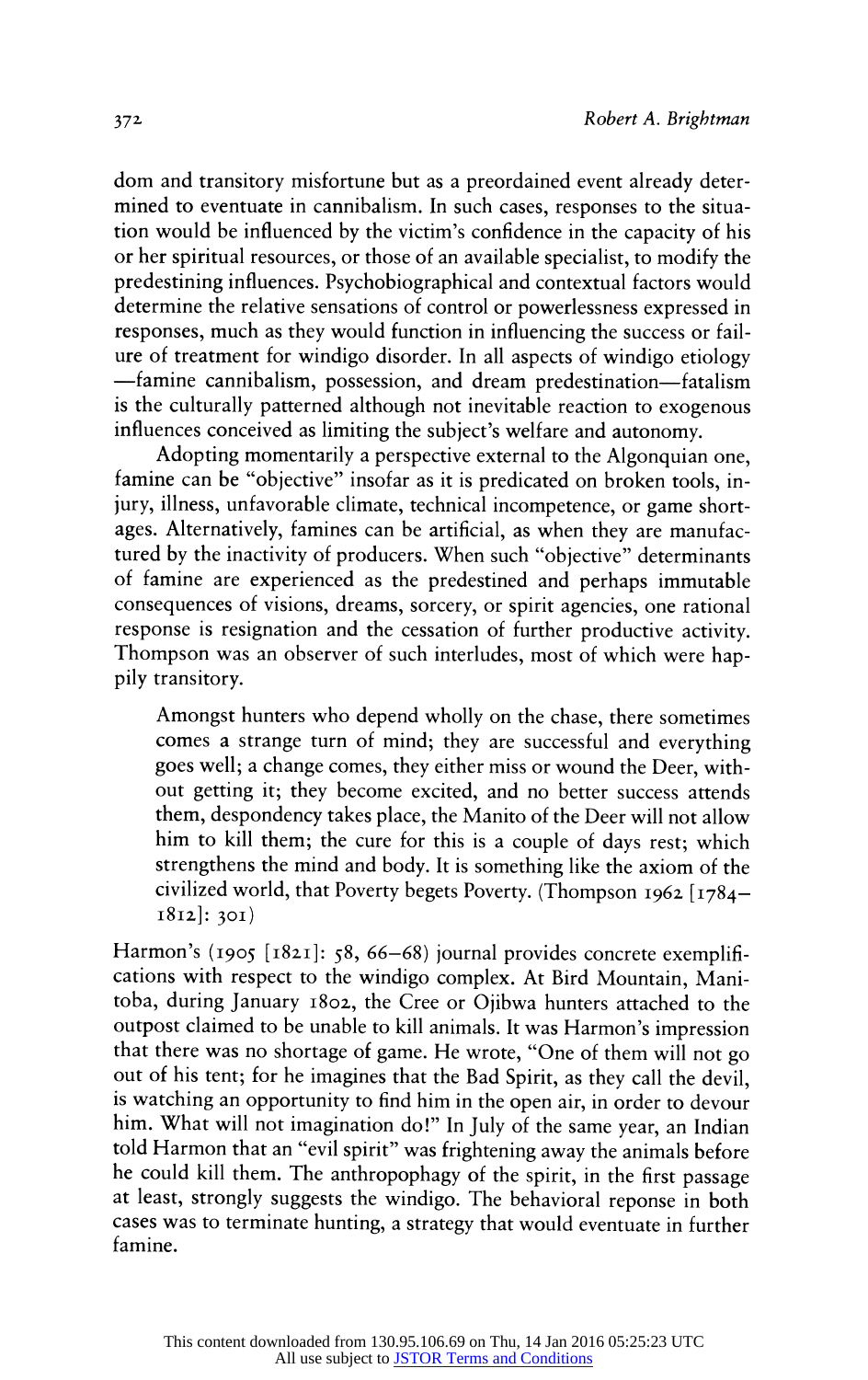**If periods of unsuccessful hunting were interpreted as the consequences of decisions made by malevolent others that the hunter should starve, a further situated interpretation, among other possible ones, is that the famine is intended not to result in the hunter's death but in his or her commission of cannibalism with consequent windigo degeneration. Alternatively, persons convinced by their dreams or other signs that they were destined to become windigos might suspend work without initial discouragement. In either case, starvation and cannibalism could follow as consequences of the hunters' fatalism, created literally by their inactivity whatever the objective availability of conventional food. In such situations, as Bishop suggests, humans might prey on other humans in a purely utilitarian way, convinced that cannibalism was necessary for survival and that windigo transformation was a necessary condition of continued existence. The Swift Runner case, which involved serial cannibalism within twenty-five miles of a Hudson's Bay Company post and its food stores, indicates that objective famine need not necessarily be implicated. Conventional food, whether accessible or not, might have no significance persons who have already identified themselves as the worldly tokens of their culture's type embodiment of evil. If degeneration into a nonhuman condition is predestined by dreams or unconquerable agencies, resignation rather than resistance is a tragic but intelligible response. Dreams, as much as real or perceived food scarcities, could convince some persons that they were incipient monsters, their cannibalism and monstrousness prefigured by unalterable past events. Finally, in some instances, consideration should include the fascination which power and evil have exerted over individual imaginations in all known conditions of society. The extreme scarcity of cases eventuating in events of murder and cannibalism would seem to confirm the hypothesis that psychiatric disorders were implicated in them, interacting with the windigo complex and a fatalistic ideology of sorcery and dreaming. From this perspective, the Algonquian windigo is no more remarkable than the clinical "vampires" and "werewolves" of Western psychopathology, likewise human monsters created by arbitrary cultural schemes.** 

## **Conclusion**

**The title of this essay with its mention of material circumstances refers simultaneously to existing technoenvironmental analyses of the windigo complex and to the facticity of windigo cannibalism. The evidence adduced suggests limitations on the explanatory adequacy of the former while confirming the existence of the latter. Additionally, the documentary sources indicate that the complex is of probable prehistoric inception among Algonquians. The discussion concludes with an attempt to reconstruct the meanings in whose terms self-defined windigos would construe**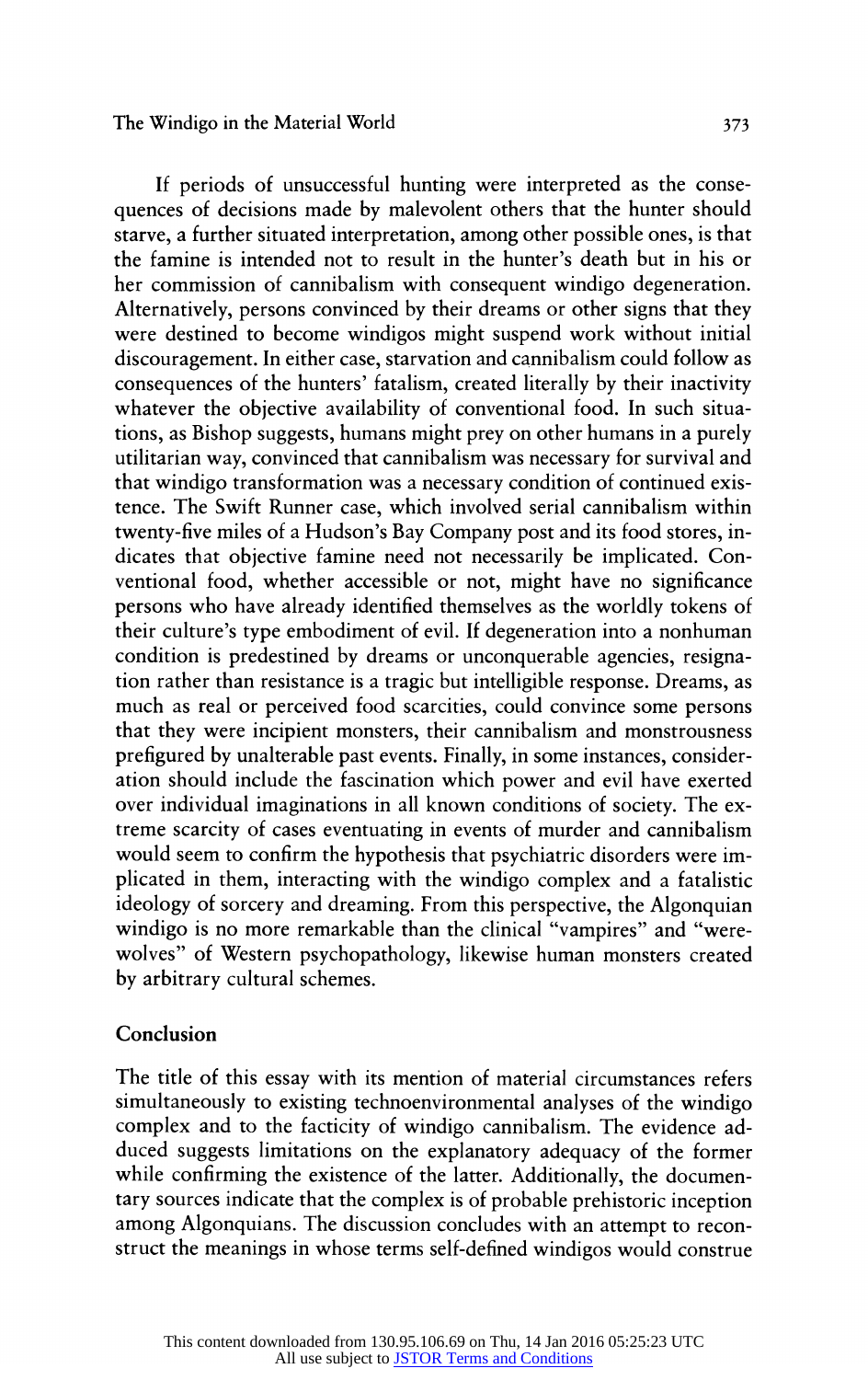**their own circumstances. While Algonquian windigo ideology posits that cannibalism (among other factors) produces windigos, the thesis outlined here suggests that windigo ideology created cannibalism by convincing some individuals that they were predestined to it. Simultaneously such instances, together with windigo disorders resulting in cures and executions, re-created, validated, and modified the premises of windigo ideology and the structural categories that organized it.** 

**The passing of the itinerant winter round and the inception of microurban reservation communities have been accompanied or preceded by the passing of windigo cannibalism and windigo executions. This historical transformation remains to be addressed; Christianity, Euro-Canadian judicial institutions, and the elimination of famine (in calorific if not nutritional terms) are certainly implicated. Only metaphorically, as with the transferred usages "violent person" or "murderer," does the windigo today acquire known human denotata. The windigo of the I98os, as I have learned of it in Cree communities in northern Manitoba, is a monster of human but otherwise unknown antecedency, a spiritually empowered cannibal that dwells in the bush entirely outside the trapline camps and settlements upon which it continues intermittently to impinge.** 

#### **Notes**

**Among many other patient and generous individuals, Sidney Castel, Jeremy Caribou, Johnny Bighetty, and Cornelius Colomb provided information on Cree windigo knowledge in northwestern Manitoba. The paper has benefited greatly from the comments of Charles Bishop, Jennifer Brown, Raymond Fogelson, Maria Lepowsky, Richard Preston, and James G. E. Smith. Louis Marano's innovative writing on the topic provided both the inspiration to explore the issues discussed here and a model of disciplined scholarship.** 

**i In order to facilitate further linguistic research and comparison, Cree and Ojibwa forms appear here in Bloomfield-derived orthographies currently in wide use by Algonquianists. The Cree forms are written with Wolfart's (1973) modifications of Bloomfield's (I930) Plains Cree orthography. Ojibwa forms are written following Bloomfield's (1957) orthography but with macrons substituted for double vowels to indicate length.** 

## **References**

**Bacqueville de la Potherie, Claude C. Le Roy** 

- Letters of La Potherie: Documents Relating to the Early History of **Hudson Bay. J. B. Tyrell, ed. Toronto: Champlain Society.**
- **Barnouw, Victor** 
	- Wisconsin Chippewa Myths and Tales. Madison: University of Wis**consin Press.**

# **Bishop, Charles**

Northern Algonkian Cannibalism and the Windigo Psychosis. In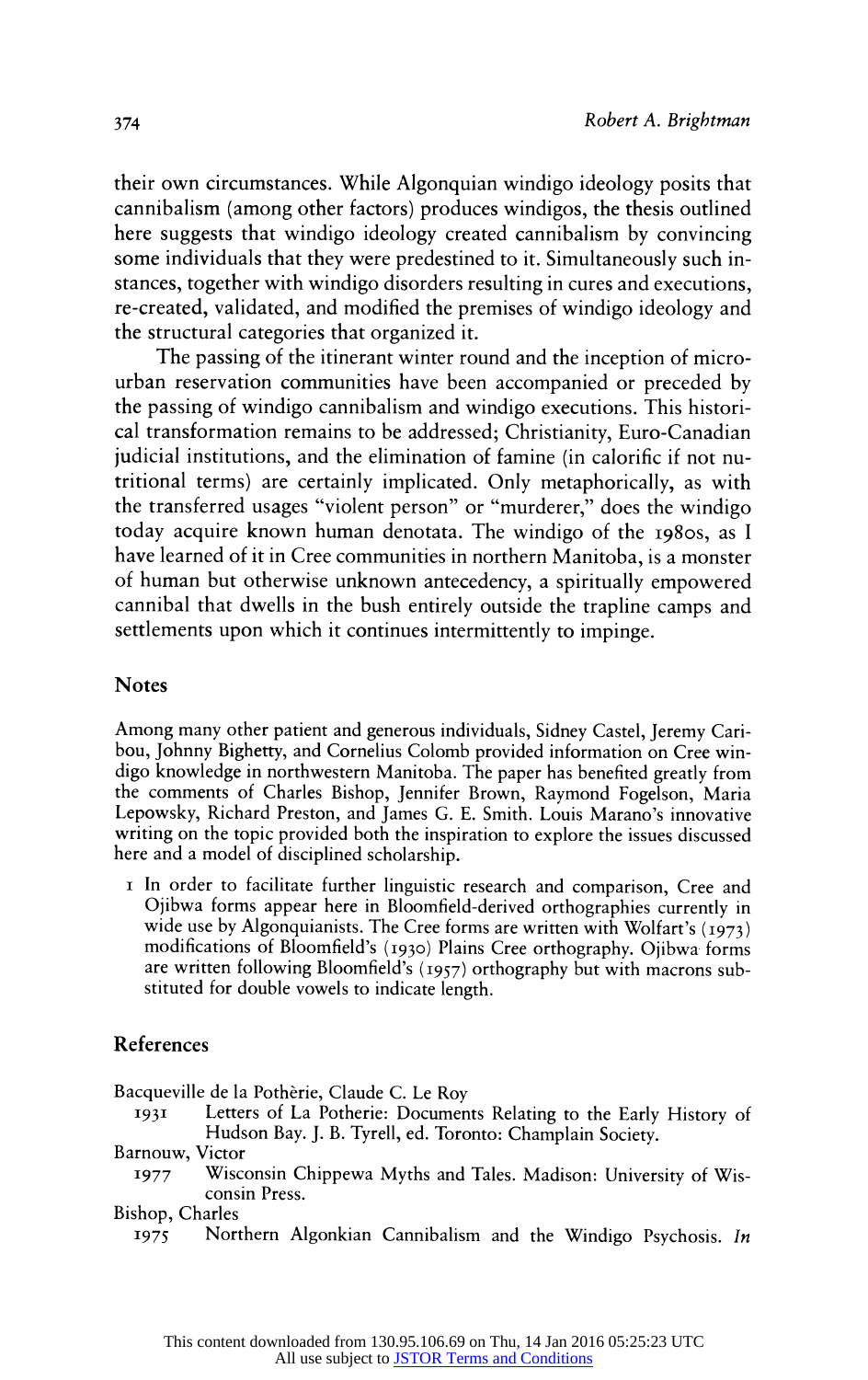**Psychological Anthropology. T. R. Williams, ed. Pp. 237-48. The Hague: Mouton.** 

- **1982 Comment on "Windigo Psychosis" by Lou Marano. Current Anthropology z3: 398.**
- **Bloomfield, Leonard** 
	- **1930 Sacred Stories of the Sweet Grass Cree. National Museums of Canada Bulletin No. 60; Anthropological Series, No. ii. Ottawa: Department of Mines.**
	- **1957 Eastern Ojibwa: Grammatical Sketch, Texts, and Word List. Charles Hockett, ed. Ann Arbor: University of Michigan Press.**
- **Brightman, Robert**
- **1977-79 Field notes, Pukatawagan and Granville Lake, Manitoba.**

**Brown, Jennifer** 

- The Cure and Feeding of Windigos: A Critique. American Anthro**pologist 73: 20-22.**
- **Brown, Jennifer, and Robert Brightman**

The Orders of the Dreamed: George Nelson on Cree and Northern **Ojibwa Religion and Legend. Winnipeg: University of Manitoba Press.** 

- **Cooper, John**
- **1933 The Cree Witiko Psychosis. Primitive Man 6: 20-24.**
- **DeBlois, Albert, and Alphonse Metallic** 
	- **I984 Micmac Lexicon. Canadian Ethnology Service Paper No. 91. Ottawa: National Museum of Man, Mercury Series.**
- **Drage, Theodore Swaine** 
	- **1968 [1748-49] An Account of a Voyage for the Discovery of a Northwest Passage. 2 vols. New York: Johnson Reprint.**
- **Dusenberry, Verne**
- **1962 The Montana Cree: A Study in Religious Persistence. Uppsala: Almqvist and Wiksells Boktryckeri Ab.**
- **Ellis, Henry** 
	- **I748 A Voyage to Hudson's Bay by the Dobbs Galley and California in the Years 1746 and 1747. London: Gill.**
- **Fabvre, Bonaventure** 
	- **1970 [1695] Racines Montagnaises. Lorenzo Angers and Gerard McNulty, eds. Travaux Divers, No. 29. Quebec: Universite Laval, Centre d'Etudes Nordiques.**
- **Flannery, Regina, Mary Chambers, and Patricia Jehle** 
	- Witiko Accounts from the James Bay Cree. Arctic Anthropology 18: **57-77.**
- **Fogelson, Raymond** 
	- Psychological Theories of Windigo Psychosis and a Preliminary Ap**plication of a Models Approach. In Context and Meaning in Cultural Anthropology. Melford Spiro, ed. Pp. 77-99. New York: Free Press.**
	- **1980 Windigo Goes South: Stoneclad among the Cherokee. In Manlike Monsters on Trial. Marjorie Halpin and Michael Ames, eds. Pp. 132- 51. Vancouver: University of British Columbia Press.**

**Franklin, John** 

Narrative of a Journey to the Shores of the Polar Sea in the Years 1819, **1820, 1821, and 1822. London: John Murray.** 

**Garn, Stanley** 

**1979 The Noneconomic Nature of Eating People. American Anthropologist 81: 90z-3.**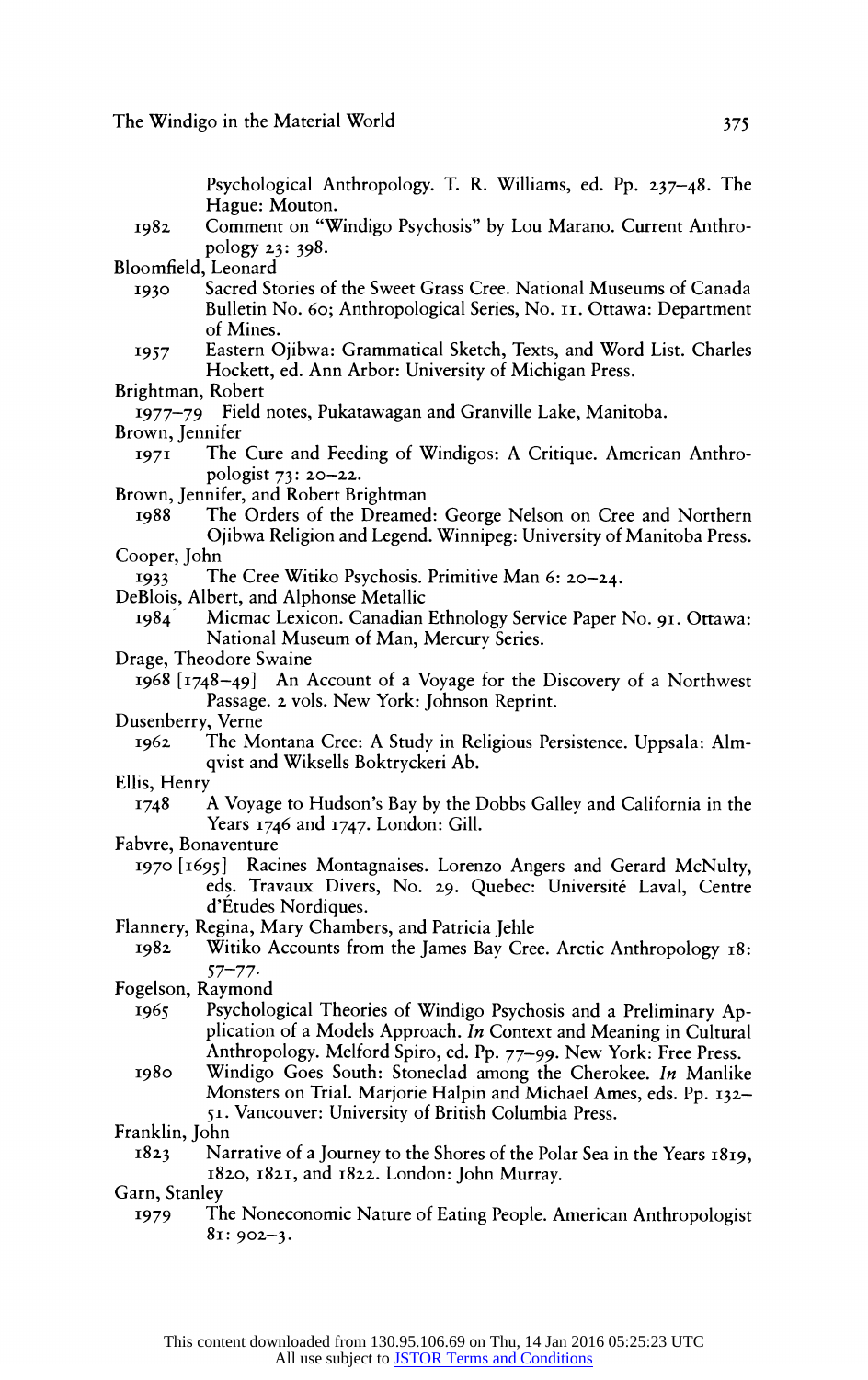Gerard, William<br><sup>1904</sup> The

**1904 The Tapehanek Dialect of Virginia. American Anthropologist 6: 33- 30.** 

**Goddard, Ives** 

**I969 Owls and Cannibals: Two Algonquian Etymologies. Paper presented at the Second Algonquian Conference, St. John's, Newfoundland.** 

**Godsell, Phillip** 

Red Hunters of the Snows. Toronto: Ryerson.

**Graham, Andrew** 

- Andrew Graham's Observations on Hudson's Bay, 1767-**I79I. Glyndwr Williams, ed. London: Hudson's Bay Company Record Society.**
- **Grant, Peter** 
	- The Saulteaux Indians. *In Les Bourgeois de la Compagnie du Nord-***Ouest. L. R. Masson, ed. z vols. Pp. 306-66. Quebec: A. Cote.**

**Hallowell, A. Irving** 

- **1934 Culture and Mental Disorder. Journal of Abnormal and Social Psychology 29: I-9.**
- **1955 Culture and Experience. New York: Schocken.**
- Contributions to Anthropology: Selected Essays by A. Irving Hallowell. **Raymond Fogelson, ed. Chicago: University of Chicago Press.**

**Harmon, Daniel** 

**1905 [i8zi] A Journal of Voyages and Travels in the Interior of North America. New York: Allerton.** 

**Hay, Thomas** 

**197I The Windigo Psychosis: Psychodynamic, Cultural, and Social Factors in Aberrant Behavior. American Anthropologist 73: 1-19.** 

**Hearne, Samuel** 

**I958 [1795] A Journey from Prince of Wales's Fort in Hudson's Bay to the Northern Ocean. Richard Glover, ed. Toronto: Macmillan.** 

**Henry, Alexander** 

**190o [1809] Travels and Adventures in Canada and the Indian Territories between the Years 1760 and I776. J. Bain, ed. Boston: Little Brown.** 

**Honigmann, John J.** 

- **1953 European and Other Tales from the Western Woods Cree. Journal of American Folklore 66: 309-31.**
- **1956 The Attawapiskat Swampy Cree: An Ethnographic Reconstruction. Anthropological Papers of the University of Alaska 5(I): 23-82.**

**<sup>1967</sup>Personality in Culture. New York: Harper and Row.** 

**Howard, James** 

- The Plains Ojibwa or Bungi. Lincoln: J & L Reprint.
- **Hudson's Bay Company**

**1822-23 District Report, South Indian Lake. Manuscript B.i9i/a/8. Hudson's Bay Company Archives, Provincial Archives of Manitoba, Winnipeg.** 

**Isham, James** 

**I949 [1743-49] James Isham's Observations on Hudson's Bay. E. E. Rich, ed. London: Hudson's Bay Record Society.** 

**Jenness, Diamond** 

**1935 The Ojibwa Indians of Parry Island: Their Social and Religious Life. National Museums of Canada Bulletin No. 78; Anthropological Series, No. 17. Ottawa: Department of Mines.**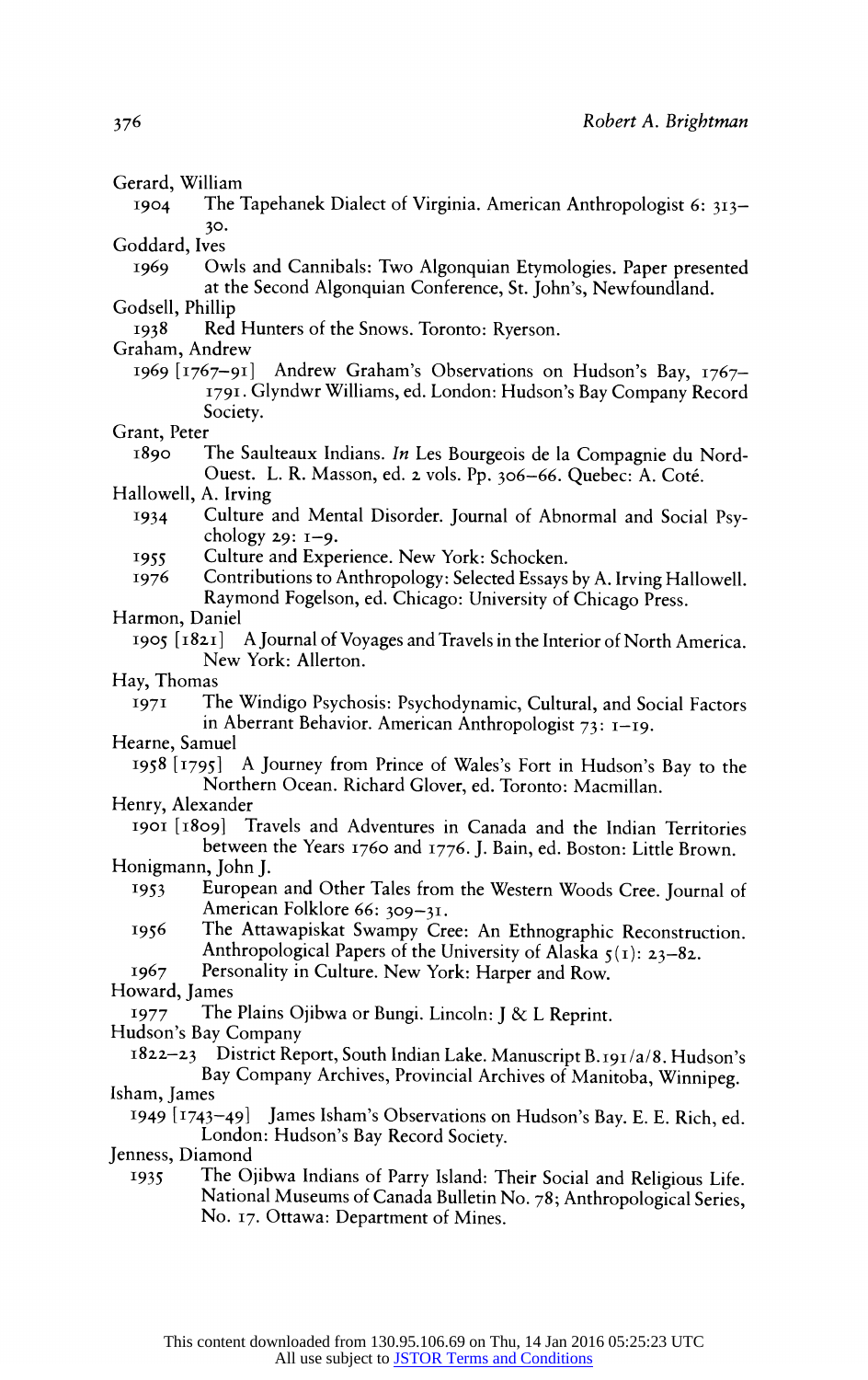**Jones, William** 

**I9I9 Ojibwa Texts. Vol. z. Publications of the American Ethnological Society, Vol. 7, Pt. i. Leyden: Brill.** 

**Kohl, Joann Georg** 

**1985 [i850] Kitchi Gami: Life among the Lake Superior Ojibway. St. Paul: Minnesota Historical Society Press.** 

**Krech, Shepard, III** 

- **1981 Throwing Bad Medicine: Sorcery, Disease, and the Fur Trade among the Kutchin and Other Northern Athapaskans. In Indians, Animals,**  and the Fur Trade. Shepard Krech III, ed. Pp. 75-108. Athens: Univer**sity of Georgia Press.**
- **Landes, Ruth**
- The Ojibwa Woman. New York: Norton.

**McGee, Harold** 

- **1975 The Windigo Down East, or The Taming of the Windigo. In Proceedings of the zd Congress, Canadian Ethnology Society. Jim Freedman and Jerome Barkow, eds. Canadian Ethnology Service Paper No. z8. Ottawa: National Museum of Man, Mercury Series.**
- **Mackenzie, Alexander**

**1927 [I8oz] Voyages from Montreal... to the Frozen and Pacific Oceans in the Years 1789 and I793. Toronto: Radisson Society.** 

- **Malinowski, Bronislaw** 
	- **1944 A Scientific Theory of Culture and Other Essays. Chapel Hill: University of North Carolina Press.**

**Marano, Lou** 

- **I98I Windigo Psychosis: The Anatomy of an Emic-Etic Confusion. Ph.D. diss. University of Florida.**
- **1982 Windigo Psychosis: The Anatomy of an Emic-Etic Confusion. Current Anthropology 23: 385-412.**
- **I983 Reply. Current Anthropology z4: 121-25.**
- Review of Swift Runner by Colin A. Thompson. Beaver 316(1): 60-61.

**Mason, Leonard** 

The Swampy Crees: A Study in Acculturation. National Museums of **Canada Anthropology Papers, No. 13.** 

**Merasty, Marie** 

**1974 The World of Wetiko: Tales from the Woodland Cree. Candace Savage, ed. Saskatoon: Saskatchewan Indian Cultural College.** 

**Orlove, Benjamin** 

**<sup>1980</sup>Ecological Anthropology. Annual Review of Anthropology 9: 235-73. Parker, Seymour** 

- **1960 The Witiko Psychosis in the Context of Ojibwa Personality and Culture. American Anthropologist 6z: 603-23.**
- Pentland, David<br>**1976** In D
	- **1976 In Defense of Edward Umfreville. In Papers of the Sixth Algonquian Conference. William Cowan, ed. Pp. 62-104. Ottawa: Carleton University.**
- **Preston, Richard** 
	- **1977 The Witiko: Algonquian Knowledge and Whiteman Interest. In Actes du Huitieme Congres des Algonquinistes. William Cowan, ed. Pp. ioi-6. Ottawa: Carleton University.**
	- **1978 Ethnographic Reconstruction of Witiko. Papers of the Ninth Algon-**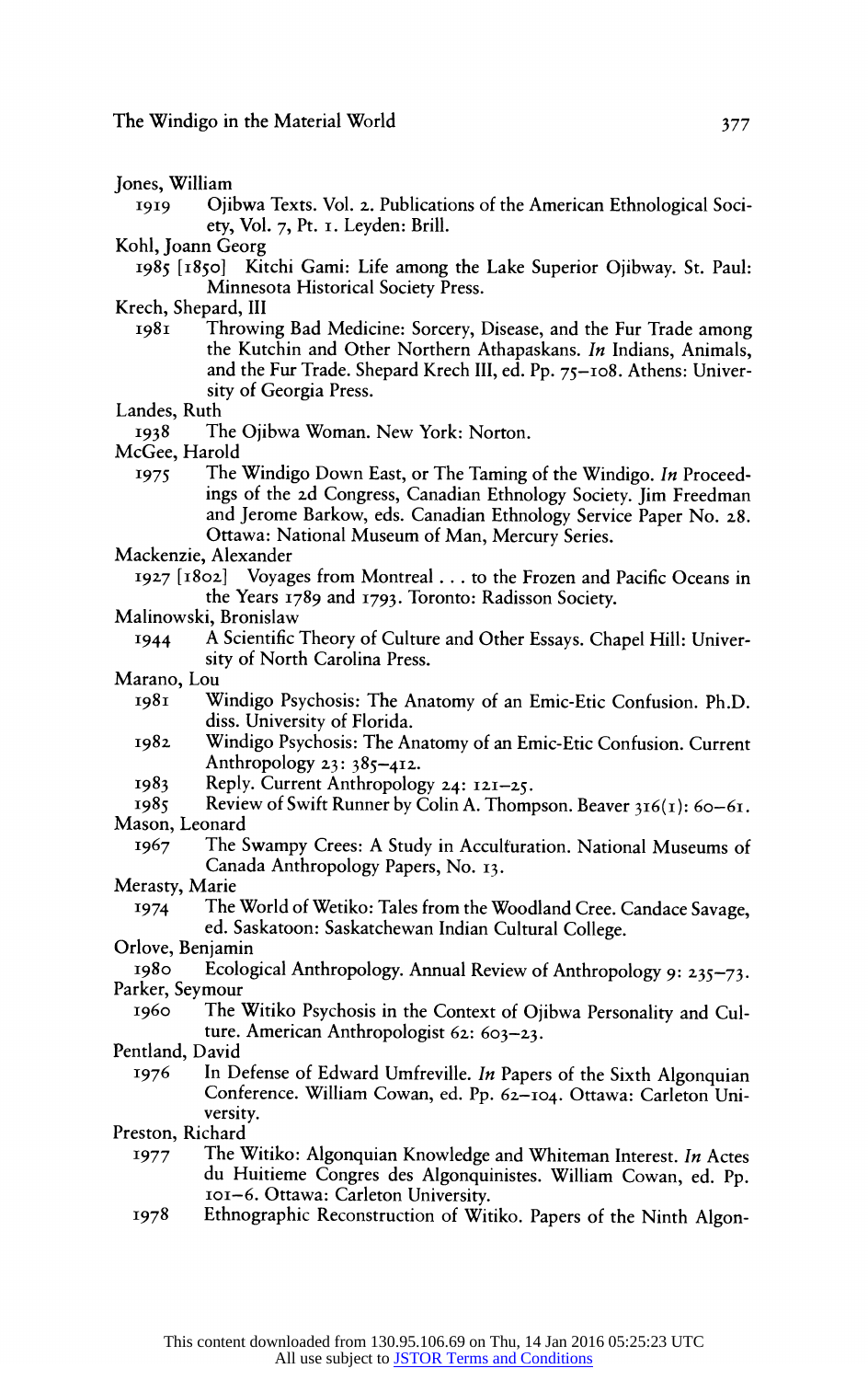**quian Conference. William Cowan, ed. Pp. 61-67. Ottawa: Carleton University.** 

- **1980 The Witiko: Algonkian Knowledge and Whiteman Knowledge. In Manlike Monsters on Trial. Marjorie Halpin and Michael Ames, ed. Pp. III-31. Vancouver: University of British Columbia Press.**
- **Public Archives of Canada** 
	- **I896 NWMP preliminary investigation file, Mapanin case, RG i8, Vol. 152, File 242.**
- **Ridington, Robin** 
	- Wechuge and Windigo: A Comparison of Cannibal Beliefs among **Boreal Forest Algonquians and Athapaskans. Anthropologica i8: 107- 29.**
- **Rohrl, Vivian** 
	- **1970 A Nutritional Factor in Windigo Psychosis. American Anthropologist 72: 97-IOI.**
- **Sahlins, Marshall**

**1976 Culture and Practical Reason. Chicago: University of Chicago Press. Saindon, J. E.** 

- **1933 Mental Disorder among the James Bay Cree. Primitive Man 6: I-I2. Schoolcraft, Henry Rowe**
- **1939 Algic Researches. z vols. New York: Harper.**
- **Smith, James G. E.** 
	- Notes on the Wittiko. *In Papers of the Sixth Algonquian Conference*. **William Cowan, ed. Pp. II-38. Ottawa: Carleton University.**
	- **I976b On the Territorial Distribution of the Western Woods Cree. In Papers of the Sixth Algonquian Conference. William Cowan, ed. Pp. 414-35 Ottawa: Carleton University.**
- **Speck, Frank G.** 
	- **1935 Naskapi: Savage Hunters of the Labrador Peninsula. Norman: University of Oklahoma Press.**
- **Strachey, William** 
	- **1953 [1612] The Historie of Travell into Virginia Britania. Louis Wright and Virginia Freund, eds. London: Hakluyt Society.**
- **Teicher, Bruce** 
	- **I960 Windigo Psychosis. In Proceedings, American Ethnological Society. Seattle: University of Washington Press.**
- **Thompson, Colin**
- Swift Runner. Calgary: Detselig.
- **Thompson, David** 
	- **1962 [1784-1812] David Thompson's Narrative, 1784-1812. Richard Glover, ed. Toronto: Champlain Society.**
- **Thwaites, Reuben G.**
- The Jesuit Relations and Allied Documents. Cleveland: Burrows. **Tooker, William**
- **1904 Some Powhatan Names. American Anthropologist 6: 670-94.**

**Turner, J. P.** 

- The Northwest Mounted Police. Ottawa: King's Printer.
- **Tyrell, J. B., ed. 1931 Documents Relating to the Early History of Hudson Bay. Toronto: Champlain Society.**